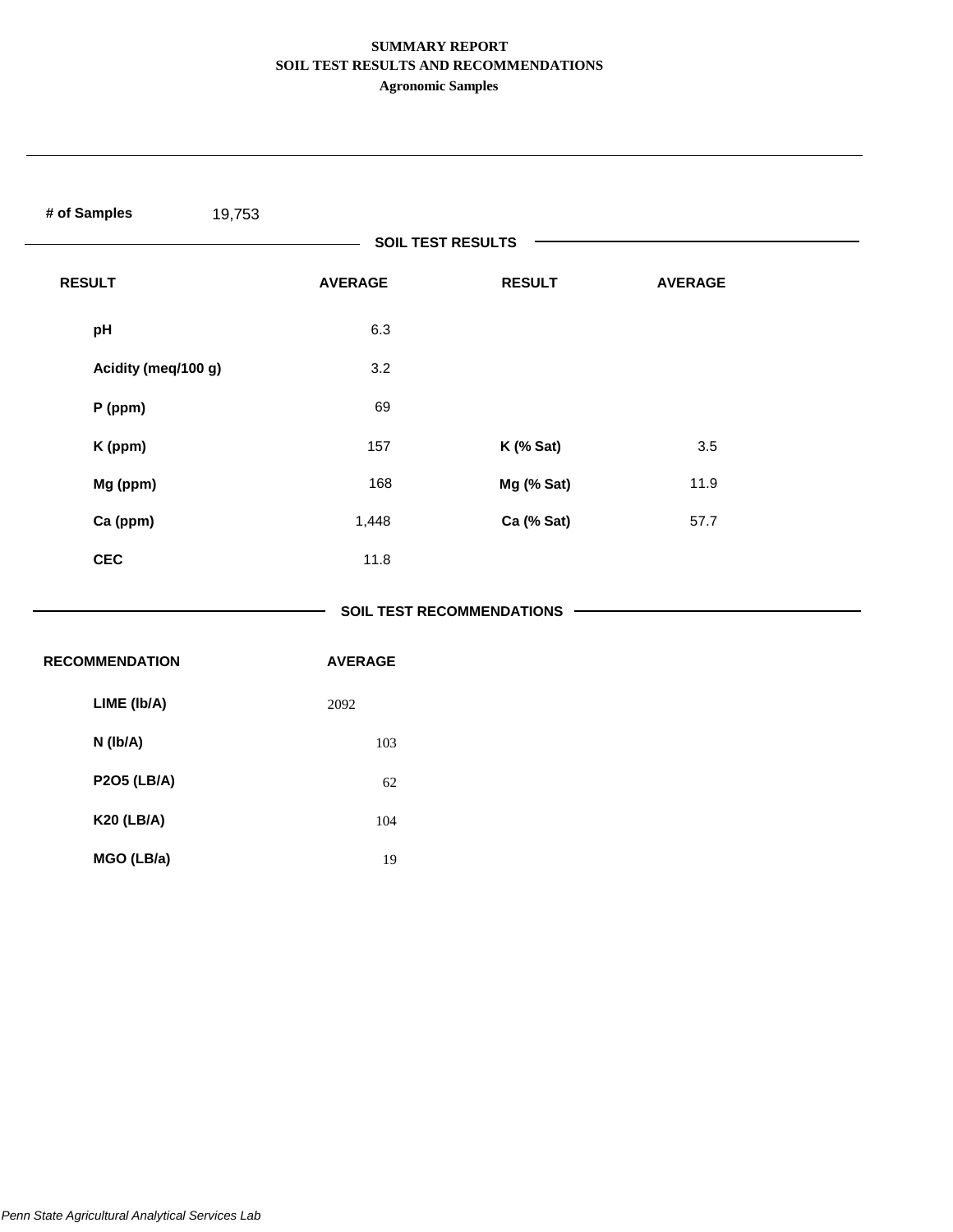| <b>Adams</b><br><b>COUNTY:</b> |                          |                                  | # of Samples   | 238 |
|--------------------------------|--------------------------|----------------------------------|----------------|-----|
|                                | <b>SOIL TEST RESULTS</b> |                                  |                |     |
| <b>RESULT</b>                  | <b>AVERAGE</b>           | <b>RESULT</b>                    | <b>AVERAGE</b> |     |
| pH                             | 6.5                      |                                  |                |     |
| Acidity (meq/100 g)            | 2.5                      |                                  |                |     |
| $P$ (ppm)                      | 93                       |                                  |                |     |
| K (ppm)                        | 211                      | $K$ (% Sat)                      | 4.5            |     |
| Mg (ppm)                       | 188                      | Mg (% Sat)                       | 6.4            |     |
| Ca (ppm)                       | 1,547                    | Ca (% Sat)                       | 61.4           |     |
| <b>CEC</b>                     | 12.0                     |                                  |                |     |
|                                |                          | <b>SOIL TEST RECOMMENDATIONS</b> |                |     |
| <b>RECOMMENDATION</b>          | <b>AVERAGE</b>           |                                  |                |     |
| LIME (Ib/A)                    | 1340                     |                                  |                |     |
| N (Ib/A)                       | 112                      |                                  |                |     |
| <b>P2O5 (LB/A)</b>             | 52                       |                                  |                |     |
| <b>K20 (LB/A)</b>              | 114                      |                                  |                |     |
| MGO (LB/a)                     | 17                       |                                  |                |     |

| <b>ALLEGHENY</b><br><b>COUNTY:</b> |                |                                  | # of Samples   | 824 |
|------------------------------------|----------------|----------------------------------|----------------|-----|
|                                    |                | <b>SOIL TEST RESULTS</b>         |                |     |
| <b>RESULT</b>                      | <b>AVERAGE</b> | <b>RESULT</b>                    | <b>AVERAGE</b> |     |
| pH                                 | 5.6            |                                  |                |     |
| Acidity (meq/100 g)                | 6.6            |                                  |                |     |
| P (ppm)                            | 32             |                                  |                |     |
| K (ppm)                            | 126            | $K$ (% Sat)                      | 2.5            |     |
| Mg (ppm)                           | 151            | Mg (% Sat)                       | 2.4            |     |
| Ca (ppm)                           | 1,097          | Ca (% Sat)                       | 39.4           |     |
| <b>CEC</b>                         | 13.4           |                                  |                |     |
|                                    |                | <b>SOIL TEST RECOMMENDATIONS</b> |                |     |
| <b>RECOMMENDATION</b>              | <b>AVERAGE</b> |                                  |                |     |
| LIME (Ib/A)                        | 5174           |                                  |                |     |
| N (lb/A)                           | 86             |                                  |                |     |
| <b>P2O5 (LB/A)</b>                 | 66             |                                  |                |     |
| <b>K20 (LB/A)</b>                  | 72             |                                  |                |     |
| MGO (LB/a)                         | 43             |                                  |                |     |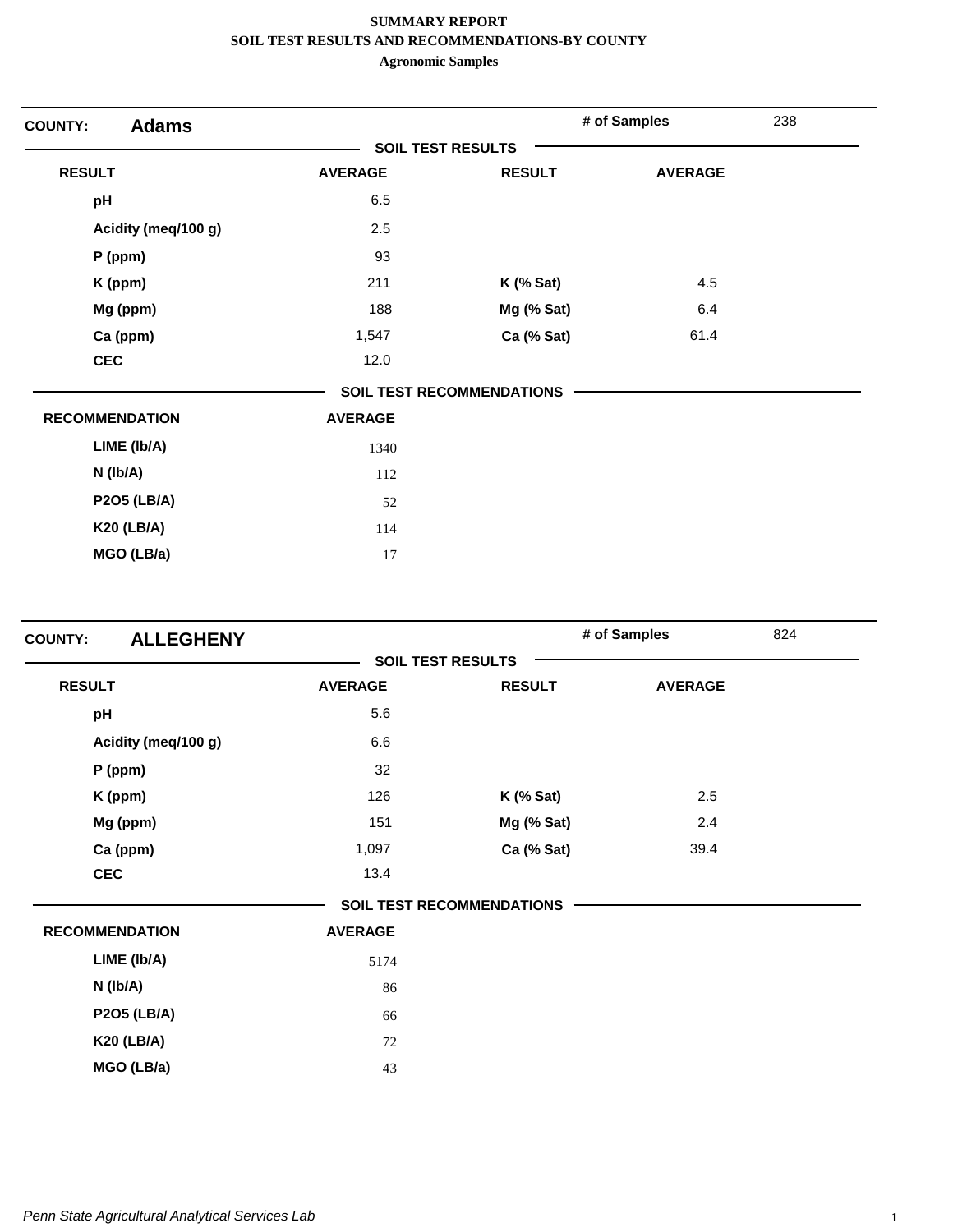| <b>COUNTY:</b><br><b>Armstrong</b> |                |                                  | # of Samples   | 195 |
|------------------------------------|----------------|----------------------------------|----------------|-----|
|                                    |                | <b>SOIL TEST RESULTS</b>         |                |     |
| <b>RESULT</b>                      | <b>AVERAGE</b> | <b>RESULT</b>                    | <b>AVERAGE</b> |     |
| pH                                 | 6.3            |                                  |                |     |
| Acidity (meq/100 g)                | 3.1            |                                  |                |     |
| $P$ (ppm)                          | 69             |                                  |                |     |
| K (ppm)                            | 204            | $K$ (% Sat)                      | 3.6            |     |
| Mg (ppm)                           | 141            | Mg (% Sat)                       | 10.2           |     |
| Ca (ppm)                           | 1,331          | Ca (% Sat)                       | 58.6           |     |
| <b>CEC</b>                         | 11.4           |                                  |                |     |
|                                    |                | <b>SOIL TEST RECOMMENDATIONS</b> |                |     |
| <b>RECOMMENDATION</b>              | <b>AVERAGE</b> |                                  |                |     |
| LIME (Ib/A)                        | 2337           |                                  |                |     |
| N (Ib/A)                           | 116            |                                  |                |     |
| <b>P2O5 (LB/A)</b>                 | 74             |                                  |                |     |
| <b>K20 (LB/A)</b>                  | 99             |                                  |                |     |
| MGO (LB/a)                         | 24             |                                  |                |     |

| <b>COUNTY:</b><br><b>Beaver</b> |                          |                                  | # of Samples   | 91 |
|---------------------------------|--------------------------|----------------------------------|----------------|----|
|                                 | <b>SOIL TEST RESULTS</b> |                                  |                |    |
| <b>RESULT</b>                   | <b>AVERAGE</b>           | <b>RESULT</b>                    | <b>AVERAGE</b> |    |
| pH                              | 6.1                      |                                  |                |    |
| Acidity (meq/100 g)             | 4.1                      |                                  |                |    |
| P (ppm)                         | 49                       |                                  |                |    |
| K (ppm)                         | 150                      | $K$ (% Sat)                      | 3.4            |    |
| Mg (ppm)                        | 164                      | Mg (% Sat)                       | 6.2            |    |
| Ca (ppm)                        | 1,150                    | Ca (% Sat)                       | 50.1           |    |
| <b>CEC</b>                      | 11.5                     |                                  |                |    |
|                                 |                          | <b>SOIL TEST RECOMMENDATIONS</b> |                |    |
| <b>RECOMMENDATION</b>           | <b>AVERAGE</b>           |                                  |                |    |
| LIME (Ib/A)                     | 2945                     |                                  |                |    |
| N (lb/A)                        | 86                       |                                  |                |    |
| <b>P2O5 (LB/A)</b>              | 76                       |                                  |                |    |
| <b>K20 (LB/A)</b>               | 104                      |                                  |                |    |
| MGO (LB/a)                      | 19                       |                                  |                |    |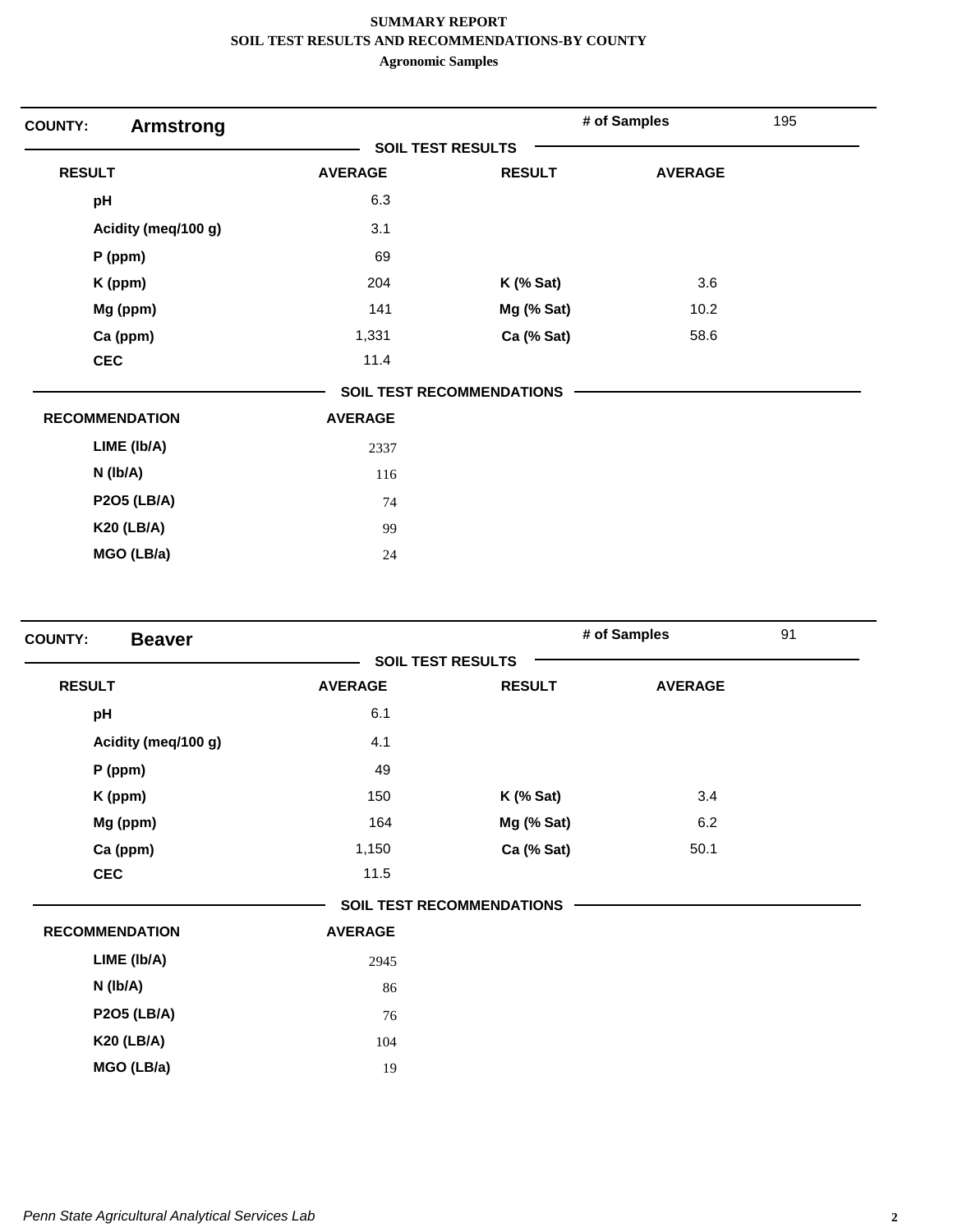| <b>COUNTY:</b>        | <b>Bedford</b>      |                          |                                  | # of Samples   | 184 |
|-----------------------|---------------------|--------------------------|----------------------------------|----------------|-----|
|                       |                     | <b>SOIL TEST RESULTS</b> |                                  |                |     |
| <b>RESULT</b>         |                     | <b>AVERAGE</b>           | <b>RESULT</b>                    | <b>AVERAGE</b> |     |
| pH                    |                     | 6.4                      |                                  |                |     |
|                       | Acidity (meq/100 g) | 3.0                      |                                  |                |     |
|                       | $P$ (ppm)           | 41                       |                                  |                |     |
|                       | K (ppm)             | 139                      | $K$ (% Sat)                      | 3.2            |     |
|                       | Mg (ppm)            | 140                      | Mg (% Sat)                       | 4.2            |     |
|                       | Ca (ppm)            | 1,362                    | Ca (% Sat)                       | 58.9           |     |
| <b>CEC</b>            |                     | 11.2                     |                                  |                |     |
|                       |                     |                          | <b>SOIL TEST RECOMMENDATIONS</b> |                |     |
| <b>RECOMMENDATION</b> |                     | <b>AVERAGE</b>           |                                  |                |     |
|                       | LIME (Ib/A)         | 2014                     |                                  |                |     |
|                       | $N$ (lb/A)          | 136                      |                                  |                |     |
|                       | <b>P2O5 (LB/A)</b>  | 78                       |                                  |                |     |
|                       | <b>K20 (LB/A)</b>   | 155                      |                                  |                |     |
|                       | MGO (LB/a)          | 37                       |                                  |                |     |

| <b>Berks</b><br><b>COUNTY:</b> |                |                                  | # of Samples   | 390 |
|--------------------------------|----------------|----------------------------------|----------------|-----|
|                                |                | <b>SOIL TEST RESULTS</b>         |                |     |
| <b>RESULT</b>                  | <b>AVERAGE</b> | <b>RESULT</b>                    | <b>AVERAGE</b> |     |
| pH                             | 6.5            |                                  |                |     |
| Acidity (meq/100 g)            | 2.9            |                                  |                |     |
| P (ppm)                        | 76             |                                  |                |     |
| K (ppm)                        | 178            | $K$ (% Sat)                      | 4.2            |     |
| Mg (ppm)                       | 178            | Mg (% Sat)                       | 6.4            |     |
| Ca (ppm)                       | 1,270          | Ca (% Sat)                       | 55.7           |     |
| <b>CEC</b>                     | 11.2           |                                  |                |     |
|                                |                | <b>SOIL TEST RECOMMENDATIONS</b> |                |     |
| <b>RECOMMENDATION</b>          | <b>AVERAGE</b> |                                  |                |     |
| LIME (Ib/A)                    | 1327           |                                  |                |     |
| N (lb/A)                       | 95             |                                  |                |     |
| <b>P2O5 (LB/A)</b>             | 53             |                                  |                |     |
| <b>K20 (LB/A)</b>              | 92             |                                  |                |     |
| MGO (LB/a)                     | 6              |                                  |                |     |
|                                |                |                                  |                |     |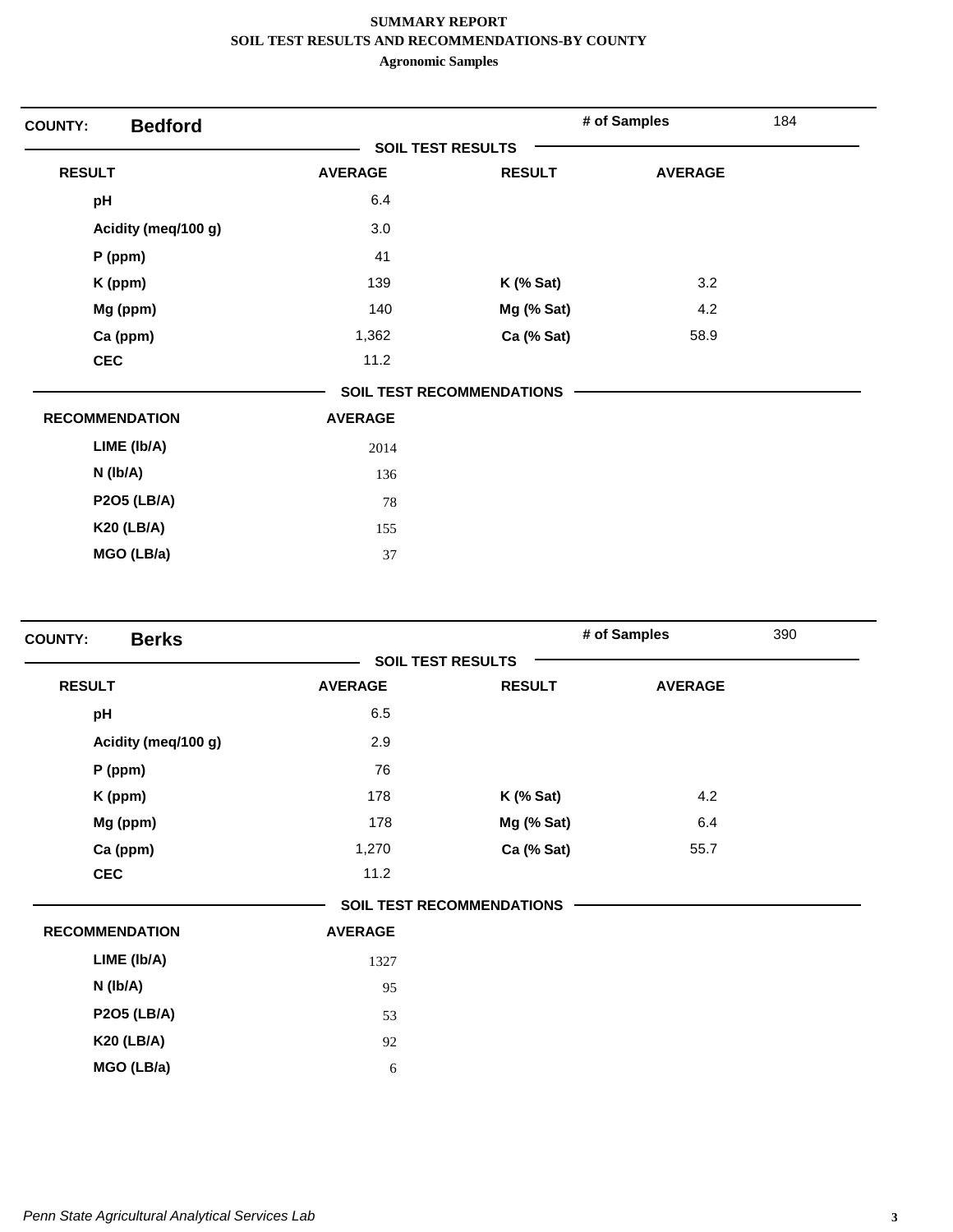| <b>Blair</b><br><b>COUNTY:</b> |                          |                                  | # of Samples   | 226 |
|--------------------------------|--------------------------|----------------------------------|----------------|-----|
|                                | <b>SOIL TEST RESULTS</b> |                                  |                |     |
| <b>RESULT</b>                  | <b>AVERAGE</b>           | <b>RESULT</b>                    | <b>AVERAGE</b> |     |
| pH                             | 6.7                      |                                  |                |     |
| Acidity (meq/100 g)            | 1.8                      |                                  |                |     |
| $P$ (ppm)                      | 70                       |                                  |                |     |
| K (ppm)                        | 197                      | $K$ (% Sat)                      | 4.2            |     |
| Mg (ppm)                       | 279                      | Mg (% Sat)                       | 1.6            |     |
| Ca (ppm)                       | 1,608                    | Ca (% Sat)                       | 61.7           |     |
| <b>CEC</b>                     | 12.4                     |                                  |                |     |
|                                |                          | <b>SOIL TEST RECOMMENDATIONS</b> |                |     |
| <b>RECOMMENDATION</b>          | <b>AVERAGE</b>           |                                  |                |     |
| LIME (Ib/A)                    | 1055                     |                                  |                |     |
| $N$ ( $lb/A$ )                 | 115                      |                                  |                |     |
| <b>P2O5 (LB/A)</b>             | 67                       |                                  |                |     |
| <b>K20 (LB/A)</b>              | 127                      |                                  |                |     |
| MGO (LB/a)                     | 25                       |                                  |                |     |

| <b>Bradford</b><br><b>COUNTY:</b> |                |                                  | # of Samples   | 908 |
|-----------------------------------|----------------|----------------------------------|----------------|-----|
|                                   |                | <b>SOIL TEST RESULTS</b>         |                |     |
| <b>RESULT</b>                     | <b>AVERAGE</b> | <b>RESULT</b>                    | <b>AVERAGE</b> |     |
| pH                                | 6.2            |                                  |                |     |
| Acidity (meq/100 g)               | 3.5            |                                  |                |     |
| $P$ (ppm)                         | 61             |                                  |                |     |
| K (ppm)                           | 167            | $K$ (% Sat)                      | 3.7            |     |
| Mg (ppm)                          | 176            | Mg (% Sat)                       | 13.4           |     |
| Ca (ppm)                          | 1,315          | Ca (% Sat)                       | 55.1           |     |
| <b>CEC</b>                        | 11.9           |                                  |                |     |
|                                   |                | <b>SOIL TEST RECOMMENDATIONS</b> |                |     |
| <b>RECOMMENDATION</b>             | <b>AVERAGE</b> |                                  |                |     |
| LIME (Ib/A)                       | 2257           |                                  |                |     |
| $N$ (lb/A)                        | 103            |                                  |                |     |
| <b>P2O5 (LB/A)</b>                | 46             |                                  |                |     |
| <b>K20 (LB/A)</b>                 | 113            |                                  |                |     |
| MGO (LB/a)                        | 23             |                                  |                |     |
|                                   |                |                                  |                |     |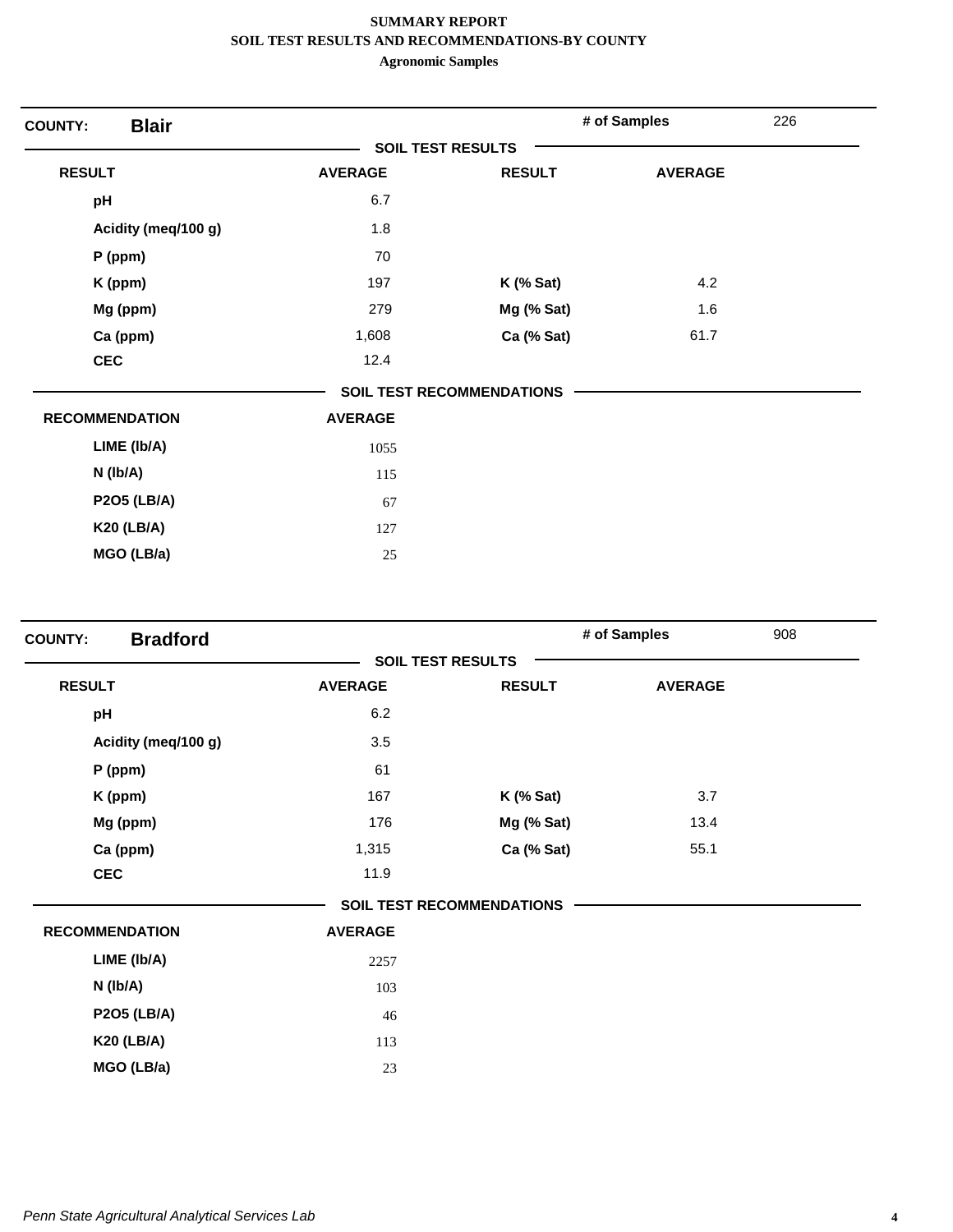| <b>COUNTY:</b> | <b>Bucks</b>          |                          |                           | # of Samples   | 205 |
|----------------|-----------------------|--------------------------|---------------------------|----------------|-----|
|                |                       | <b>SOIL TEST RESULTS</b> |                           |                |     |
| <b>RESULT</b>  |                       | <b>AVERAGE</b>           | <b>RESULT</b>             | <b>AVERAGE</b> |     |
| pH             |                       | 6.3                      |                           |                |     |
|                | Acidity (meq/100 g)   | 3.2                      |                           |                |     |
|                | $P$ (ppm)             | 92                       |                           |                |     |
|                | K (ppm)               | 162                      | $K$ (% Sat)               | 3.5            |     |
|                | Mg (ppm)              | 207                      | Mg (% Sat)                | 5.2            |     |
|                | Ca (ppm)              | 1,353                    | Ca (% Sat)                | 53.8           |     |
| <b>CEC</b>     |                       | 11.9                     |                           |                |     |
|                |                       |                          | SOIL TEST RECOMMENDATIONS |                |     |
|                | <b>RECOMMENDATION</b> | <b>AVERAGE</b>           |                           |                |     |
|                | LIME (Ib/A)           | 2085                     |                           |                |     |
|                | N (Ib/A)              | 109                      |                           |                |     |
|                | <b>P2O5 (LB/A)</b>    | 52                       |                           |                |     |
|                | <b>K20 (LB/A)</b>     | 87                       |                           |                |     |
|                | MGO (LB/a)            | 25                       |                           |                |     |

| <b>Butler</b><br><b>COUNTY:</b> |                |                                  | # of Samples   | 416 |
|---------------------------------|----------------|----------------------------------|----------------|-----|
|                                 |                | <b>SOIL TEST RESULTS</b>         |                |     |
| <b>RESULT</b>                   | <b>AVERAGE</b> | <b>RESULT</b>                    | <b>AVERAGE</b> |     |
| pH                              | 6.4            |                                  |                |     |
| Acidity (meq/100 g)             | 2.6            |                                  |                |     |
| P (ppm)                         | 49             |                                  |                |     |
| K (ppm)                         | 131            | $K$ (% Sat)                      | 3.1            |     |
| Mg (ppm)                        | 132            | Mg (% Sat)                       | 9.4            |     |
| Ca (ppm)                        | 1,363          | Ca (% Sat)                       | 62.3           |     |
| <b>CEC</b>                      | 10.8           |                                  |                |     |
|                                 |                | <b>SOIL TEST RECOMMENDATIONS</b> |                |     |
| <b>RECOMMENDATION</b>           | <b>AVERAGE</b> |                                  |                |     |
| LIME (Ib/A)                     | 1634           |                                  |                |     |
| $N$ ( $lb/A$ )                  | 116            |                                  |                |     |
| <b>P2O5 (LB/A)</b>              | 61             |                                  |                |     |
| <b>K20 (LB/A)</b>               | 92             |                                  |                |     |
| MGO (LB/a)                      | 19             |                                  |                |     |
|                                 |                |                                  |                |     |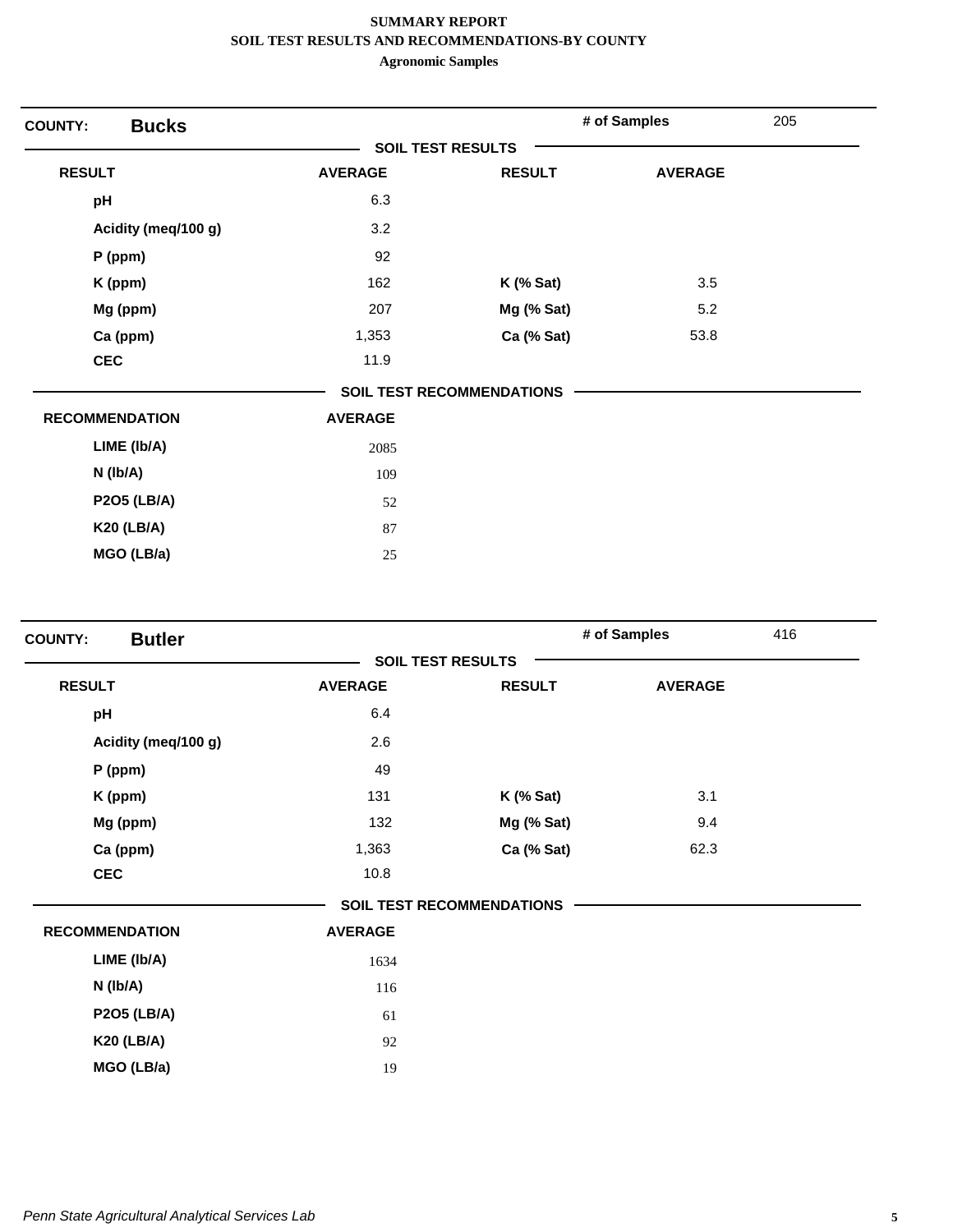| <b>COUNTY:</b>        | <b>Cambria</b>      |                          |                                  | # of Samples   | 281 |
|-----------------------|---------------------|--------------------------|----------------------------------|----------------|-----|
|                       |                     | <b>SOIL TEST RESULTS</b> |                                  |                |     |
| <b>RESULT</b>         |                     | <b>AVERAGE</b>           | <b>RESULT</b>                    | <b>AVERAGE</b> |     |
| pH                    |                     | 6.2                      |                                  |                |     |
|                       | Acidity (meq/100 g) | 3.9                      |                                  |                |     |
|                       | $P$ (ppm)           | 42                       |                                  |                |     |
|                       | K (ppm)             | 173                      | $K$ (% Sat)                      | 3.5            |     |
|                       | Mg (ppm)            | 229                      | Mg (% Sat)                       | 3.6            |     |
|                       | Ca (ppm)            | 1,332                    | Ca (% Sat)                       | 52.1           |     |
| <b>CEC</b>            |                     | 12.9                     |                                  |                |     |
|                       |                     |                          | <b>SOIL TEST RECOMMENDATIONS</b> |                |     |
| <b>RECOMMENDATION</b> |                     | <b>AVERAGE</b>           |                                  |                |     |
|                       | LIME (Ib/A)         | 2977                     |                                  |                |     |
|                       | $N$ ( $lb/A$ )      | 91                       |                                  |                |     |
|                       | <b>P2O5 (LB/A)</b>  | 70                       |                                  |                |     |
|                       | <b>K20 (LB/A)</b>   | 107                      |                                  |                |     |
|                       | MGO (LB/a)          | 15                       |                                  |                |     |

| <b>Cameron</b><br><b>COUNTY:</b> |                |                                  | # of Samples   | 23 |
|----------------------------------|----------------|----------------------------------|----------------|----|
|                                  |                | <b>SOIL TEST RESULTS</b>         |                |    |
| <b>RESULT</b>                    | <b>AVERAGE</b> | <b>RESULT</b>                    | <b>AVERAGE</b> |    |
| pH                               | 5.8            |                                  |                |    |
| Acidity (meq/100 g)              | 5.3            |                                  |                |    |
| P (ppm)                          | 40             |                                  |                |    |
| K (ppm)                          | 84             | $K$ (% Sat)                      | 1.8            |    |
| Mg (ppm)                         | 94             | Mg (% Sat)                       | 5.8            |    |
| Ca (ppm)                         | 1,082          | Ca (% Sat)                       | 45.4           |    |
| <b>CEC</b>                       | 11.8           |                                  |                |    |
|                                  |                | <b>SOIL TEST RECOMMENDATIONS</b> |                |    |
| <b>RECOMMENDATION</b>            | <b>AVERAGE</b> |                                  |                |    |
| LIME (Ib/A)                      | 3443           |                                  |                |    |
| $N$ ( $lb/A$ )                   | 57             |                                  |                |    |
| <b>P2O5 (LB/A)</b>               | 85             |                                  |                |    |
| <b>K20 (LB/A)</b>                | 107            |                                  |                |    |
| MGO (LB/a)                       | 49             |                                  |                |    |
|                                  |                |                                  |                |    |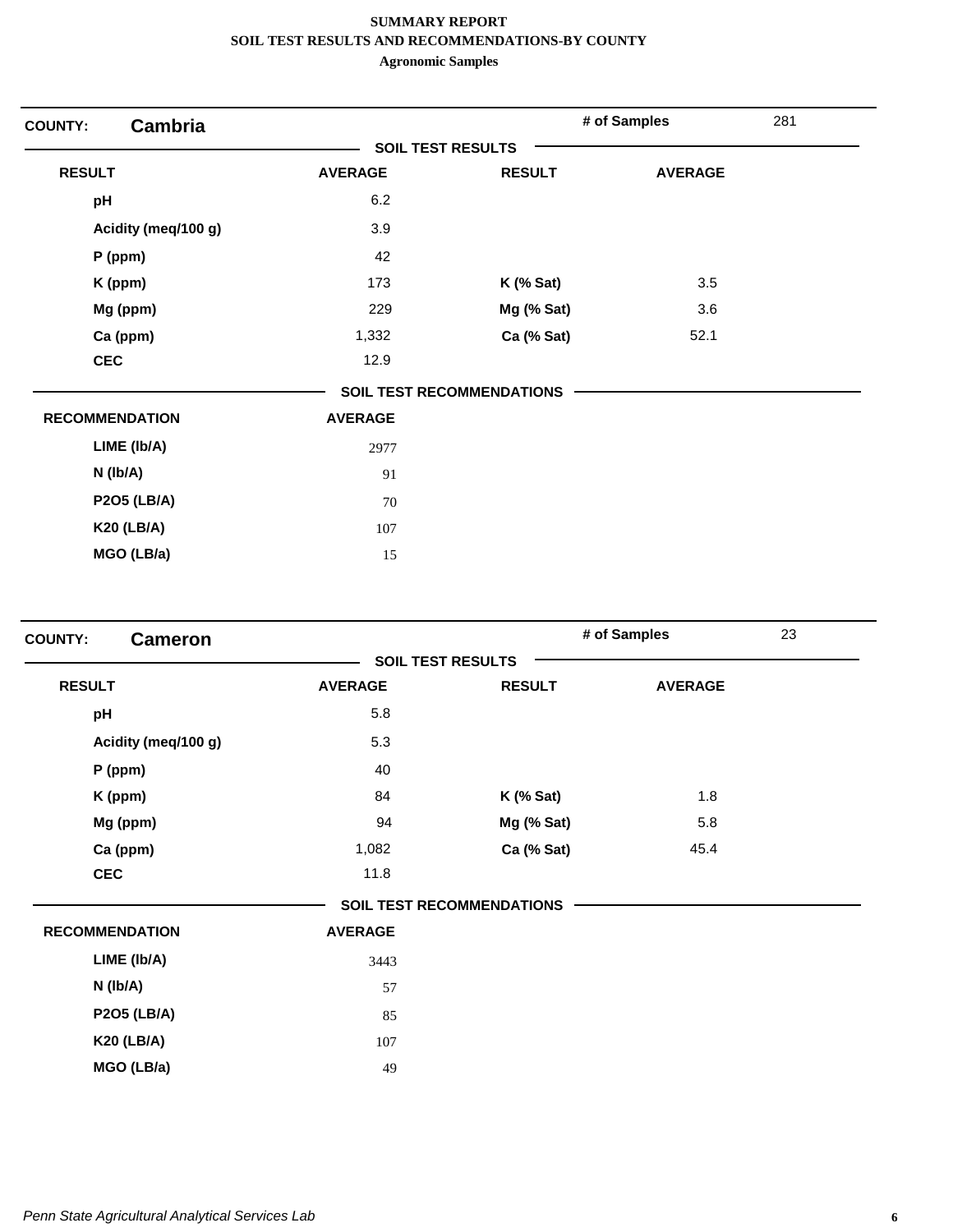| <b>Carbon</b><br><b>COUNTY:</b> |                          |                           | # of Samples   | 37 |
|---------------------------------|--------------------------|---------------------------|----------------|----|
|                                 | <b>SOIL TEST RESULTS</b> |                           |                |    |
| <b>RESULT</b>                   | <b>AVERAGE</b>           | <b>RESULT</b>             | <b>AVERAGE</b> |    |
| pH                              | 5.9                      |                           |                |    |
| Acidity (meq/100 g)             | 5.1                      |                           |                |    |
| $P$ (ppm)                       | 56                       |                           |                |    |
| K (ppm)                         | 117                      | $K$ (% Sat)               | 2.7            |    |
| Mg (ppm)                        | 141                      | Mg (% Sat)                | 6.0            |    |
| Ca (ppm)                        | 924                      | Ca (% Sat)                | 40.3           |    |
| <b>CEC</b>                      | 11.1                     |                           |                |    |
|                                 |                          | SOIL TEST RECOMMENDATIONS |                |    |
| <b>RECOMMENDATION</b>           | <b>AVERAGE</b>           |                           |                |    |
| LIME (Ib/A)                     | 3865                     |                           |                |    |
| $N$ ( $lb/A$ )                  | 99                       |                           |                |    |
| <b>P2O5 (LB/A)</b>              | 46                       |                           |                |    |
| <b>K20 (LB/A)</b>               | 136                      |                           |                |    |
| MGO (LB/a)                      | 41                       |                           |                |    |

| <b>Centre</b><br><b>COUNTY:</b> |                |                                  | # of Samples   | 2,576 |
|---------------------------------|----------------|----------------------------------|----------------|-------|
|                                 |                | <b>SOIL TEST RESULTS</b>         |                |       |
| <b>RESULT</b>                   | <b>AVERAGE</b> | <b>RESULT</b>                    | <b>AVERAGE</b> |       |
| pH                              | 6.5            |                                  |                |       |
| Acidity (meq/100 g)             | 2.3            |                                  |                |       |
| P (ppm)                         | 96             |                                  |                |       |
| K (ppm)                         | 161            | $K$ (% Sat)                      | 3.7            |       |
| Mg (ppm)                        | 147            | Mg (% Sat)                       | 1.6            |       |
| Ca (ppm)                        | 1,560          | Ca (% Sat)                       | 64.4           |       |
| <b>CEC</b>                      | 11.2           |                                  |                |       |
|                                 |                | <b>SOIL TEST RECOMMENDATIONS</b> |                |       |
| <b>RECOMMENDATION</b>           | <b>AVERAGE</b> |                                  |                |       |
| LIME (Ib/A)                     | 1432           |                                  |                |       |
| $N$ (lb/A)                      | 100            |                                  |                |       |
| <b>P2O5 (LB/A)</b>              | 65             |                                  |                |       |
| <b>K20 (LB/A)</b>               | 106            |                                  |                |       |
| MGO (LB/a)                      | 11             |                                  |                |       |
|                                 |                |                                  |                |       |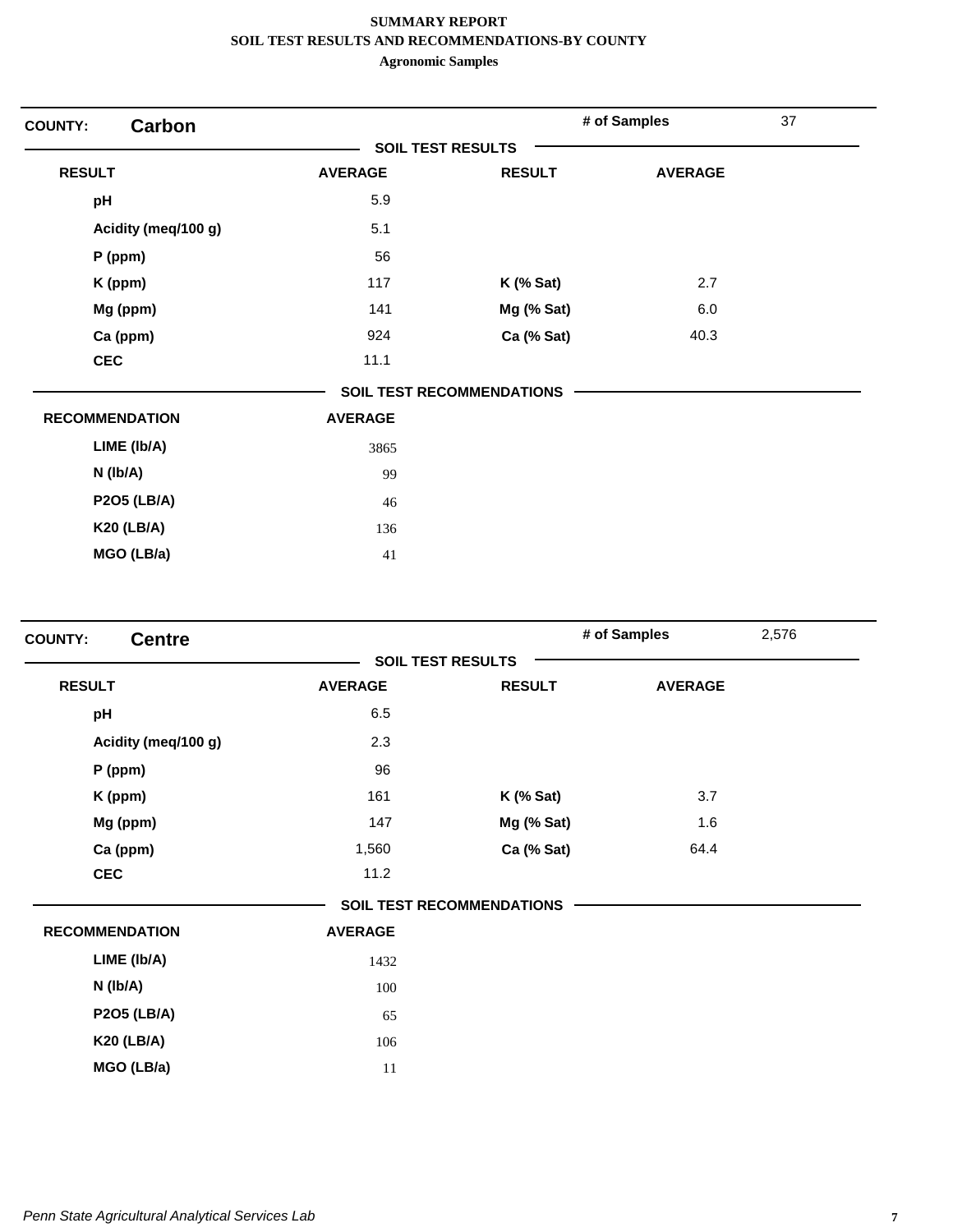| <b>CHESTER</b><br><b>COUNTY:</b> |                          |                           | # of Samples   | 169 |
|----------------------------------|--------------------------|---------------------------|----------------|-----|
|                                  | <b>SOIL TEST RESULTS</b> |                           |                |     |
| <b>RESULT</b>                    | <b>AVERAGE</b>           | <b>RESULT</b>             | <b>AVERAGE</b> |     |
| pH                               | 6.5                      |                           |                |     |
| Acidity (meq/100 g)              | 2.3                      |                           |                |     |
| $P$ (ppm)                        | 51                       |                           |                |     |
| K (ppm)                          | 166                      | $K$ (% Sat)               | 3.7            |     |
| Mg (ppm)                         | 219                      | Mg (% Sat)                | 5.1            |     |
| Ca (ppm)                         | 1,292                    | Ca (% Sat)                | 57.7           |     |
| <b>CEC</b>                       | 11.0                     |                           |                |     |
|                                  |                          | SOIL TEST RECOMMENDATIONS |                |     |
| <b>RECOMMENDATION</b>            | <b>AVERAGE</b>           |                           |                |     |
| LIME (Ib/A)                      | 1270                     |                           |                |     |
| N (Ib/A)                         | 130                      |                           |                |     |
| <b>P2O5 (LB/A)</b>               | 78                       |                           |                |     |
| <b>K20 (LB/A)</b>                | 132                      |                           |                |     |
| MGO (LB/a)                       | 29                       |                           |                |     |

| <b>Clarion</b><br><b>COUNTY:</b> |                |                                  | # of Samples   | 187 |
|----------------------------------|----------------|----------------------------------|----------------|-----|
|                                  |                | <b>SOIL TEST RESULTS</b>         |                |     |
| <b>RESULT</b>                    | <b>AVERAGE</b> | <b>RESULT</b>                    | <b>AVERAGE</b> |     |
| pH                               | 6.5            |                                  |                |     |
| Acidity (meq/100 g)              | 2.9            |                                  |                |     |
| P (ppm)                          | 91             |                                  |                |     |
| K (ppm)                          | 101            | $K$ (% Sat)                      | 2.2            |     |
| Mg (ppm)                         | 130            | Mg (% Sat)                       | 14.3           |     |
| Ca (ppm)                         | 1,754          | Ca (% Sat)                       | 62.9           |     |
| <b>CEC</b>                       | 12.0           |                                  |                |     |
|                                  |                | <b>SOIL TEST RECOMMENDATIONS</b> |                |     |
| <b>RECOMMENDATION</b>            | <b>AVERAGE</b> |                                  |                |     |
| LIME (Ib/A)                      | 1824           |                                  |                |     |
| N (Ib/A)                         | 112            |                                  |                |     |
| <b>P2O5 (LB/A)</b>               | 87             |                                  |                |     |
| <b>K20 (LB/A)</b>                | 87             |                                  |                |     |
| MGO (LB/a)                       | 14             |                                  |                |     |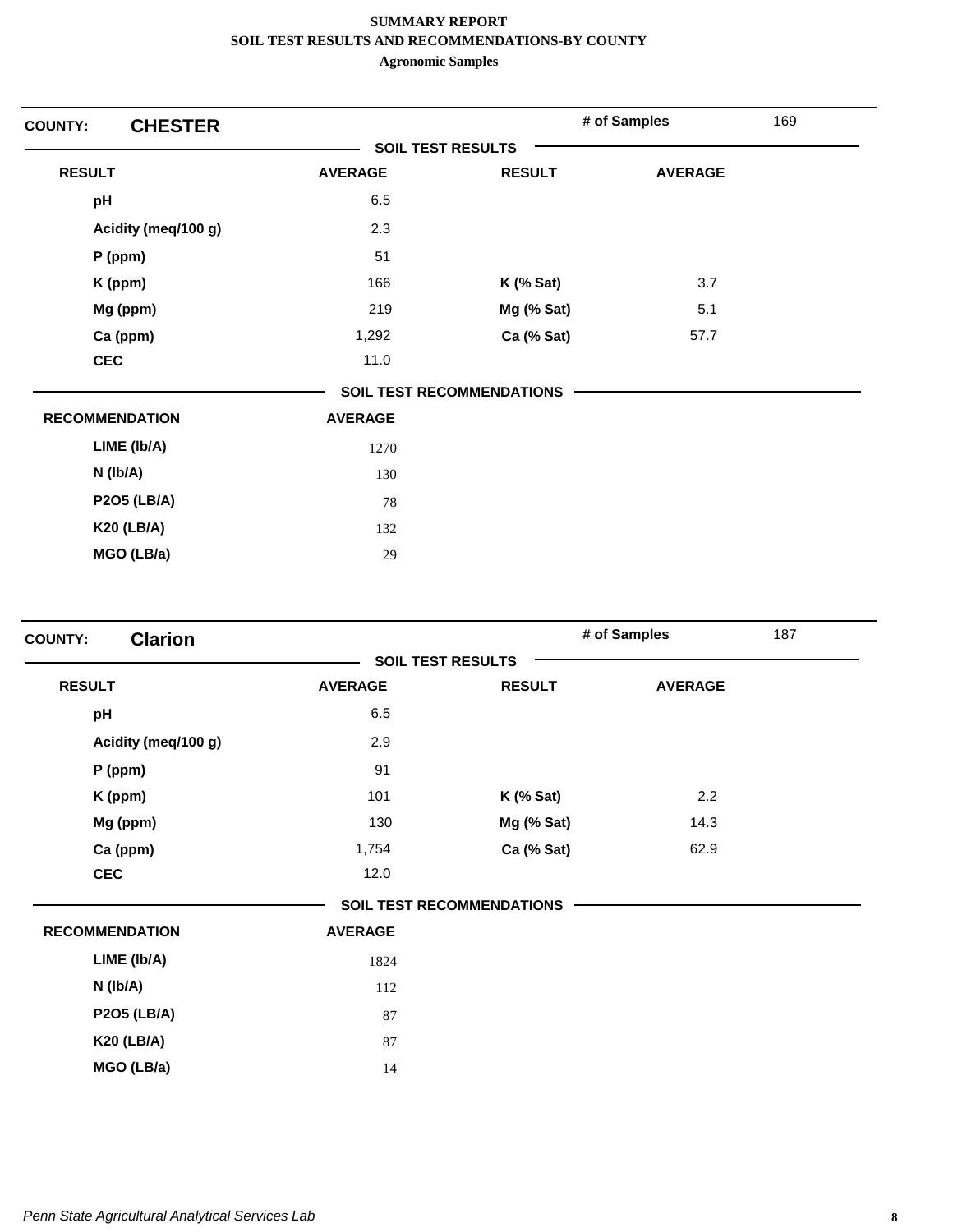| <b>COUNTY:</b>        | <b>Clearfield</b>   |                          |                                  | # of Samples   | 484 |
|-----------------------|---------------------|--------------------------|----------------------------------|----------------|-----|
|                       |                     | <b>SOIL TEST RESULTS</b> |                                  |                |     |
| <b>RESULT</b>         |                     | <b>AVERAGE</b>           | <b>RESULT</b>                    | <b>AVERAGE</b> |     |
| pH                    |                     | 6.4                      |                                  |                |     |
|                       | Acidity (meq/100 g) | 3.0                      |                                  |                |     |
|                       | $P$ (ppm)           | 54                       |                                  |                |     |
|                       | K (ppm)             | 137                      | $K$ (% Sat)                      | 3.1            |     |
|                       | Mg (ppm)            | 117                      | Mg (% Sat)                       | 6.5            |     |
|                       | Ca (ppm)            | 1,615                    | Ca (% Sat)                       | 63.1           |     |
| <b>CEC</b>            |                     | 11.8                     |                                  |                |     |
|                       |                     |                          | <b>SOIL TEST RECOMMENDATIONS</b> |                |     |
| <b>RECOMMENDATION</b> |                     | <b>AVERAGE</b>           |                                  |                |     |
|                       | LIME (Ib/A)         | 2129                     |                                  |                |     |
|                       | $N$ ( $lb/A$ )      | 89                       |                                  |                |     |
|                       | <b>P2O5 (LB/A)</b>  | 67                       |                                  |                |     |
|                       | <b>K20 (LB/A)</b>   | 106                      |                                  |                |     |
|                       | MGO (LB/a)          | 23                       |                                  |                |     |

| <b>Clinton</b><br><b>COUNTY:</b> |                |                                  | # of Samples   | 219 |
|----------------------------------|----------------|----------------------------------|----------------|-----|
|                                  |                | <b>SOIL TEST RESULTS</b>         |                |     |
| <b>RESULT</b>                    | <b>AVERAGE</b> | <b>RESULT</b>                    | <b>AVERAGE</b> |     |
| pH                               | 6.5            |                                  |                |     |
| Acidity (meq/100 g)              | 2.1            |                                  |                |     |
| P (ppm)                          | 74             |                                  |                |     |
| K (ppm)                          | 225            | $K$ (% Sat)                      | 5.1            |     |
| Mg (ppm)                         | 191            | Mg (% Sat)                       | 7.7            |     |
| Ca (ppm)                         | 1,433          | Ca (% Sat)                       | 62.2           |     |
| <b>CEC</b>                       | 11.3           |                                  |                |     |
|                                  |                | <b>SOIL TEST RECOMMENDATIONS</b> |                |     |
| <b>RECOMMENDATION</b>            | <b>AVERAGE</b> |                                  |                |     |
| LIME (Ib/A)                      | 1142           |                                  |                |     |
| N (lb/A)                         | 102            |                                  |                |     |
| <b>P2O5 (LB/A)</b>               | 54             |                                  |                |     |
| <b>K20 (LB/A)</b>                | 98             |                                  |                |     |
| MGO (LB/a)                       | 27             |                                  |                |     |
|                                  |                |                                  |                |     |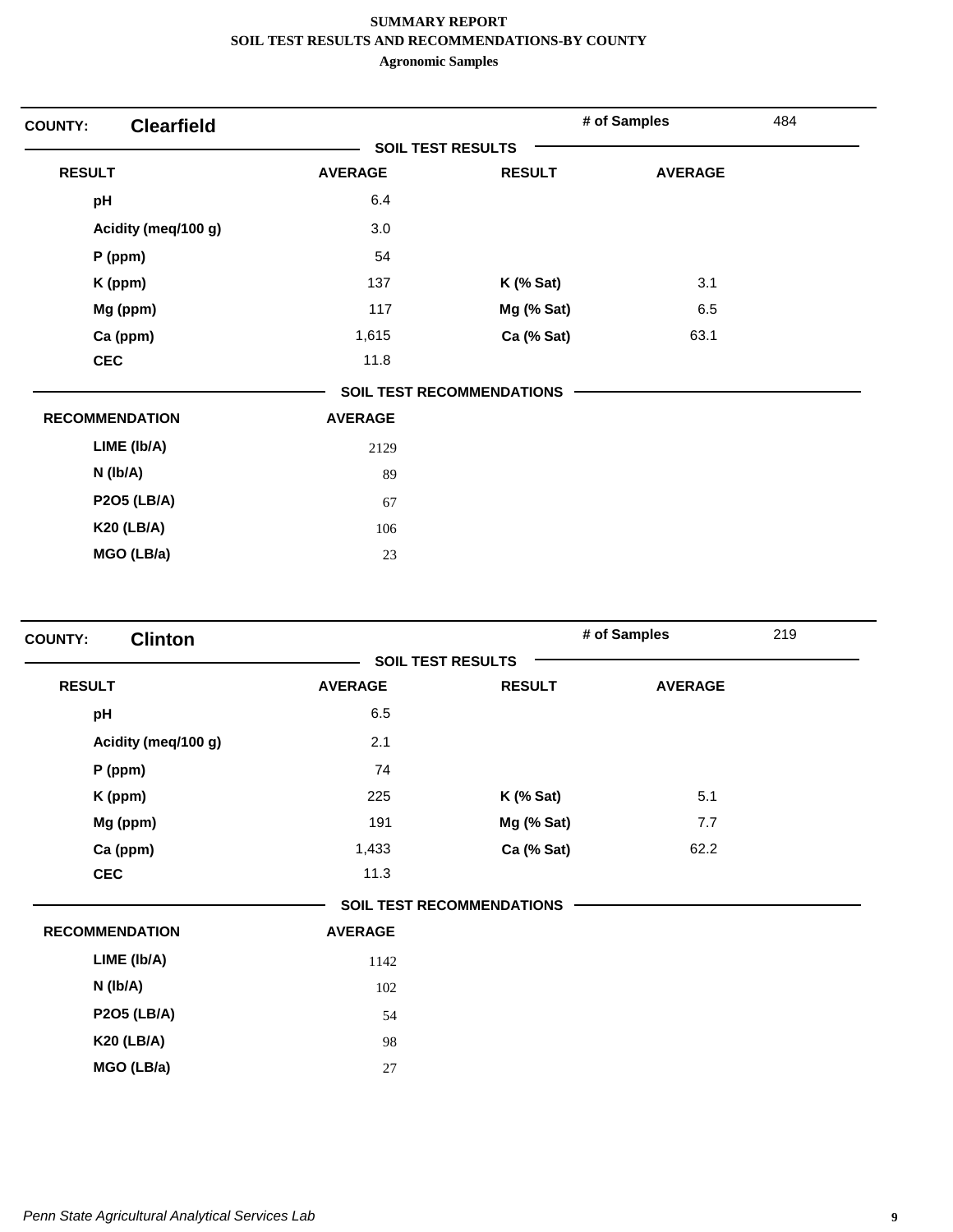| <b>COUNTY:</b> | <b>Columbia</b>       |                          |                                  | # of Samples   | 497 |
|----------------|-----------------------|--------------------------|----------------------------------|----------------|-----|
|                |                       | <b>SOIL TEST RESULTS</b> |                                  |                |     |
| <b>RESULT</b>  |                       | <b>AVERAGE</b>           | <b>RESULT</b>                    | <b>AVERAGE</b> |     |
| pH             |                       | 6.2                      |                                  |                |     |
|                | Acidity (meq/100 g)   | 3.4                      |                                  |                |     |
|                | $P$ (ppm)             | 76                       |                                  |                |     |
|                | K (ppm)               | 140                      | $K$ (% Sat)                      | 3.5            |     |
|                | Mg (ppm)              | 127                      | Mg (% Sat)                       | 4.4            |     |
|                | Ca (ppm)              | 1,111                    | Ca (% Sat)                       | 53.9           |     |
| <b>CEC</b>     |                       | 10.4                     |                                  |                |     |
|                |                       |                          | <b>SOIL TEST RECOMMENDATIONS</b> |                |     |
|                | <b>RECOMMENDATION</b> | <b>AVERAGE</b>           |                                  |                |     |
|                | LIME (Ib/A)           | 2040                     |                                  |                |     |
|                | $N$ ( $lb/A$ )        | 104                      |                                  |                |     |
|                | <b>P2O5 (LB/A)</b>    | 55                       |                                  |                |     |
|                | <b>K20 (LB/A)</b>     | 88                       |                                  |                |     |
|                | MGO (LB/a)            | 16                       |                                  |                |     |

| <b>Crawford</b><br><b>COUNTY:</b> |                |                                  | # of Samples   | 454 |
|-----------------------------------|----------------|----------------------------------|----------------|-----|
|                                   |                | <b>SOIL TEST RESULTS</b>         |                |     |
| <b>RESULT</b>                     | <b>AVERAGE</b> | <b>RESULT</b>                    | <b>AVERAGE</b> |     |
| pH                                | 6.2            |                                  |                |     |
| Acidity (meq/100 g)               | 3.9            |                                  |                |     |
| $P$ (ppm)                         | 45             |                                  |                |     |
| K (ppm)                           | 127            | $K$ (% Sat)                      | 2.9            |     |
| Mg (ppm)                          | 166            | Mg (% Sat)                       | 4.3            |     |
| Ca (ppm)                          | 1,158          | Ca (% Sat)                       | 50.7           |     |
| <b>CEC</b>                        | 11.4           |                                  |                |     |
|                                   |                | <b>SOIL TEST RECOMMENDATIONS</b> |                |     |
| <b>RECOMMENDATION</b>             | <b>AVERAGE</b> |                                  |                |     |
| LIME (Ib/A)                       | 2281           |                                  |                |     |
| $N$ (lb/A)                        | 93             |                                  |                |     |
| <b>P2O5 (LB/A)</b>                | 44             |                                  |                |     |
| <b>K20 (LB/A)</b>                 | 73             |                                  |                |     |
| MGO (LB/a)                        | 16             |                                  |                |     |
|                                   |                |                                  |                |     |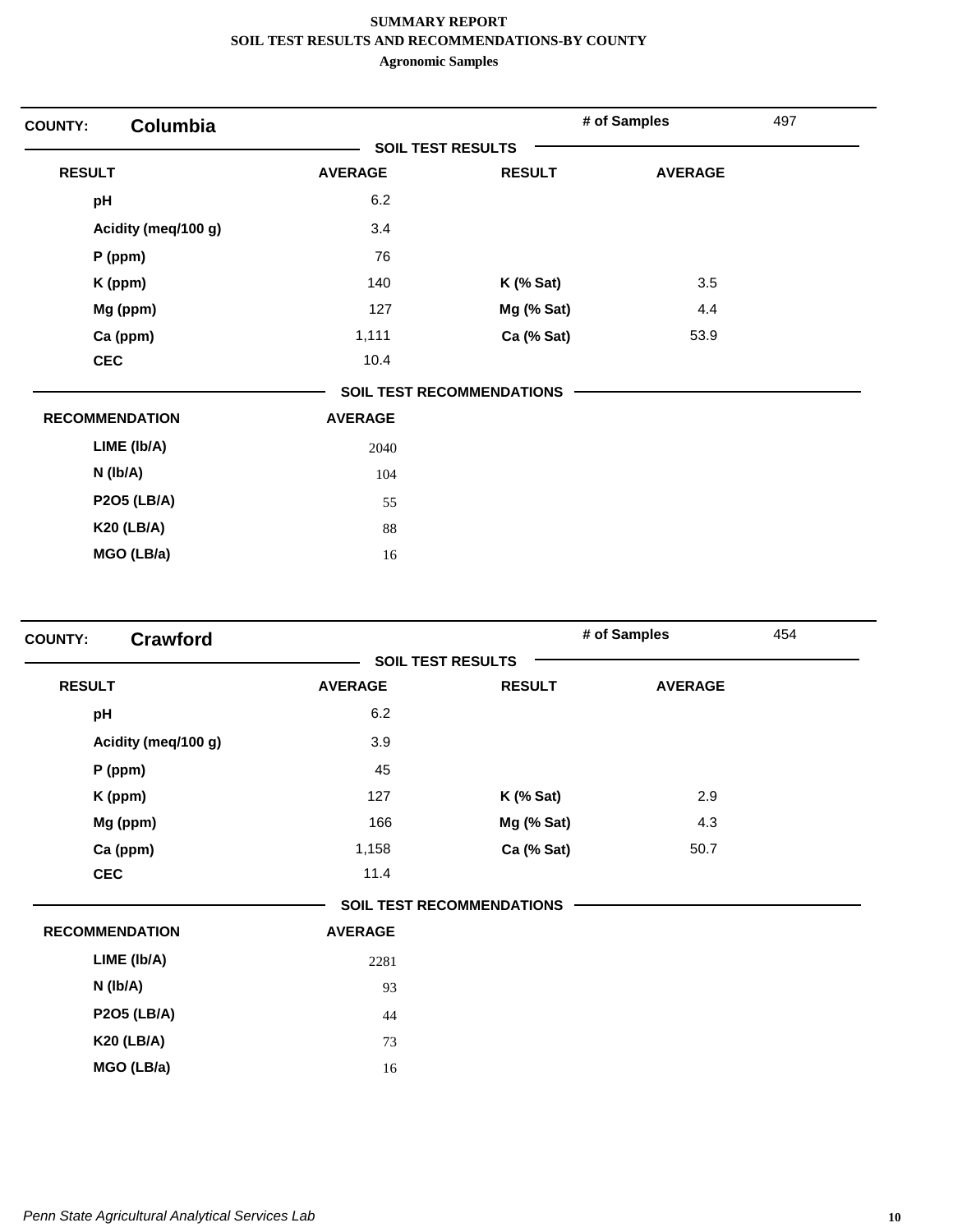| <b>COUNTY:</b> | <b>Cumberland</b>     |                |                                  | # of Samples   | 201 |
|----------------|-----------------------|----------------|----------------------------------|----------------|-----|
|                |                       |                | <b>SOIL TEST RESULTS</b>         |                |     |
| <b>RESULT</b>  |                       | <b>AVERAGE</b> | <b>RESULT</b>                    | <b>AVERAGE</b> |     |
| pH             |                       | 6.6            |                                  |                |     |
|                | Acidity (meq/100 g)   | 2.2            |                                  |                |     |
|                | $P$ (ppm)             | 55             |                                  |                |     |
|                | K (ppm)               | 165            | $K$ (% Sat)                      | 3.8            |     |
|                | Mg (ppm)              | 195            | Mg (% Sat)                       | 13.7           |     |
|                | Ca (ppm)              | 1,432          | Ca (% Sat)                       | 62.4           |     |
| <b>CEC</b>     |                       | 11.4           |                                  |                |     |
|                |                       |                | <b>SOIL TEST RECOMMENDATIONS</b> |                |     |
|                | <b>RECOMMENDATION</b> | <b>AVERAGE</b> |                                  |                |     |
|                | LIME (Ib/A)           | 1056           |                                  |                |     |
|                | N (Ib/A)              | 106            |                                  |                |     |
|                | <b>P2O5 (LB/A)</b>    | 57             |                                  |                |     |
|                | <b>K20 (LB/A)</b>     | 116            |                                  |                |     |
|                | MGO (LB/a)            | 9              |                                  |                |     |

| <b>Dauphin</b><br><b>COUNTY:</b> |                |                                  | # of Samples   | 349 |
|----------------------------------|----------------|----------------------------------|----------------|-----|
|                                  |                | <b>SOIL TEST RESULTS</b>         |                |     |
| <b>RESULT</b>                    | <b>AVERAGE</b> | <b>RESULT</b>                    | <b>AVERAGE</b> |     |
| pH                               | 6.5            |                                  |                |     |
| Acidity (meq/100 g)              | 2.3            |                                  |                |     |
| P (ppm)                          | 83             |                                  |                |     |
| K (ppm)                          | 160            | $K$ (% Sat)                      | 3.7            |     |
| Mg (ppm)                         | 155            | Mg (% Sat)                       | 4.8            |     |
| Ca (ppm)                         | 1,466          | Ca (% Sat)                       | 64.9           |     |
| <b>CEC</b>                       | 11.3           |                                  |                |     |
|                                  |                | <b>SOIL TEST RECOMMENDATIONS</b> |                |     |
| <b>RECOMMENDATION</b>            | <b>AVERAGE</b> |                                  |                |     |
| LIME (Ib/A)                      | 1400           |                                  |                |     |
| $N$ (lb/A)                       | 98             |                                  |                |     |
| <b>P2O5 (LB/A)</b>               | 36             |                                  |                |     |
| <b>K20 (LB/A)</b>                | 93             |                                  |                |     |
| MGO (LB/a)                       | 14             |                                  |                |     |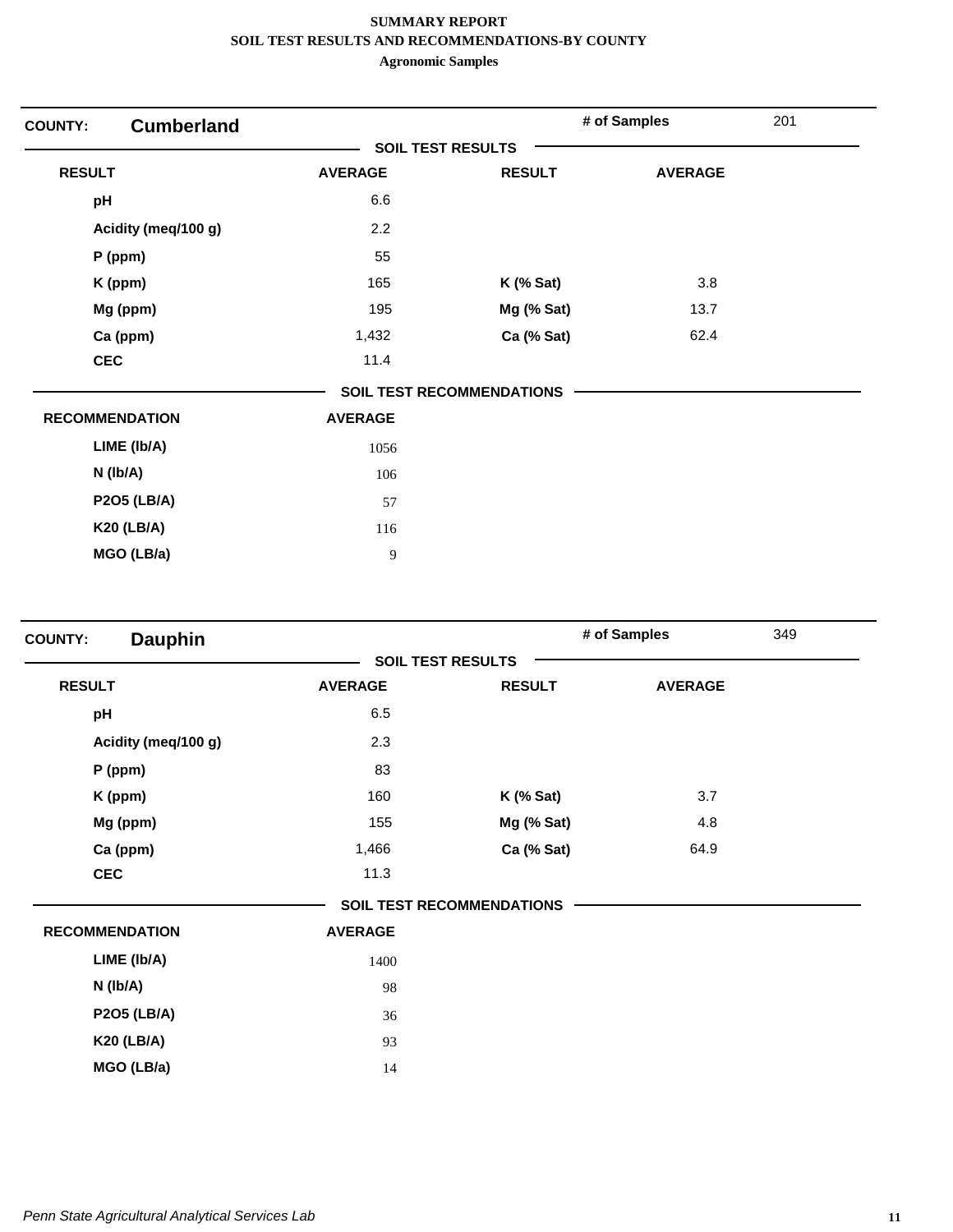| <b>Delaware</b><br><b>COUNTY:</b> |                |                                  | # of Samples   | 30 |
|-----------------------------------|----------------|----------------------------------|----------------|----|
|                                   |                | <b>SOIL TEST RESULTS</b>         |                |    |
| <b>RESULT</b>                     | <b>AVERAGE</b> | <b>RESULT</b>                    | <b>AVERAGE</b> |    |
| pH                                | 6.5            |                                  |                |    |
| Acidity (meq/100 g)               | 2.9            |                                  |                |    |
| P (ppm)                           | 52             |                                  |                |    |
| K (ppm)                           | 188            | $K$ (% Sat)                      | 4.0            |    |
| Mg (ppm)                          | 206            | Mg (% Sat)                       | 4.5            |    |
| Ca (ppm)                          | 1,283          | Ca (% Sat)                       | 55.3           |    |
| <b>CEC</b>                        | 11.5           |                                  |                |    |
|                                   |                | <b>SOIL TEST RECOMMENDATIONS</b> |                |    |
| <b>RECOMMENDATION</b>             | <b>AVERAGE</b> |                                  |                |    |
| LIME (Ib/A)                       | 1767           |                                  |                |    |
| $N$ ( $lb/A$ )                    | 114            |                                  |                |    |
| <b>P2O5 (LB/A)</b>                | 81             |                                  |                |    |
| <b>K20 (LB/A)</b>                 | 100            |                                  |                |    |
| MGO (LB/a)                        | 31             |                                  |                |    |

| <b>Elk</b><br><b>COUNTY:</b> |                |                                  | # of Samples   | 82 |
|------------------------------|----------------|----------------------------------|----------------|----|
|                              |                | <b>SOIL TEST RESULTS</b>         |                |    |
| <b>RESULT</b>                | <b>AVERAGE</b> | <b>RESULT</b>                    | <b>AVERAGE</b> |    |
| pH                           | 6.4            |                                  |                |    |
| Acidity (meq/100 g)          | 3.1            |                                  |                |    |
| P (ppm)                      | 37             |                                  |                |    |
| K (ppm)                      | 144            | $K$ (% Sat)                      | 3.1            |    |
| Mg (ppm)                     | 134            | Mg (% Sat)                       | 3.6            |    |
| Ca (ppm)                     | 1,759          | Ca (% Sat)                       | 62.6           |    |
| <b>CEC</b>                   | 12.6           |                                  |                |    |
|                              |                | <b>SOIL TEST RECOMMENDATIONS</b> |                |    |
| <b>RECOMMENDATION</b>        | <b>AVERAGE</b> |                                  |                |    |
| LIME (Ib/A)                  | 2073           |                                  |                |    |
| N (lb/A)                     | 108            |                                  |                |    |
| <b>P2O5 (LB/A)</b>           | 75             |                                  |                |    |
| <b>K20 (LB/A)</b>            | 117            |                                  |                |    |
| MGO (LB/a)                   | 38             |                                  |                |    |
|                              |                |                                  |                |    |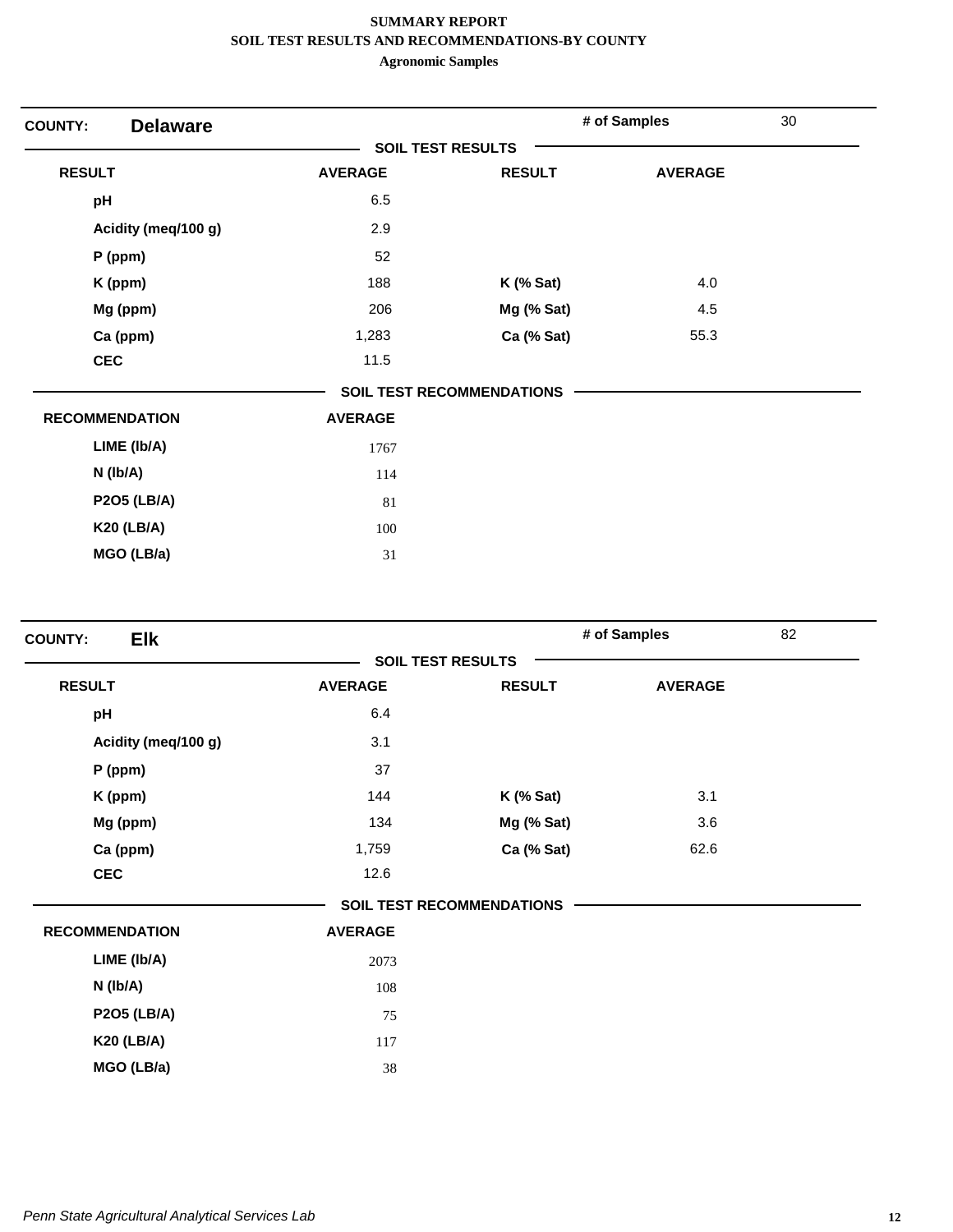| <b>Erie</b><br><b>COUNTY:</b> |                          |                                  | # of Samples   | 330 |
|-------------------------------|--------------------------|----------------------------------|----------------|-----|
|                               | <b>SOIL TEST RESULTS</b> |                                  |                |     |
| <b>RESULT</b>                 | <b>AVERAGE</b>           | <b>RESULT</b>                    | <b>AVERAGE</b> |     |
| pH                            | 6.2                      |                                  |                |     |
| Acidity (meq/100 g)           | 4.0                      |                                  |                |     |
| $P$ (ppm)                     | 41                       |                                  |                |     |
| K (ppm)                       | 129                      | $K$ (% Sat)                      | 2.9            |     |
| Mg (ppm)                      | 158                      | Mg (% Sat)                       | 3.7            |     |
| Ca (ppm)                      | 1,196                    | Ca (% Sat)                       | 50.7           |     |
| <b>CEC</b>                    | 11.6                     |                                  |                |     |
|                               |                          | <b>SOIL TEST RECOMMENDATIONS</b> |                |     |
| <b>RECOMMENDATION</b>         | <b>AVERAGE</b>           |                                  |                |     |
| LIME (Ib/A)                   | 2457                     |                                  |                |     |
| $N$ (lb/A)                    | 98                       |                                  |                |     |
| <b>P2O5 (LB/A)</b>            | 66                       |                                  |                |     |
| <b>K20 (LB/A)</b>             | 95                       |                                  |                |     |
| MGO (LB/a)                    | 14                       |                                  |                |     |

| <b>Fayette</b><br><b>COUNTY:</b> |                |                                  | # of Samples   | 189 |
|----------------------------------|----------------|----------------------------------|----------------|-----|
|                                  |                | <b>SOIL TEST RESULTS</b>         |                |     |
| <b>RESULT</b>                    | <b>AVERAGE</b> | <b>RESULT</b>                    | <b>AVERAGE</b> |     |
| pH                               | 6.2            |                                  |                |     |
| Acidity (meq/100 g)              | 3.6            |                                  |                |     |
| $P$ (ppm)                        | 32             |                                  |                |     |
| K (ppm)                          | 129            | $K$ (% Sat)                      | 2.7            |     |
| Mg (ppm)                         | 160            | Mg (% Sat)                       | 4.4            |     |
| Ca (ppm)                         | 1,529          | Ca (% Sat)                       | 56.7           |     |
| <b>CEC</b>                       | 12.6           |                                  |                |     |
|                                  |                | <b>SOIL TEST RECOMMENDATIONS</b> |                |     |
| <b>RECOMMENDATION</b>            | <b>AVERAGE</b> |                                  |                |     |
| LIME (Ib/A)                      | 2593           |                                  |                |     |
| N (lb/A)                         | 85             |                                  |                |     |
| <b>P2O5 (LB/A)</b>               | 69             |                                  |                |     |
| <b>K20 (LB/A)</b>                | 84             |                                  |                |     |
| MGO (LB/a)                       | 24             |                                  |                |     |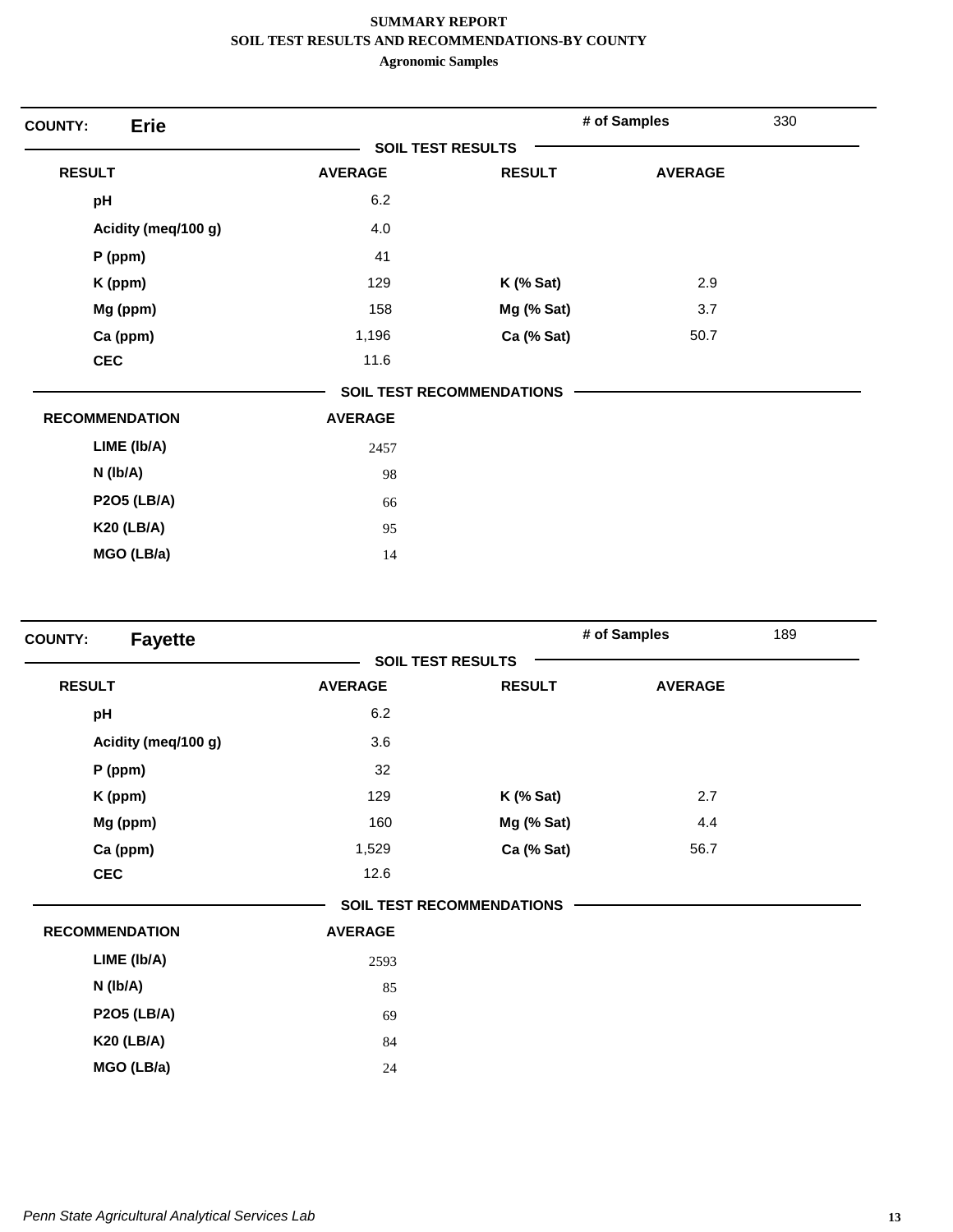| <b>Forest</b><br><b>COUNTY:</b> |                |                                  | # of Samples   | 64 |
|---------------------------------|----------------|----------------------------------|----------------|----|
|                                 |                | <b>SOIL TEST RESULTS</b>         |                |    |
| <b>RESULT</b>                   | <b>AVERAGE</b> | <b>RESULT</b>                    | <b>AVERAGE</b> |    |
| pH                              | 6.4            |                                  |                |    |
| Acidity (meq/100 g)             | 2.9            |                                  |                |    |
| $P$ (ppm)                       | 35             |                                  |                |    |
| K (ppm)                         | 108            | $K$ (% Sat)                      | 2.8            |    |
| Mg (ppm)                        | 114            | Mg (% Sat)                       | 4.1            |    |
| Ca (ppm)                        | 1,193          | Ca (% Sat)                       | 59.0           |    |
| <b>CEC</b>                      | 10.1           |                                  |                |    |
|                                 |                | <b>SOIL TEST RECOMMENDATIONS</b> |                |    |
| <b>RECOMMENDATION</b>           | <b>AVERAGE</b> |                                  |                |    |
| LIME (Ib/A)                     | 1688           |                                  |                |    |
| $N$ ( $lb/A$ )                  | 111            |                                  |                |    |
| <b>P2O5 (LB/A)</b>              | 73             |                                  |                |    |
| <b>K20 (LB/A)</b>               | 131            |                                  |                |    |
| MGO (LB/a)                      | 37             |                                  |                |    |

| <b>Franklin</b><br><b>COUNTY:</b> |                |                                  | # of Samples   | 223 |
|-----------------------------------|----------------|----------------------------------|----------------|-----|
|                                   |                | <b>SOIL TEST RESULTS</b>         |                |     |
| <b>RESULT</b>                     | <b>AVERAGE</b> | <b>RESULT</b>                    | <b>AVERAGE</b> |     |
| pH                                | 6.6            |                                  |                |     |
| Acidity (meq/100 g)               | 1.8            |                                  |                |     |
| P (ppm)                           | 70             |                                  |                |     |
| K (ppm)                           | 179            | $K$ (% Sat)                      | 4.5            |     |
| Mg (ppm)                          | 170            | Mg (% Sat)                       | 9.3            |     |
| Ca (ppm)                          | 1,675          | Ca (% Sat)                       | 66.2           |     |
| <b>CEC</b>                        | 10.8           |                                  |                |     |
|                                   |                | <b>SOIL TEST RECOMMENDATIONS</b> |                |     |
| <b>RECOMMENDATION</b>             | <b>AVERAGE</b> |                                  |                |     |
| LIME (Ib/A)                       | 1031           |                                  |                |     |
| $N$ ( $lb/A$ )                    | 104            |                                  |                |     |
| <b>P2O5 (LB/A)</b>                | 50             |                                  |                |     |
| <b>K20 (LB/A)</b>                 | 134            |                                  |                |     |
| MGO (LB/a)                        | 27             |                                  |                |     |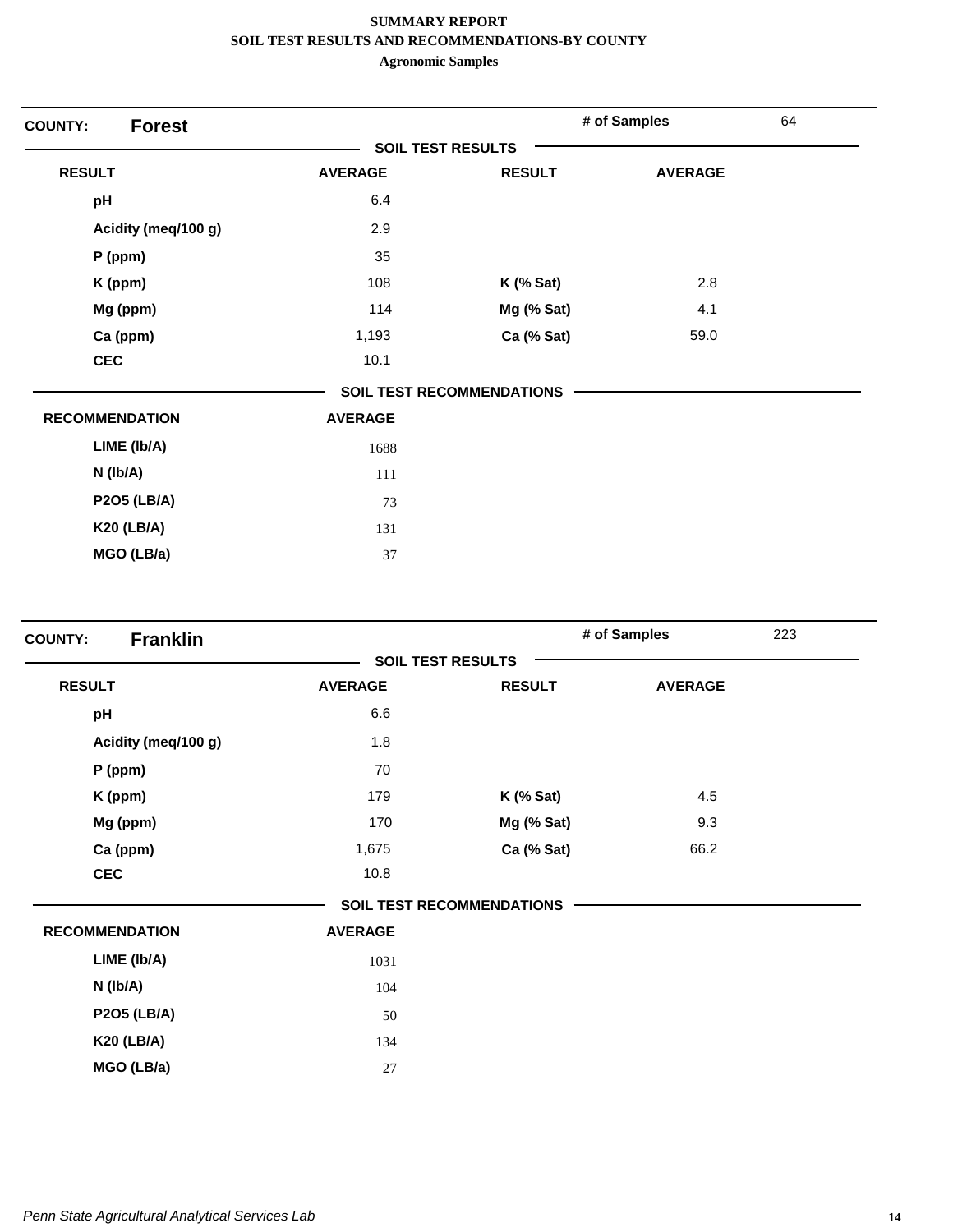| <b>Fulton</b><br><b>COUNTY:</b> |                |                                  | # of Samples   | 85 |
|---------------------------------|----------------|----------------------------------|----------------|----|
|                                 |                | <b>SOIL TEST RESULTS</b>         |                |    |
| <b>RESULT</b>                   | <b>AVERAGE</b> | <b>RESULT</b>                    | <b>AVERAGE</b> |    |
| pH                              | 6.2            |                                  |                |    |
| Acidity (meq/100 g)             | 3.5            |                                  |                |    |
| $P$ (ppm)                       | 49             |                                  |                |    |
| K (ppm)                         | 134            | $K$ (% Sat)                      | 3.1            |    |
| Mg (ppm)                        | 142            | Mg (% Sat)                       | 5.0            |    |
| Ca (ppm)                        | 1,131          | Ca (% Sat)                       | 52.9           |    |
| <b>CEC</b>                      | 10.7           |                                  |                |    |
|                                 |                | <b>SOIL TEST RECOMMENDATIONS</b> |                |    |
| <b>RECOMMENDATION</b>           | <b>AVERAGE</b> |                                  |                |    |
| LIME (Ib/A)                     | 2059           |                                  |                |    |
| $N$ ( $lb/A$ )                  | 155            |                                  |                |    |
| <b>P2O5 (LB/A)</b>              | 47             |                                  |                |    |
| <b>K20 (LB/A)</b>               | 162            |                                  |                |    |
| MGO (LB/a)                      | 29             |                                  |                |    |

|                       |                |                                  | # of Samples   | 60 |
|-----------------------|----------------|----------------------------------|----------------|----|
|                       |                | <b>SOIL TEST RESULTS</b>         |                |    |
| <b>RESULT</b>         | <b>AVERAGE</b> | <b>RESULT</b>                    | <b>AVERAGE</b> |    |
| pH                    | 6.0            |                                  |                |    |
| Acidity (meq/100 g)   | 4.2            |                                  |                |    |
| P (ppm)               | 34             |                                  |                |    |
| K (ppm)               | 146            | $K$ (% Sat)                      | 2.9            |    |
| Mg (ppm)              | 186            | Mg (% Sat)                       | 7.5            |    |
| Ca (ppm)              | 1,417          | Ca (% Sat)                       | 52.3           |    |
| <b>CEC</b>            | 13.2           |                                  |                |    |
|                       |                | <b>SOIL TEST RECOMMENDATIONS</b> |                |    |
| <b>RECOMMENDATION</b> | <b>AVERAGE</b> |                                  |                |    |
| LIME (Ib/A)           | 2700           |                                  |                |    |
| N (lb/A)              | 177            |                                  |                |    |
| <b>P2O5 (LB/A)</b>    | 72             |                                  |                |    |
| <b>K20 (LB/A)</b>     | 146            |                                  |                |    |
| MGO (LB/a)            | 30             |                                  |                |    |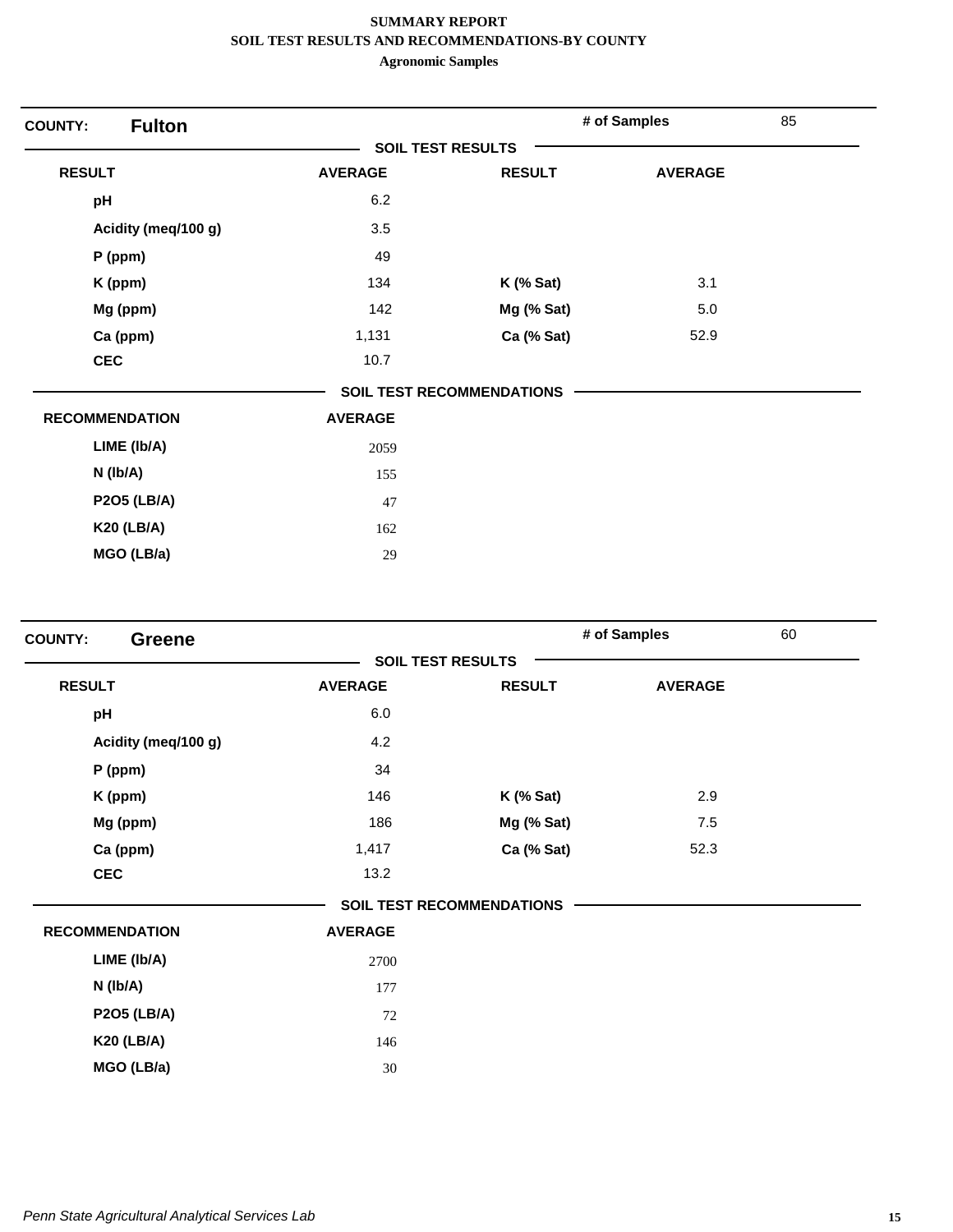| Huntingdon<br><b>COUNTY:</b> |                          |                                  | # of Samples   | 278 |
|------------------------------|--------------------------|----------------------------------|----------------|-----|
|                              | <b>SOIL TEST RESULTS</b> |                                  |                |     |
| <b>RESULT</b>                | <b>AVERAGE</b>           | <b>RESULT</b>                    | <b>AVERAGE</b> |     |
| pH                           | 6.6                      |                                  |                |     |
| Acidity (meq/100 g)          | 1.9                      |                                  |                |     |
| $P$ (ppm)                    | 46                       |                                  |                |     |
| K (ppm)                      | 148                      | $K$ (% Sat)                      | 3.1            |     |
| Mg (ppm)                     | 195                      | Mg (% Sat)                       | 19.5           |     |
| Ca (ppm)                     | 1,853                    | Ca (% Sat)                       | 68.1           |     |
| <b>CEC</b>                   | 12.8                     |                                  |                |     |
|                              |                          | <b>SOIL TEST RECOMMENDATIONS</b> |                |     |
| <b>RECOMMENDATION</b>        | <b>AVERAGE</b>           |                                  |                |     |
| LIME (Ib/A)                  | 1212                     |                                  |                |     |
| $N$ (lb/A)                   | 99                       |                                  |                |     |
| <b>P2O5 (LB/A)</b>           | 85                       |                                  |                |     |
| <b>K20 (LB/A)</b>            | 138                      |                                  |                |     |
| MGO (LB/a)                   | 13                       |                                  |                |     |

| Indiana<br><b>COUNTY:</b> |                |                                  | # of Samples   | 328 |
|---------------------------|----------------|----------------------------------|----------------|-----|
|                           |                | <b>SOIL TEST RESULTS</b>         |                |     |
| <b>RESULT</b>             | <b>AVERAGE</b> | <b>RESULT</b>                    | <b>AVERAGE</b> |     |
| pH                        | 6.3            |                                  |                |     |
| Acidity (meq/100 g)       | 3.4            |                                  |                |     |
| P (ppm)                   | 38             |                                  |                |     |
| K (ppm)                   | 140            | $K$ (% Sat)                      | 3.0            |     |
| Mg (ppm)                  | 172            | Mg (% Sat)                       | 3.5            |     |
| Ca (ppm)                  | 1,452          | Ca (% Sat)                       | 56.7           |     |
| <b>CEC</b>                | 12.2           |                                  |                |     |
|                           |                | <b>SOIL TEST RECOMMENDATIONS</b> |                |     |
| <b>RECOMMENDATION</b>     | <b>AVERAGE</b> |                                  |                |     |
| LIME (Ib/A)               | 2422           |                                  |                |     |
| $N$ (lb/A)                | 70             |                                  |                |     |
| <b>P2O5 (LB/A)</b>        | 75             |                                  |                |     |
| <b>K20 (LB/A)</b>         | 84             |                                  |                |     |
| MGO (LB/a)                | 8              |                                  |                |     |
|                           |                |                                  |                |     |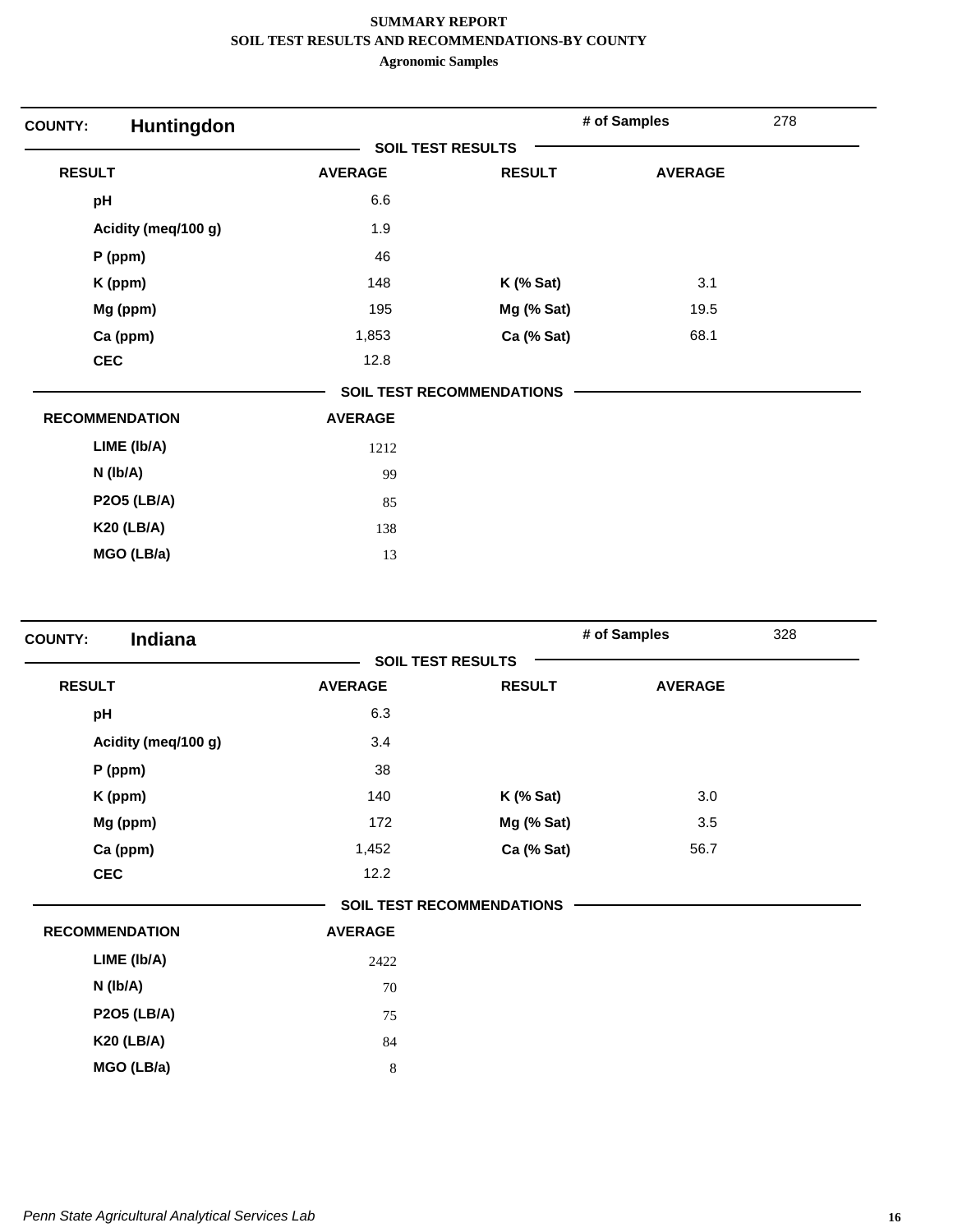| <b>Jefferson</b><br><b>COUNTY:</b> |                          |                           | # of Samples   | 336 |
|------------------------------------|--------------------------|---------------------------|----------------|-----|
|                                    | <b>SOIL TEST RESULTS</b> |                           |                |     |
| <b>RESULT</b>                      | <b>AVERAGE</b>           | <b>RESULT</b>             | <b>AVERAGE</b> |     |
| pH                                 | 6.1                      |                           |                |     |
| Acidity (meq/100 g)                | 4.1                      |                           |                |     |
| $P$ (ppm)                          | 30                       |                           |                |     |
| K (ppm)                            | 125                      | $K$ (% Sat)               | 2.7            |     |
| Mg (ppm)                           | 144                      | Mg (% Sat)                | 5.8            |     |
| Ca (ppm)                           | 1,324                    | Ca (% Sat)                | 53.3           |     |
| <b>CEC</b>                         | 12.1                     |                           |                |     |
|                                    |                          | SOIL TEST RECOMMENDATIONS |                |     |
| <b>RECOMMENDATION</b>              | <b>AVERAGE</b>           |                           |                |     |
| LIME (Ib/A)                        | 2817                     |                           |                |     |
| $N$ (lb/A)                         | 107                      |                           |                |     |
| <b>P2O5 (LB/A)</b>                 | 87                       |                           |                |     |
| <b>K20 (LB/A)</b>                  | 125                      |                           |                |     |
| MGO (LB/a)                         | 24                       |                           |                |     |

| Juniata<br><b>COUNTY:</b> |                |                                  | # of Samples                         | 678 |  |
|---------------------------|----------------|----------------------------------|--------------------------------------|-----|--|
|                           |                | <b>SOIL TEST RESULTS</b>         | <b>AVERAGE</b><br>4.2<br>1.2<br>64.2 |     |  |
| <b>RESULT</b>             | <b>AVERAGE</b> | <b>RESULT</b>                    |                                      |     |  |
| pH                        | 6.5            |                                  |                                      |     |  |
| Acidity (meq/100 g)       | 2.1            |                                  |                                      |     |  |
| $P$ (ppm)                 | 94             |                                  |                                      |     |  |
| K (ppm)                   | 173            | $K$ (% Sat)                      |                                      |     |  |
| Mg (ppm)                  | 159            | Mg (% Sat)                       |                                      |     |  |
| Ca (ppm)                  | 1,388          | Ca (% Sat)                       |                                      |     |  |
| <b>CEC</b>                | 10.7           |                                  |                                      |     |  |
|                           |                | <b>SOIL TEST RECOMMENDATIONS</b> |                                      |     |  |
| <b>RECOMMENDATION</b>     | <b>AVERAGE</b> |                                  |                                      |     |  |
| LIME (Ib/A)               | 1092           |                                  |                                      |     |  |
| $N$ ( $lb/A$ )            | 111            |                                  |                                      |     |  |
| <b>P2O5 (LB/A)</b>        | 54             |                                  |                                      |     |  |
| <b>K20 (LB/A)</b>         | 122            |                                  |                                      |     |  |
| MGO (LB/a)                | 19             |                                  |                                      |     |  |
|                           |                |                                  |                                      |     |  |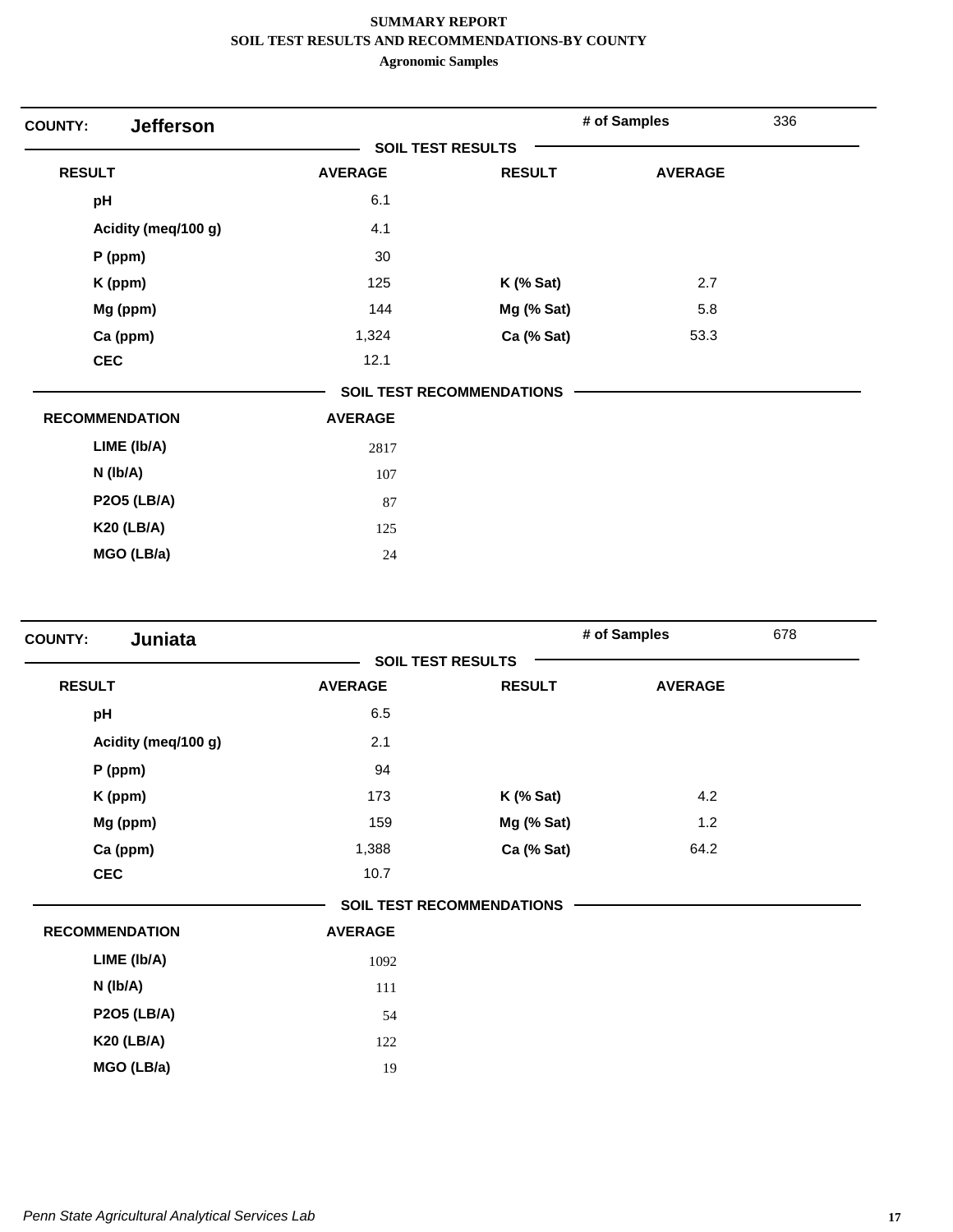| Lackawanna<br><b>COUNTY:</b> |                          |                           | # of Samples   | 483 |
|------------------------------|--------------------------|---------------------------|----------------|-----|
|                              | <b>SOIL TEST RESULTS</b> |                           |                |     |
| <b>RESULT</b>                | <b>AVERAGE</b>           | <b>RESULT</b>             | <b>AVERAGE</b> |     |
| pH                           | 5.7                      |                           |                |     |
| Acidity (meq/100 g)          | 6.6                      |                           |                |     |
| $P$ (ppm)                    | 70                       |                           |                |     |
| K (ppm)                      | 122                      | $K$ (% Sat)               | 2.8            |     |
| Mg (ppm)                     | 121                      | Mg (% Sat)                | 2.4            |     |
| Ca (ppm)                     | 932                      | Ca (% Sat)                | 40.8           |     |
| <b>CEC</b>                   | 12.1                     |                           |                |     |
|                              |                          | SOIL TEST RECOMMENDATIONS |                |     |
| <b>RECOMMENDATION</b>        | <b>AVERAGE</b>           |                           |                |     |
| LIME (Ib/A)                  | 5254                     |                           |                |     |
| N (Ib/A)                     | 96                       |                           |                |     |
| <b>P2O5 (LB/A)</b>           | 48                       |                           |                |     |
| <b>K20 (LB/A)</b>            | 69                       |                           |                |     |
| MGO (LB/a)                   | 30                       |                           |                |     |

| Lancaster<br><b>COUNTY:</b> |                          |                                  | # of Samples   | 310 |
|-----------------------------|--------------------------|----------------------------------|----------------|-----|
|                             | <b>SOIL TEST RESULTS</b> |                                  |                |     |
| <b>RESULT</b>               | <b>AVERAGE</b>           | <b>RESULT</b>                    | <b>AVERAGE</b> |     |
| pH                          | 6.6                      |                                  |                |     |
| Acidity (meq/100 g)         | 2.4                      |                                  |                |     |
| P (ppm)                     | 152                      |                                  |                |     |
| K (ppm)                     | 170                      | $K$ (% Sat)                      | 3.6            |     |
| Mg (ppm)                    | 207                      | Mg (% Sat)                       | 2.8            |     |
| Ca (ppm)                    | 1,826                    | Ca (% Sat)                       | 62.6           |     |
| <b>CEC</b>                  | 12.5                     |                                  |                |     |
|                             |                          | <b>SOIL TEST RECOMMENDATIONS</b> |                |     |
| <b>RECOMMENDATION</b>       | <b>AVERAGE</b>           |                                  |                |     |
| LIME (Ib/A)                 | 1439                     |                                  |                |     |
| N (Ib/A)                    | 116                      |                                  |                |     |
| <b>P2O5 (LB/A)</b>          | 58                       |                                  |                |     |
| <b>K20 (LB/A)</b>           | 102                      |                                  |                |     |
| MGO (LB/a)                  | 9                        |                                  |                |     |
|                             |                          |                                  |                |     |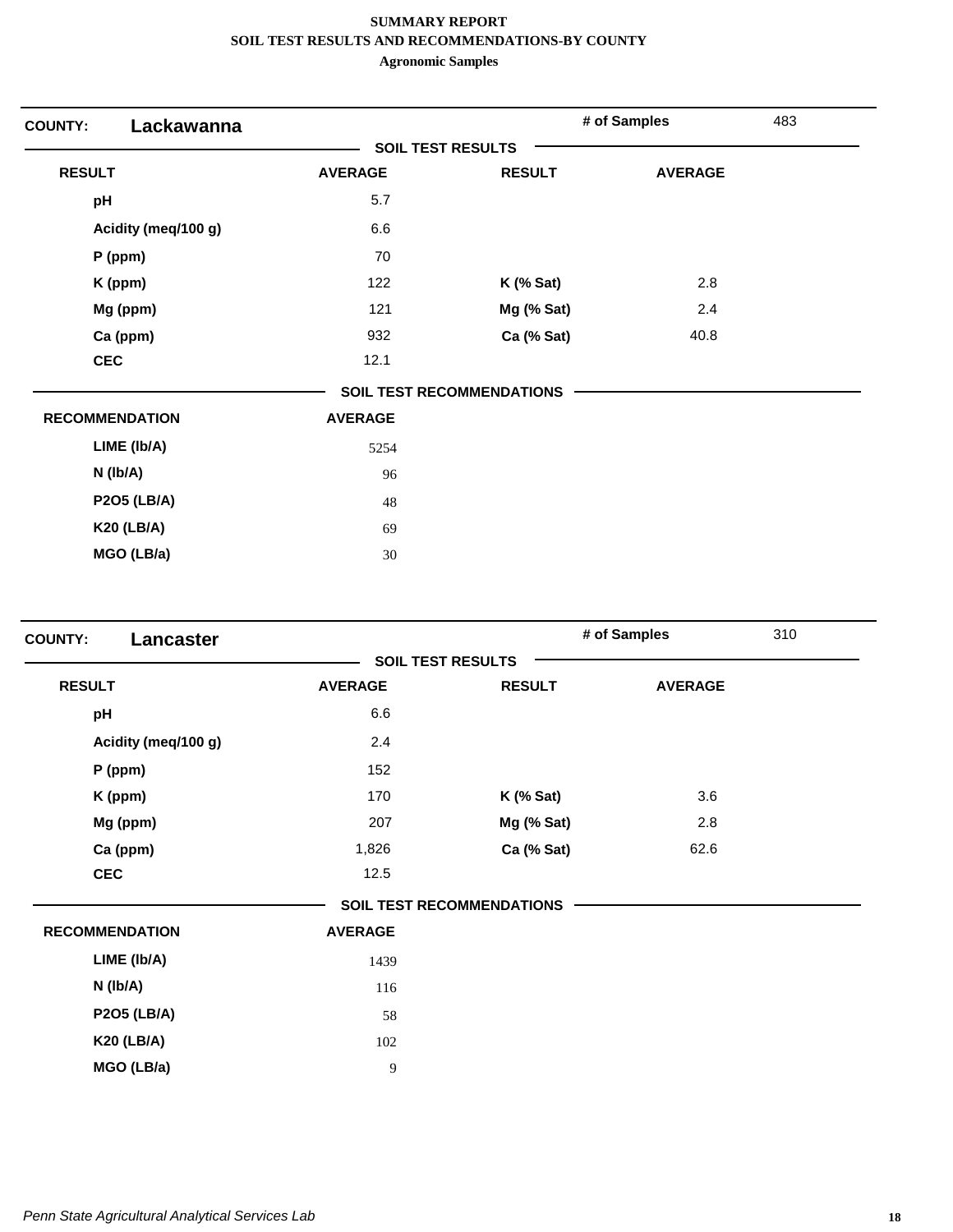| <b>COUNTY:</b><br><b>Lawrence</b> |                |                                  | # of Samples   | 269 |
|-----------------------------------|----------------|----------------------------------|----------------|-----|
|                                   |                | <b>SOIL TEST RESULTS</b>         |                |     |
| <b>RESULT</b>                     | <b>AVERAGE</b> | <b>RESULT</b>                    | <b>AVERAGE</b> |     |
| pH                                | 6.3            |                                  |                |     |
| Acidity (meq/100 g)               | 2.7            |                                  |                |     |
| P (ppm)                           | 56             |                                  |                |     |
| K (ppm)                           | 163            | $K$ (% Sat)                      | 3.8            |     |
| Mg (ppm)                          | 153            | Mg (% Sat)                       | 4.4            |     |
| Ca (ppm)                          | 1,379          | Ca (% Sat)                       | 60.6           |     |
| <b>CEC</b>                        | 11.2           |                                  |                |     |
|                                   |                | <b>SOIL TEST RECOMMENDATIONS</b> |                |     |
| <b>RECOMMENDATION</b>             | <b>AVERAGE</b> |                                  |                |     |
| LIME (Ib/A)                       | 1712           |                                  |                |     |
| N (Ib/A)                          | 97             |                                  |                |     |
| <b>P2O5 (LB/A)</b>                | 56             |                                  |                |     |
| <b>K20 (LB/A)</b>                 | 131            |                                  |                |     |
| MGO (LB/a)                        | 21             |                                  |                |     |

| Lebanon<br><b>COUNTY:</b> |                |                                  | # of Samples   | 198 |
|---------------------------|----------------|----------------------------------|----------------|-----|
|                           |                | <b>SOIL TEST RESULTS</b>         |                |     |
| <b>RESULT</b>             | <b>AVERAGE</b> | <b>RESULT</b>                    | <b>AVERAGE</b> |     |
| pH                        | 6.4            |                                  |                |     |
| Acidity (meq/100 g)       | 2.7            |                                  |                |     |
| P (ppm)                   | 109            |                                  |                |     |
| K (ppm)                   | 241            | $K$ (% Sat)                      | 5.3            |     |
| Mg (ppm)                  | 189            | Mg (% Sat)                       | 10.6           |     |
| Ca (ppm)                  | 1,357          | Ca (% Sat)                       | 57.7           |     |
| <b>CEC</b>                | 11.6           |                                  |                |     |
|                           |                | <b>SOIL TEST RECOMMENDATIONS</b> |                |     |
| <b>RECOMMENDATION</b>     | <b>AVERAGE</b> |                                  |                |     |
| LIME (Ib/A)               | 1528           |                                  |                |     |
| $N$ ( $lb/A$ )            | 103            |                                  |                |     |
| <b>P2O5 (LB/A)</b>        | 53             |                                  |                |     |
| <b>K20 (LB/A)</b>         | 94             |                                  |                |     |
| MGO (LB/a)                | 13             |                                  |                |     |
|                           |                |                                  |                |     |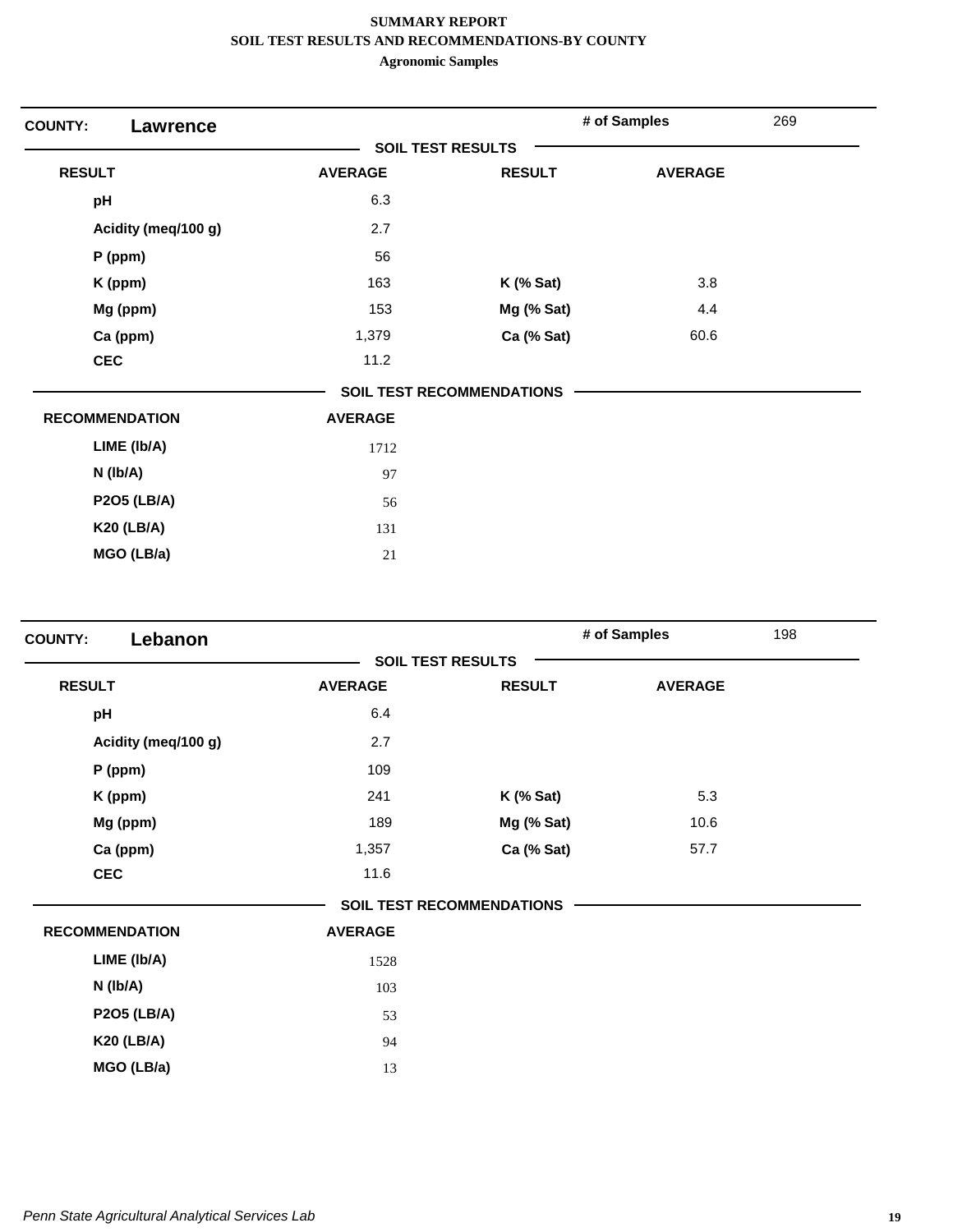| Lehigh<br><b>COUNTY:</b> |                |                                  | # of Samples   | 63 |
|--------------------------|----------------|----------------------------------|----------------|----|
|                          |                | <b>SOIL TEST RESULTS</b>         |                |    |
| <b>RESULT</b>            | <b>AVERAGE</b> | <b>RESULT</b>                    | <b>AVERAGE</b> |    |
| pH                       | 6.4            |                                  |                |    |
| Acidity (meq/100 g)      | 2.6            |                                  |                |    |
| P (ppm)                  | 73             |                                  |                |    |
| K (ppm)                  | 181            | $K$ (% Sat)                      | 4.1            |    |
| Mg (ppm)                 | 195            | Mg (% Sat)                       | 12.7           |    |
| Ca (ppm)                 | 1,307          | Ca (% Sat)                       | 58.0           |    |
| <b>CEC</b>               | 11.1           |                                  |                |    |
|                          |                | <b>SOIL TEST RECOMMENDATIONS</b> |                |    |
| <b>RECOMMENDATION</b>    | <b>AVERAGE</b> |                                  |                |    |
| LIME (Ib/A)              | 1381           |                                  |                |    |
| $N$ ( $lb/A$ )           | 78             |                                  |                |    |
| <b>P2O5 (LB/A)</b>       | 41             |                                  |                |    |
| <b>K20 (LB/A)</b>        | 79             |                                  |                |    |
| MGO (LB/a)               | 31             |                                  |                |    |

|                |               |                                                              | 333          |
|----------------|---------------|--------------------------------------------------------------|--------------|
|                |               |                                                              |              |
| <b>AVERAGE</b> | <b>RESULT</b> | <b>AVERAGE</b>                                               |              |
| 6.3            |               |                                                              |              |
| 3.3            |               |                                                              |              |
| 85             |               |                                                              |              |
| 145            | $K$ (% Sat)   | 3.7                                                          |              |
| 134            | Mg (% Sat)    | 4.4                                                          |              |
| 1,104          | Ca (% Sat)    | 53.9                                                         |              |
| 10.3           |               |                                                              |              |
|                |               |                                                              |              |
| <b>AVERAGE</b> |               |                                                              |              |
| 2044           |               |                                                              |              |
| 113            |               |                                                              |              |
| 51             |               |                                                              |              |
| 89             |               |                                                              |              |
| 15             |               |                                                              |              |
|                |               | <b>SOIL TEST RESULTS</b><br><b>SOIL TEST RECOMMENDATIONS</b> | # of Samples |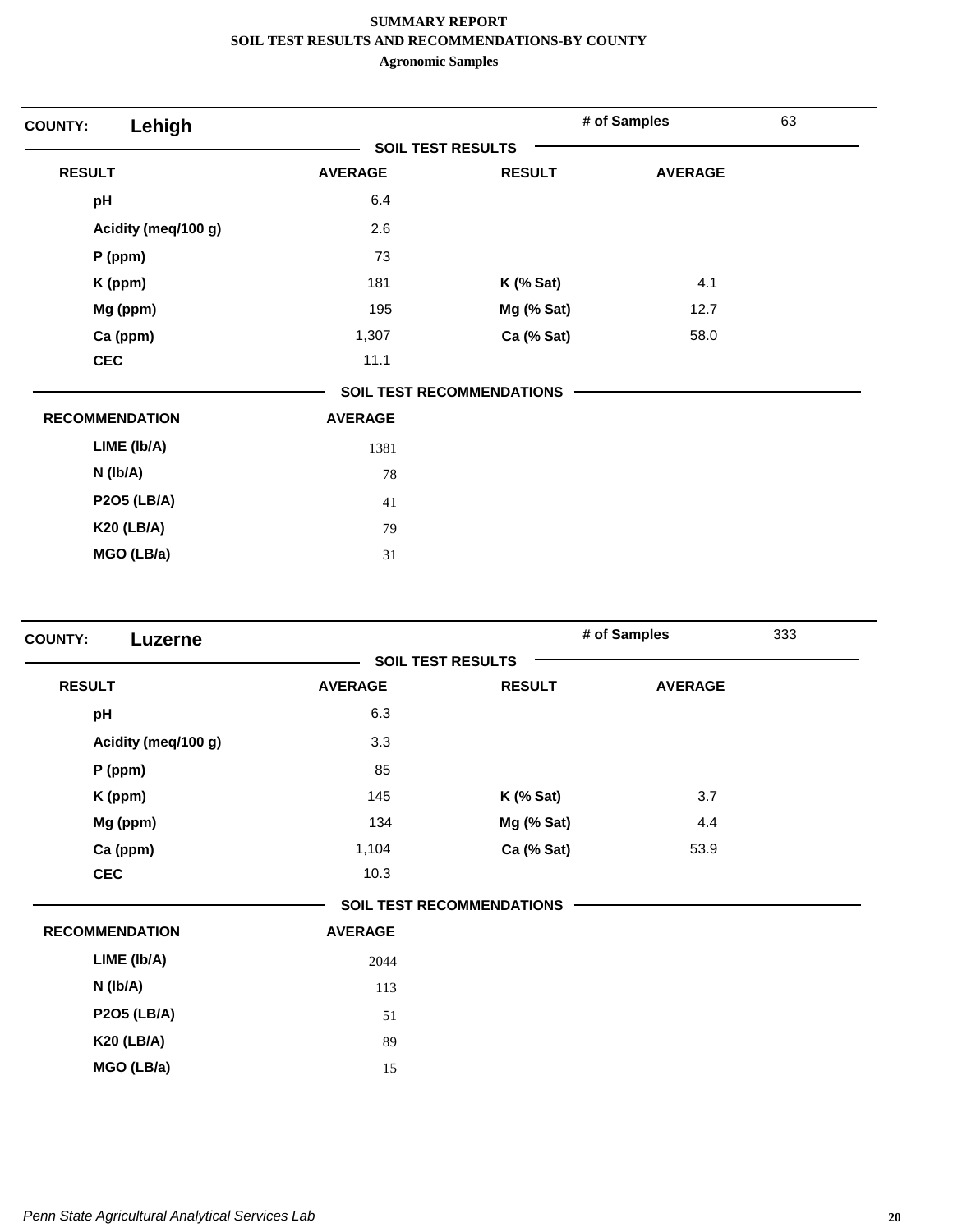| Lycoming<br><b>COUNTY:</b> |                |                                  | # of Samples   | 319 |
|----------------------------|----------------|----------------------------------|----------------|-----|
|                            |                | <b>SOIL TEST RESULTS</b>         |                |     |
| <b>RESULT</b>              | <b>AVERAGE</b> | <b>RESULT</b>                    | <b>AVERAGE</b> |     |
| pH                         | 6.3            |                                  |                |     |
| Acidity (meq/100 g)        | 3.0            |                                  |                |     |
| $P$ (ppm)                  | 73             |                                  |                |     |
| K (ppm)                    | 169            | $K$ (% Sat)                      | 4.0            |     |
| Mg (ppm)                   | 156            | Mg (% Sat)                       | 1.3            |     |
| Ca (ppm)                   | 1,310          | Ca (% Sat)                       | 58.1           |     |
| <b>CEC</b>                 | 11.1           |                                  |                |     |
|                            |                | <b>SOIL TEST RECOMMENDATIONS</b> |                |     |
| <b>RECOMMENDATION</b>      | <b>AVERAGE</b> |                                  |                |     |
| LIME (Ib/A)                | 1795           |                                  |                |     |
| $N$ ( $lb/A$ )             | 94             |                                  |                |     |
| <b>P2O5 (LB/A)</b>         | 53             |                                  |                |     |
| <b>K20 (LB/A)</b>          | 88             |                                  |                |     |
| MGO (LB/a)                 | 31             |                                  |                |     |

| <b>McKean</b><br><b>COUNTY:</b> |                |                                  | # of Samples   | 41 |
|---------------------------------|----------------|----------------------------------|----------------|----|
|                                 |                | <b>SOIL TEST RESULTS</b>         |                |    |
| <b>RESULT</b>                   | <b>AVERAGE</b> | <b>RESULT</b>                    | <b>AVERAGE</b> |    |
| pH                              | 6.1            |                                  |                |    |
| Acidity (meq/100 g)             | 4.0            |                                  |                |    |
| P (ppm)                         | 19             |                                  |                |    |
| K (ppm)                         | 90             | $K$ (% Sat)                      | 1.8            |    |
| Mg (ppm)                        | 146            | Mg (% Sat)                       | 6.3            |    |
| Ca (ppm)                        | 1,572          | Ca (% Sat)                       | 58.0           |    |
| <b>CEC</b>                      | 13.2           |                                  |                |    |
|                                 |                | <b>SOIL TEST RECOMMENDATIONS</b> |                |    |
| <b>RECOMMENDATION</b>           | <b>AVERAGE</b> |                                  |                |    |
| LIME (Ib/A)                     | 2841           |                                  |                |    |
| N (lb/A)                        | 105            |                                  |                |    |
| <b>P2O5 (LB/A)</b>              | 99             |                                  |                |    |
| <b>K20 (LB/A)</b>               | 162            |                                  |                |    |
| MGO (LB/a)                      | 25             |                                  |                |    |
|                                 |                |                                  |                |    |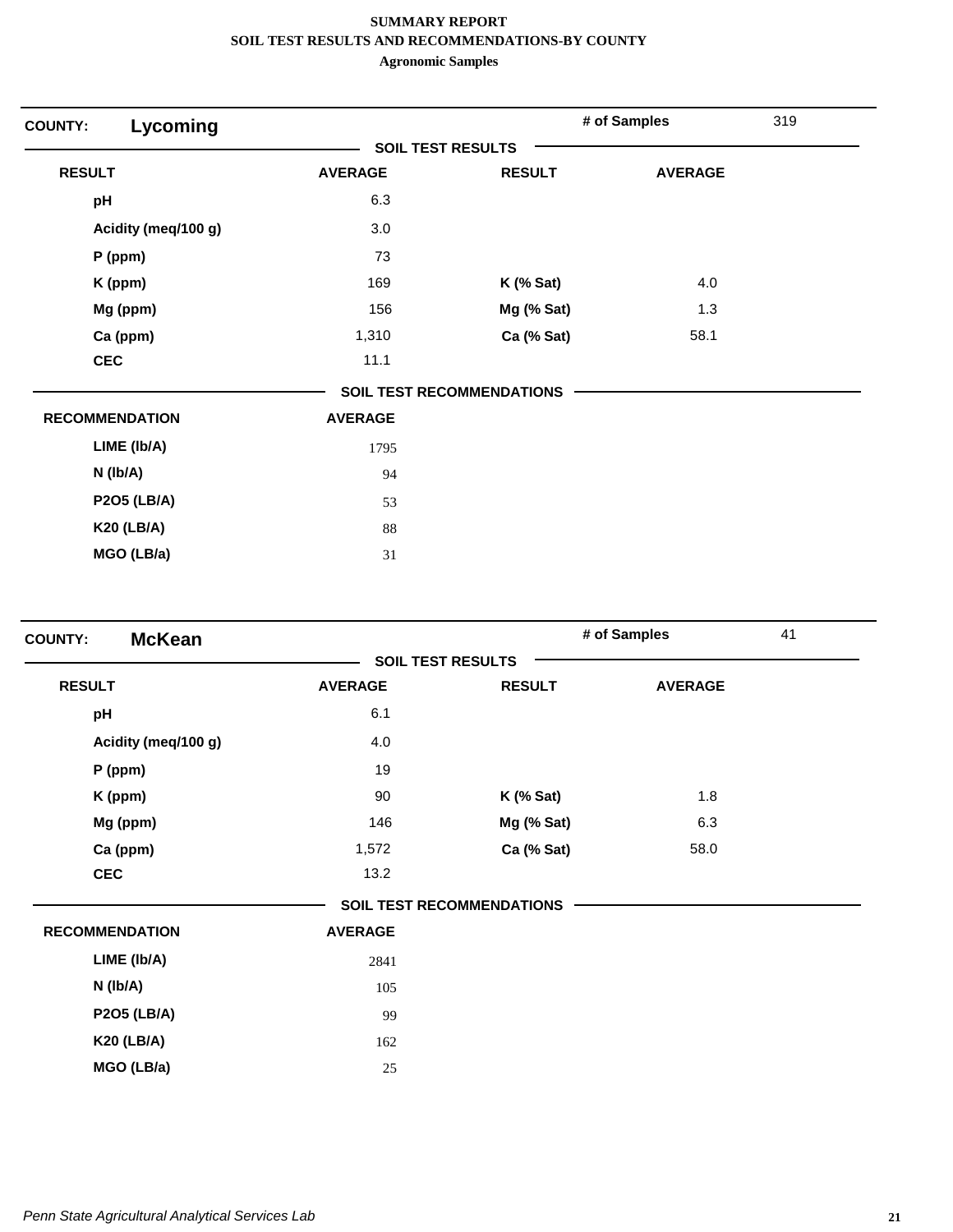| <b>Mercer</b><br><b>COUNTY:</b> |                |                                  | # of Samples   | 395 |
|---------------------------------|----------------|----------------------------------|----------------|-----|
|                                 |                | <b>SOIL TEST RESULTS</b>         |                |     |
| <b>RESULT</b>                   | <b>AVERAGE</b> | <b>RESULT</b>                    | <b>AVERAGE</b> |     |
| pH                              | 6.3            |                                  |                |     |
| Acidity (meq/100 g)             | 3.2            |                                  |                |     |
| $P$ (ppm)                       | 49             |                                  |                |     |
| K (ppm)                         | 118            | $K$ (% Sat)                      | 3.0            |     |
| Mg (ppm)                        | 153            | Mg (% Sat)                       | 4.6            |     |
| Ca (ppm)                        | 1,159          | Ca (% Sat)                       | 54.6           |     |
| <b>CEC</b>                      | 10.6           |                                  |                |     |
|                                 |                | <b>SOIL TEST RECOMMENDATIONS</b> |                |     |
| <b>RECOMMENDATION</b>           | <b>AVERAGE</b> |                                  |                |     |
| LIME (Ib/A)                     | 2102           |                                  |                |     |
| $N$ (lb/A)                      | 114            |                                  |                |     |
| <b>P2O5 (LB/A)</b>              | 59             |                                  |                |     |
| <b>K20 (LB/A)</b>               | 98             |                                  |                |     |
| MGO (LB/a)                      | 17             |                                  |                |     |

| <b>Mifflin</b><br><b>COUNTY:</b> |                |                                  | # of Samples   | 63 |
|----------------------------------|----------------|----------------------------------|----------------|----|
|                                  |                | <b>SOIL TEST RESULTS</b>         |                |    |
| <b>RESULT</b>                    | <b>AVERAGE</b> | <b>RESULT</b>                    | <b>AVERAGE</b> |    |
| pH                               | 6.7            |                                  |                |    |
| Acidity (meq/100 g)              | 2.0            |                                  |                |    |
| $P$ (ppm)                        | 58             |                                  |                |    |
| K (ppm)                          | 211            | $K$ (% Sat)                      | 4.8            |    |
| Mg (ppm)                         | 172            | Mg (% Sat)                       | 2.7            |    |
| Ca (ppm)                         | 1,421          | Ca (% Sat)                       | 63.0           |    |
| <b>CEC</b>                       | 11.0           |                                  |                |    |
|                                  |                | <b>SOIL TEST RECOMMENDATIONS</b> |                |    |
| <b>RECOMMENDATION</b>            | <b>AVERAGE</b> |                                  |                |    |
| LIME (Ib/A)                      | 1476           |                                  |                |    |
| $N$ (lb/A)                       | 93             |                                  |                |    |
| <b>P2O5 (LB/A)</b>               | 43             |                                  |                |    |
| <b>K20 (LB/A)</b>                | 96             |                                  |                |    |
| MGO (LB/a)                       | $\overline{4}$ |                                  |                |    |
|                                  |                |                                  |                |    |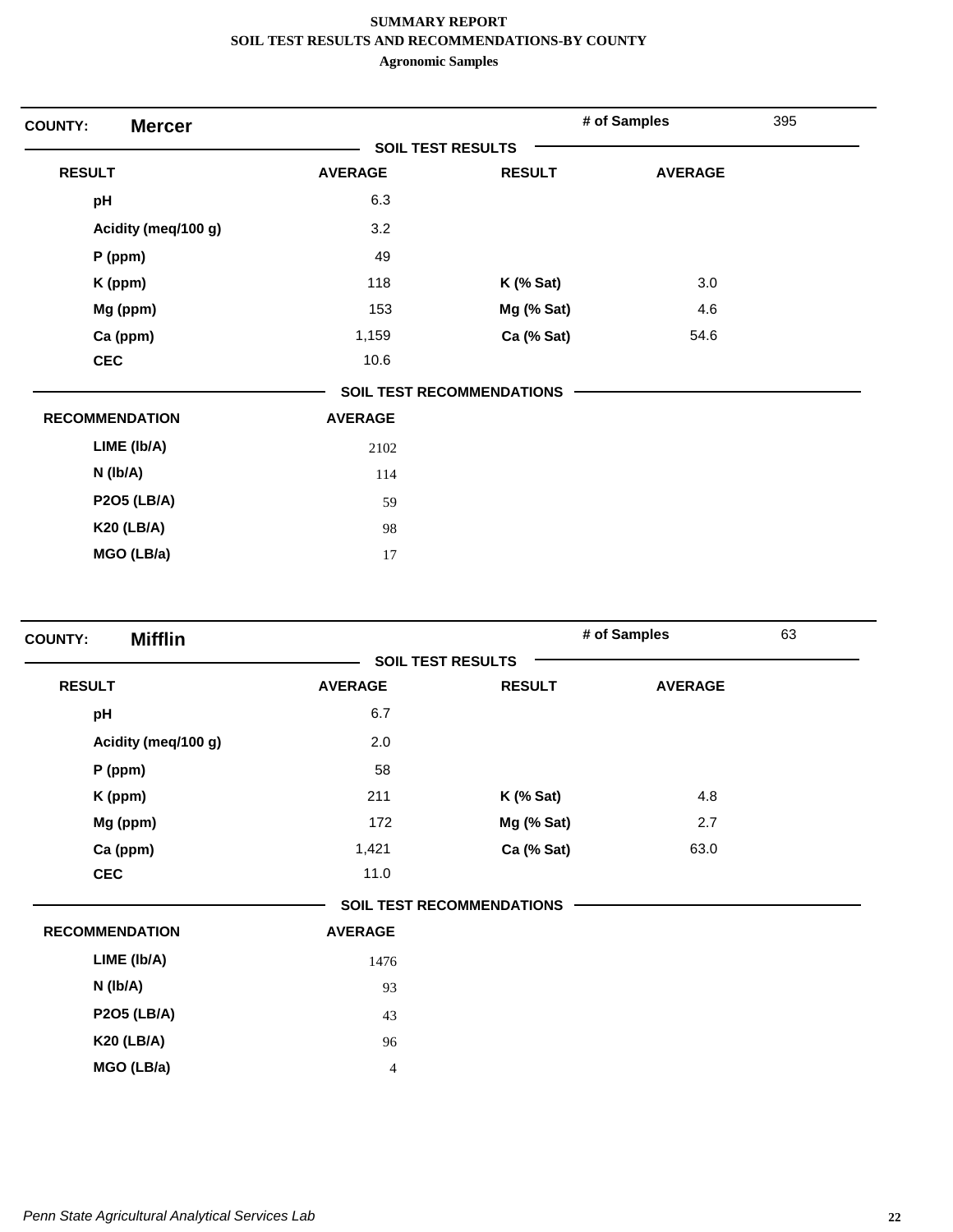| <b>MONROE</b><br><b>COUNTY:</b> |                          |                                  | # of Samples   | 37 |
|---------------------------------|--------------------------|----------------------------------|----------------|----|
|                                 | <b>SOIL TEST RESULTS</b> |                                  |                |    |
| <b>RESULT</b>                   | <b>AVERAGE</b>           | <b>RESULT</b>                    | <b>AVERAGE</b> |    |
| pH                              | 6.3                      |                                  |                |    |
| Acidity (meq/100 g)             | 3.5                      |                                  |                |    |
| $P$ (ppm)                       | 64                       |                                  |                |    |
| K (ppm)                         | 236                      | $K$ (% Sat)                      | 4.0            |    |
| Mg (ppm)                        | 163                      | Mg (% Sat)                       | 12.9           |    |
| Ca (ppm)                        | 1,886                    | Ca (% Sat)                       | 56.5           |    |
| <b>CEC</b>                      | 13.2                     |                                  |                |    |
|                                 |                          | <b>SOIL TEST RECOMMENDATIONS</b> |                |    |
| <b>RECOMMENDATION</b>           | <b>AVERAGE</b>           |                                  |                |    |
| LIME (Ib/A)                     | 2608                     |                                  |                |    |
| N (Ib/A)                        | 123                      |                                  |                |    |
| <b>P2O5 (LB/A)</b>              | 36                       |                                  |                |    |
| <b>K20 (LB/A)</b>               | 106                      |                                  |                |    |
| MGO (LB/a)                      | 60                       |                                  |                |    |

|                |               | # of Samples                                                 | 198 |
|----------------|---------------|--------------------------------------------------------------|-----|
|                |               |                                                              |     |
| <b>AVERAGE</b> | <b>RESULT</b> | <b>AVERAGE</b>                                               |     |
| 7.4            |               |                                                              |     |
| 1.5            |               |                                                              |     |
| 44             |               |                                                              |     |
| 173            | $K$ (% Sat)   | 2.9                                                          |     |
| 503            | Mg (% Sat)    | 6.8                                                          |     |
| 4,598          | Ca (% Sat)    | 63.5                                                         |     |
| 16.7           |               |                                                              |     |
|                |               |                                                              |     |
| <b>AVERAGE</b> |               |                                                              |     |
| 899            |               |                                                              |     |
| 78             |               |                                                              |     |
| 32             |               |                                                              |     |
| 65             |               |                                                              |     |
| 10             |               |                                                              |     |
|                |               | <b>SOIL TEST RESULTS</b><br><b>SOIL TEST RECOMMENDATIONS</b> |     |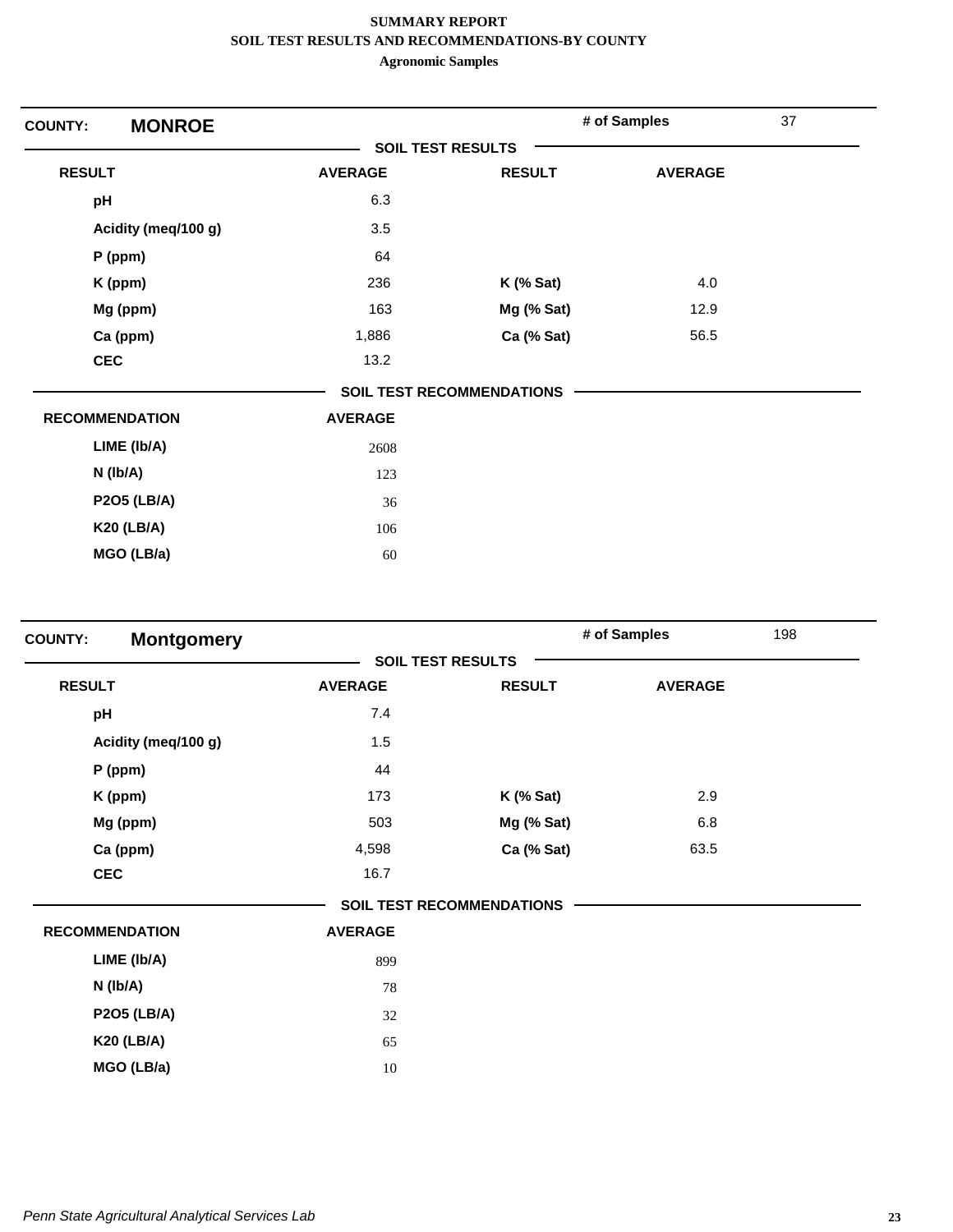| <b>Montour</b><br><b>COUNTY:</b> |                          |                           | # of Samples   | 184 |
|----------------------------------|--------------------------|---------------------------|----------------|-----|
|                                  | <b>SOIL TEST RESULTS</b> |                           |                |     |
| <b>RESULT</b>                    | <b>AVERAGE</b>           | <b>RESULT</b>             | <b>AVERAGE</b> |     |
| pH                               | 6.5                      |                           |                |     |
| Acidity (meq/100 g)              | 2.4                      |                           |                |     |
| $P$ (ppm)                        | 87                       |                           |                |     |
| K (ppm)                          | 158                      | $K$ (% Sat)               | 3.6            |     |
| Mg (ppm)                         | 126                      | Mg (% Sat)                | 4.6            |     |
| Ca (ppm)                         | 1,455                    | Ca (% Sat)                | 64.6           |     |
| <b>CEC</b>                       | 11.1                     |                           |                |     |
|                                  |                          | SOIL TEST RECOMMENDATIONS |                |     |
| <b>RECOMMENDATION</b>            | <b>AVERAGE</b>           |                           |                |     |
| LIME (Ib/A)                      | 1321                     |                           |                |     |
| $N$ (lb/A)                       | 108                      |                           |                |     |
| <b>P2O5 (LB/A)</b>               | 49                       |                           |                |     |
| <b>K20 (LB/A)</b>                | 74                       |                           |                |     |
| MGO (LB/a)                       | 18                       |                           |                |     |

| <b>COUNTY:</b> | Northampton           |                |                                  | # of Samples   | 72 |
|----------------|-----------------------|----------------|----------------------------------|----------------|----|
|                |                       |                | <b>SOIL TEST RESULTS</b>         |                |    |
| <b>RESULT</b>  |                       | <b>AVERAGE</b> | <b>RESULT</b>                    | <b>AVERAGE</b> |    |
| pH             |                       | 6.1            |                                  |                |    |
|                | Acidity (meq/100 g)   | 4.2            |                                  |                |    |
|                | P (ppm)               | 71             |                                  |                |    |
|                | K (ppm)               | 170            | $K$ (% Sat)                      | 3.7            |    |
|                | Mg (ppm)              | 172            | Mg (% Sat)                       | 7.8            |    |
|                | Ca (ppm)              | 1,183          | Ca (% Sat)                       | 47.6           |    |
| <b>CEC</b>     |                       | 11.7           |                                  |                |    |
|                |                       |                | <b>SOIL TEST RECOMMENDATIONS</b> |                |    |
|                | <b>RECOMMENDATION</b> | <b>AVERAGE</b> |                                  |                |    |
|                | LIME (Ib/A)           | 2681           |                                  |                |    |
|                | N (Ib/A)              | 89             |                                  |                |    |
|                | <b>P2O5 (LB/A)</b>    | 39             |                                  |                |    |
|                | <b>K20 (LB/A)</b>     | 70             |                                  |                |    |
|                | MGO (LB/a)            | 21             |                                  |                |    |
|                |                       |                |                                  |                |    |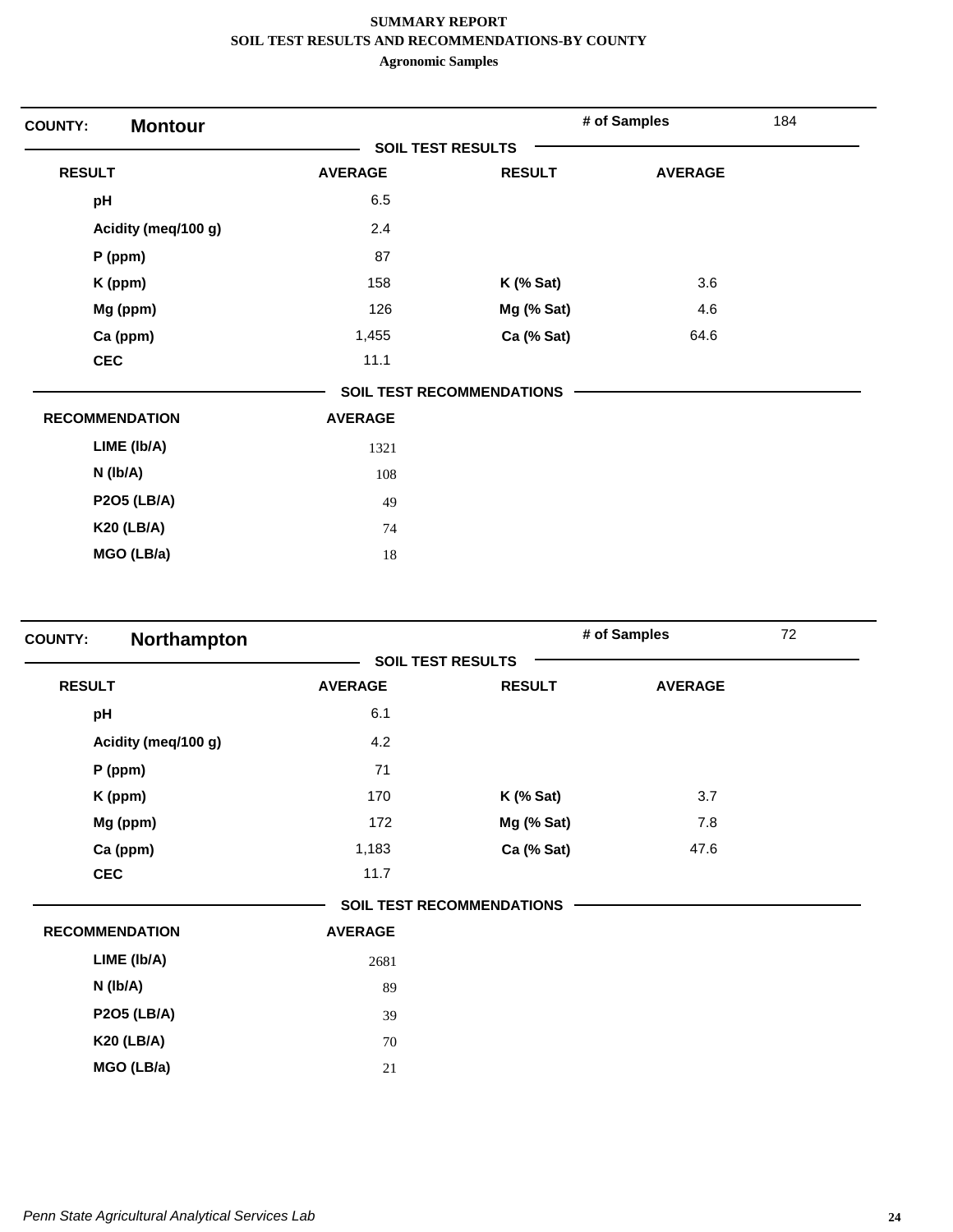| <b>Northumberland</b><br><b>COUNTY:</b> |                |                                  | # of Samples   | 402 |
|-----------------------------------------|----------------|----------------------------------|----------------|-----|
|                                         |                | <b>SOIL TEST RESULTS</b>         |                |     |
| <b>RESULT</b>                           | <b>AVERAGE</b> | <b>RESULT</b>                    | <b>AVERAGE</b> |     |
| pH                                      | 6.5            |                                  |                |     |
| Acidity (meq/100 g)                     | 2.2            |                                  |                |     |
| P (ppm)                                 | 92             |                                  |                |     |
| K (ppm)                                 | 163            | $K$ (% Sat)                      | 4.0            |     |
| Mg (ppm)                                | 122            | Mg (% Sat)                       | 5.5            |     |
| Ca (ppm)                                | 1,420          | Ca (% Sat)                       | 66.0           |     |
| <b>CEC</b>                              | 10.7           |                                  |                |     |
|                                         |                | <b>SOIL TEST RECOMMENDATIONS</b> |                |     |
| <b>RECOMMENDATION</b>                   | <b>AVERAGE</b> |                                  |                |     |
| LIME (Ib/A)                             | 1045           |                                  |                |     |
| N (Ib/A)                                | 110            |                                  |                |     |
| <b>P2O5 (LB/A)</b>                      | 41             |                                  |                |     |
| <b>K20 (LB/A)</b>                       | 73             |                                  |                |     |
| MGO (LB/a)                              | 6              |                                  |                |     |

|                |                  |                                                              | 614          |
|----------------|------------------|--------------------------------------------------------------|--------------|
|                |                  |                                                              |              |
| <b>AVERAGE</b> | <b>RESULT</b>    | <b>AVERAGE</b>                                               |              |
| 6.4            |                  |                                                              |              |
| 2.3            |                  |                                                              |              |
| 80             |                  |                                                              |              |
| 171            | <b>K</b> (% Sat) | 4.1                                                          |              |
| 158            | Mg (% Sat)       | 11.6                                                         |              |
| 1,348          | Ca (% Sat)       | 62.1                                                         |              |
| 10.8           |                  |                                                              |              |
|                |                  |                                                              |              |
| <b>AVERAGE</b> |                  |                                                              |              |
| 1407           |                  |                                                              |              |
| 101            |                  |                                                              |              |
| 53             |                  |                                                              |              |
| 115            |                  |                                                              |              |
| 13             |                  |                                                              |              |
|                |                  | <b>SOIL TEST RESULTS</b><br><b>SOIL TEST RECOMMENDATIONS</b> | # of Samples |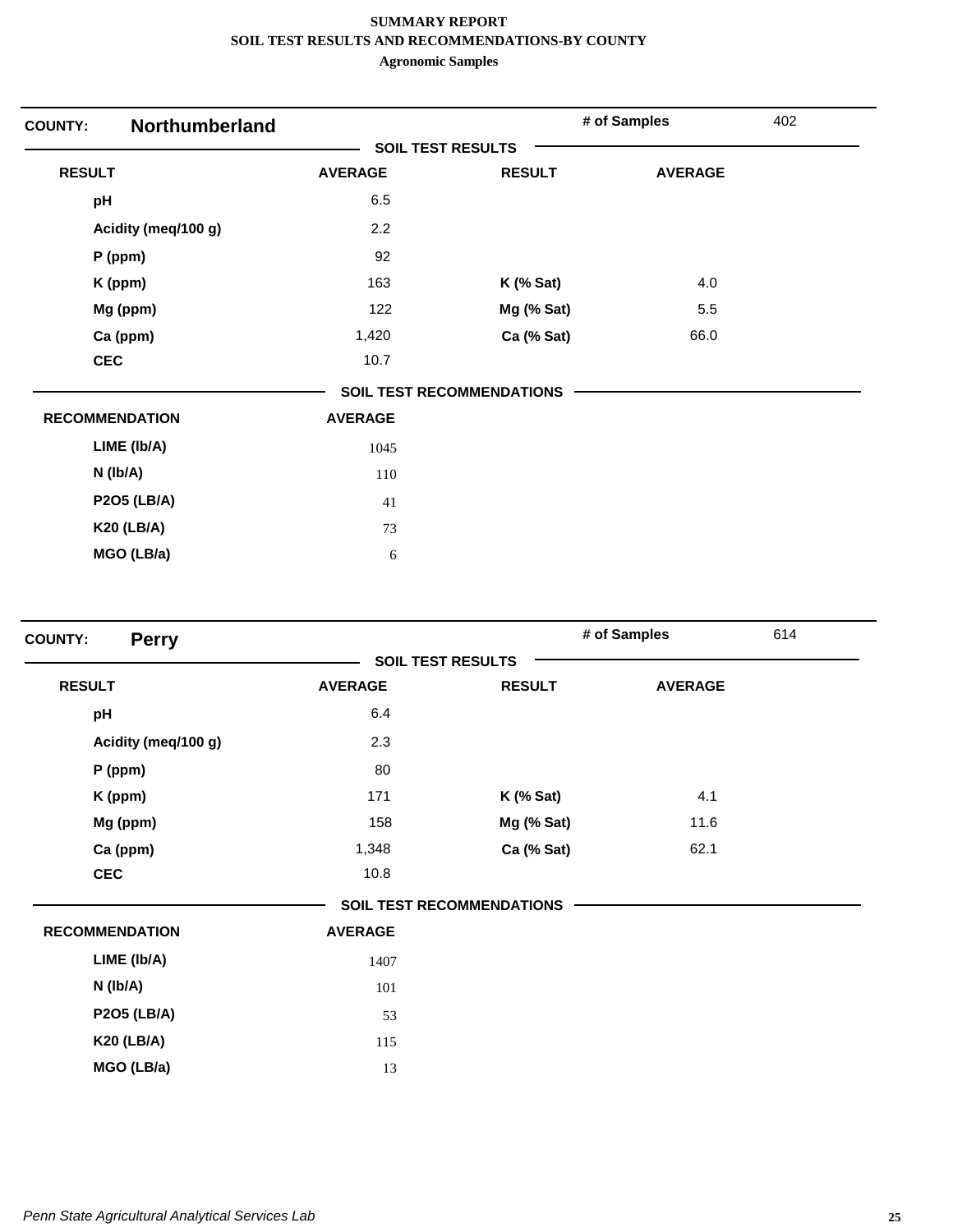| Philadelphia<br><b>COUNTY:</b> |                          |                                  | # of Samples   | 11 |
|--------------------------------|--------------------------|----------------------------------|----------------|----|
|                                | <b>SOIL TEST RESULTS</b> |                                  |                |    |
| <b>RESULT</b>                  | <b>AVERAGE</b>           | <b>RESULT</b>                    | <b>AVERAGE</b> |    |
| pH                             | 7.0                      |                                  |                |    |
| Acidity (meq/100 g)            | 0.7                      |                                  |                |    |
| P (ppm)                        | 103                      |                                  |                |    |
| K (ppm)                        | 143                      | $K$ (% Sat)                      | 2.7            |    |
| Mg (ppm)                       | 285                      | Mg (% Sat)                       | 16.9           |    |
| Ca (ppm)                       | 2,301                    | Ca (% Sat)                       | 77.4           |    |
| <b>CEC</b>                     | 13.6                     |                                  |                |    |
|                                |                          | <b>SOIL TEST RECOMMENDATIONS</b> |                |    |
| <b>RECOMMENDATION</b>          | <b>AVERAGE</b>           |                                  |                |    |
| LIME (Ib/A)                    | 545                      |                                  |                |    |
| $N$ ( $lb/A$ )                 | 38                       |                                  |                |    |
| <b>P2O5 (LB/A)</b>             | 30                       |                                  |                |    |
| <b>K20 (LB/A)</b>              | 40                       |                                  |                |    |
| MGO (LB/a)                     | $\mathbf{0}$             |                                  |                |    |

| <b>Pike</b><br><b>SOIL TEST RESULTS</b><br><b>RESULT</b><br><b>AVERAGE</b><br><b>RESULT</b><br><b>AVERAGE</b><br>6.1<br>pH<br>4.9<br>Acidity (meq/100 g)<br>120<br>P (ppm)<br>116<br>2.3 |  |
|------------------------------------------------------------------------------------------------------------------------------------------------------------------------------------------|--|
|                                                                                                                                                                                          |  |
|                                                                                                                                                                                          |  |
|                                                                                                                                                                                          |  |
|                                                                                                                                                                                          |  |
|                                                                                                                                                                                          |  |
| K (ppm)<br>$K$ (% Sat)                                                                                                                                                                   |  |
| 92<br>Mg (ppm)<br>2.9<br>Mg (% Sat)                                                                                                                                                      |  |
| 53.6<br>Ca (ppm)<br>1,535<br>Ca (% Sat)                                                                                                                                                  |  |
| <b>CEC</b><br>13.2                                                                                                                                                                       |  |
| <b>SOIL TEST RECOMMENDATIONS</b>                                                                                                                                                         |  |
| <b>RECOMMENDATION</b><br><b>AVERAGE</b>                                                                                                                                                  |  |
| LIME (Ib/A)<br>3333                                                                                                                                                                      |  |
| N (lb/A)<br>63                                                                                                                                                                           |  |
| <b>P2O5 (LB/A)</b><br>23                                                                                                                                                                 |  |
| <b>K20 (LB/A)</b><br>89                                                                                                                                                                  |  |
| MGO (LB/a)<br>27                                                                                                                                                                         |  |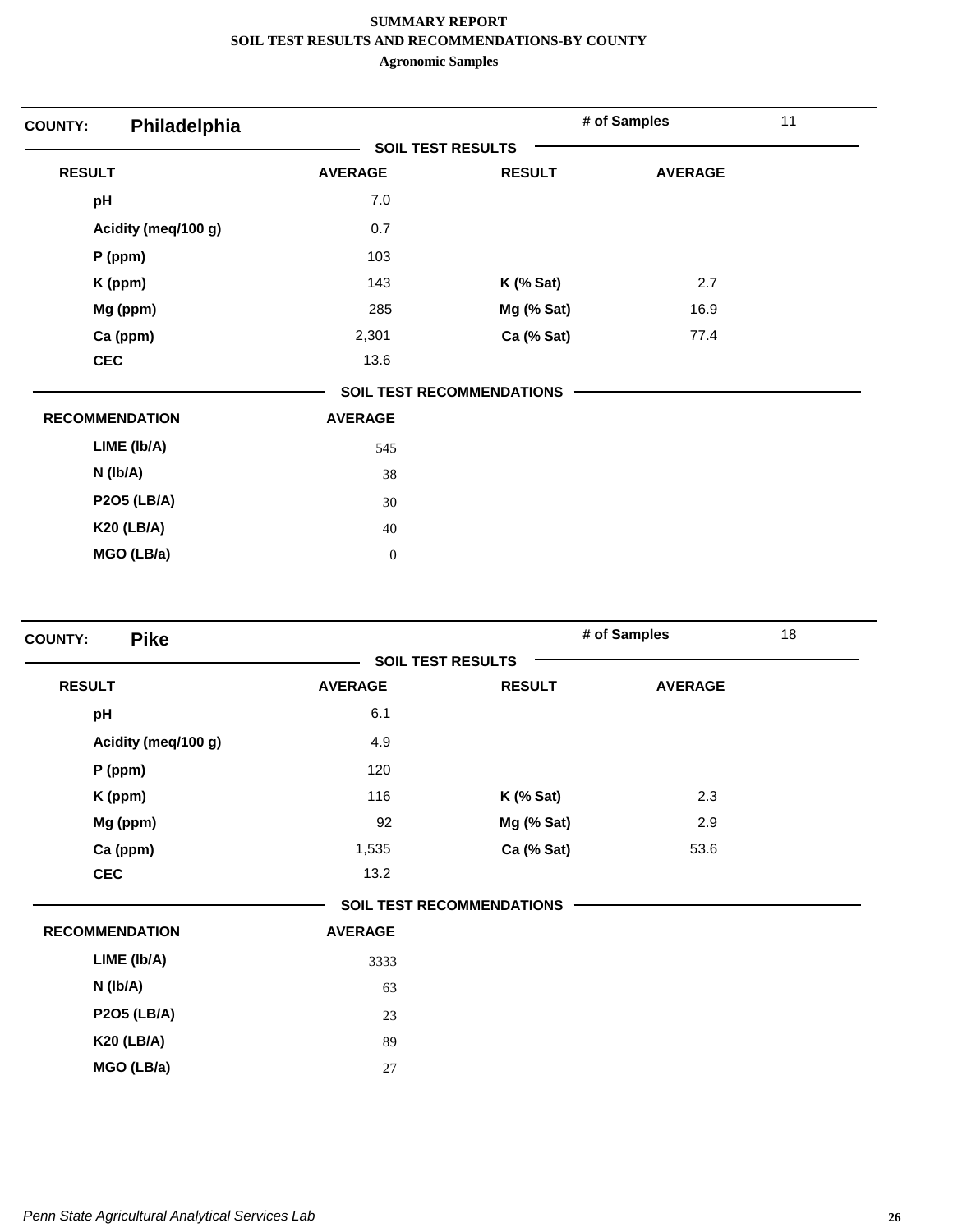| <b>Potter</b><br><b>COUNTY:</b> |                          |                                  | # of Samples   | 133 |
|---------------------------------|--------------------------|----------------------------------|----------------|-----|
|                                 | <b>SOIL TEST RESULTS</b> |                                  |                |     |
| <b>RESULT</b>                   | <b>AVERAGE</b>           | <b>RESULT</b>                    | <b>AVERAGE</b> |     |
| pH                              | 5.9                      |                                  |                |     |
| Acidity (meq/100 g)             | 4.8                      |                                  |                |     |
| $P$ (ppm)                       | 44                       |                                  |                |     |
| K (ppm)                         | 148                      | $K$ (% Sat)                      | 3.2            |     |
| Mg (ppm)                        | 172                      | Mg (% Sat)                       | 0.9            |     |
| Ca (ppm)                        | 1,101                    | Ca (% Sat)                       | 45.3           |     |
| <b>CEC</b>                      | 12.1                     |                                  |                |     |
|                                 |                          | <b>SOIL TEST RECOMMENDATIONS</b> |                |     |
| <b>RECOMMENDATION</b>           | <b>AVERAGE</b>           |                                  |                |     |
| LIME (Ib/A)                     | 3888                     |                                  |                |     |
| $N$ (lb/A)                      | 95                       |                                  |                |     |
| <b>P2O5 (LB/A)</b>              | 65                       |                                  |                |     |
| <b>K20 (LB/A)</b>               | 98                       |                                  |                |     |
| MGO (LB/a)                      | 21                       |                                  |                |     |

| <b>Schuylkill</b><br><b>COUNTY:</b> |                |                                  | # of Samples   | 345 |
|-------------------------------------|----------------|----------------------------------|----------------|-----|
|                                     |                | <b>SOIL TEST RESULTS</b>         |                |     |
| <b>RESULT</b>                       | <b>AVERAGE</b> | <b>RESULT</b>                    | <b>AVERAGE</b> |     |
| pH                                  | 6.5            |                                  |                |     |
| Acidity (meq/100 g)                 | 3.4            |                                  |                |     |
| $P$ (ppm)                           | 160            |                                  |                |     |
| K (ppm)                             | 223            | $K$ (% Sat)                      | 4.1            |     |
| Mg (ppm)                            | 206            | Mg (% Sat)                       | 4.8            |     |
| Ca (ppm)                            | 2,505          | Ca (% Sat)                       | 54.4           |     |
| <b>CEC</b>                          | 12.5           |                                  |                |     |
|                                     |                | <b>SOIL TEST RECOMMENDATIONS</b> |                |     |
| <b>RECOMMENDATION</b>               | <b>AVERAGE</b> |                                  |                |     |
| LIME (Ib/A)                         | 2340           |                                  |                |     |
| N (lb/A)                            | 112            |                                  |                |     |
| <b>P2O5 (LB/A)</b>                  | 43             |                                  |                |     |
| <b>K20 (LB/A)</b>                   | 78             |                                  |                |     |
| MGO (LB/a)                          | 15             |                                  |                |     |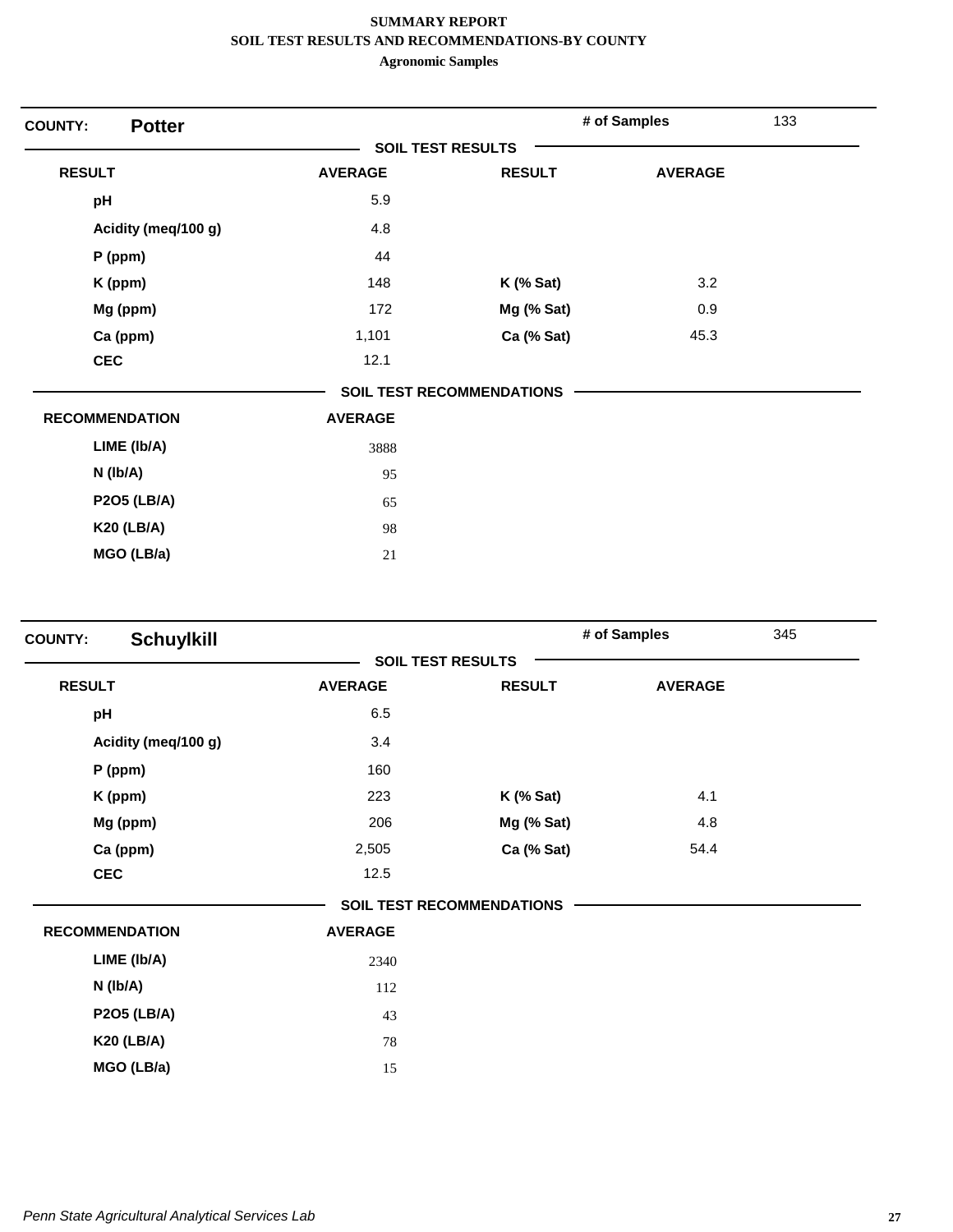| <b>COUNTY:</b>        | <b>Snyder</b>       |                          |                                  | # of Samples   | 252 |
|-----------------------|---------------------|--------------------------|----------------------------------|----------------|-----|
|                       |                     | <b>SOIL TEST RESULTS</b> |                                  |                |     |
| <b>RESULT</b>         |                     | <b>AVERAGE</b>           | <b>RESULT</b>                    | <b>AVERAGE</b> |     |
| pH                    |                     | 6.4                      |                                  |                |     |
|                       | Acidity (meq/100 g) | 2.5                      |                                  |                |     |
|                       | $P$ (ppm)           | 137                      |                                  |                |     |
|                       | K (ppm)             | 207                      | <b>K</b> (% Sat)                 | 4.6            |     |
|                       | Mg (ppm)            | 150                      | Mg (% Sat)                       | 8.5            |     |
|                       | Ca (ppm)            | 1,407                    | Ca (% Sat)                       | 61.8           |     |
| <b>CEC</b>            |                     | 11.3                     |                                  |                |     |
|                       |                     |                          | <b>SOIL TEST RECOMMENDATIONS</b> |                |     |
| <b>RECOMMENDATION</b> |                     | <b>AVERAGE</b>           |                                  |                |     |
|                       | LIME (Ib/A)         | 1234                     |                                  |                |     |
|                       | $N$ ( $lb/A$ )      | 104                      |                                  |                |     |
|                       | <b>P2O5 (LB/A)</b>  | 35                       |                                  |                |     |
|                       | <b>K20 (LB/A)</b>   | 94                       |                                  |                |     |
|                       | MGO (LB/a)          | 13                       |                                  |                |     |

| <b>COUNTY:</b>        | <b>Somerset</b>     |                |                                  | 223<br># of Samples |  |
|-----------------------|---------------------|----------------|----------------------------------|---------------------|--|
|                       |                     |                | <b>SOIL TEST RESULTS</b>         |                     |  |
| <b>RESULT</b>         |                     | <b>AVERAGE</b> | <b>RESULT</b>                    | <b>AVERAGE</b>      |  |
| pH                    |                     | 6.2            |                                  |                     |  |
|                       | Acidity (meq/100 g) | 4.1            |                                  |                     |  |
|                       | P (ppm)             | 35             |                                  |                     |  |
|                       | K (ppm)             | 142            | $K$ (% Sat)                      | 2.8                 |  |
|                       | Mg (ppm)            | 207            | Mg (% Sat)                       | 3.8                 |  |
|                       | Ca (ppm)            | 1,494          | Ca (% Sat)                       | 54.2                |  |
| <b>CEC</b>            |                     | 13.6           |                                  |                     |  |
|                       |                     |                | <b>SOIL TEST RECOMMENDATIONS</b> |                     |  |
| <b>RECOMMENDATION</b> |                     | <b>AVERAGE</b> |                                  |                     |  |
|                       | LIME (Ib/A)         | 2951           |                                  |                     |  |
|                       | $N$ ( $lb/A$ )      | 101            |                                  |                     |  |
|                       | <b>P2O5 (LB/A)</b>  | 81             |                                  |                     |  |
|                       | <b>K20 (LB/A)</b>   | 115            |                                  |                     |  |
|                       | MGO (LB/a)          | 26             |                                  |                     |  |
|                       |                     |                |                                  |                     |  |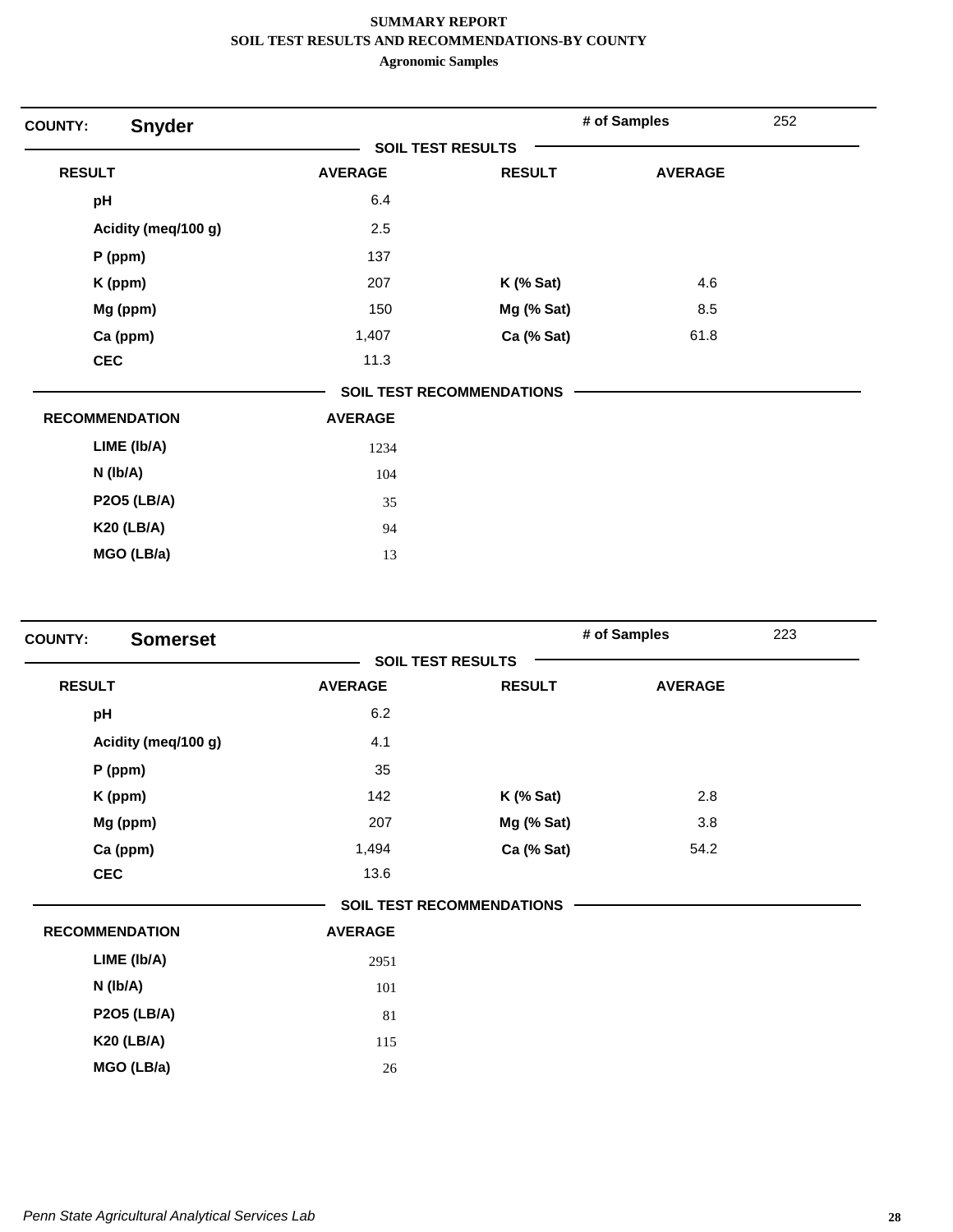| <b>COUNTY:</b>        | <b>Sullivan</b>     |                          |                                  | # of Samples   | 46 |
|-----------------------|---------------------|--------------------------|----------------------------------|----------------|----|
|                       |                     | <b>SOIL TEST RESULTS</b> |                                  |                |    |
| <b>RESULT</b>         |                     | <b>AVERAGE</b>           | <b>RESULT</b>                    | <b>AVERAGE</b> |    |
| pH                    |                     | 6.1                      |                                  |                |    |
|                       | Acidity (meq/100 g) | 3.6                      |                                  |                |    |
| $P$ (ppm)             |                     | 60                       |                                  |                |    |
| K (ppm)               |                     | 93                       | $K$ (% Sat)                      | 2.2            |    |
|                       | Mg (ppm)            | 147                      | Mg (% Sat)                       | 4.2            |    |
|                       | Ca (ppm)            | 1,151                    | Ca (% Sat)                       | 53.0           |    |
| <b>CEC</b>            |                     | 10.8                     |                                  |                |    |
|                       |                     |                          | <b>SOIL TEST RECOMMENDATIONS</b> |                |    |
| <b>RECOMMENDATION</b> |                     | <b>AVERAGE</b>           |                                  |                |    |
|                       | LIME (Ib/A)         | 2217                     |                                  |                |    |
| $N$ ( $lb/A$ )        |                     | 164                      |                                  |                |    |
|                       | <b>P2O5 (LB/A)</b>  | 71                       |                                  |                |    |
|                       | <b>K20 (LB/A)</b>   | 159                      |                                  |                |    |
|                       | MGO (LB/a)          | 45                       |                                  |                |    |

| Susquehanna<br><b>COUNTY:</b> |                |                                  | # of Samples   | 165 |
|-------------------------------|----------------|----------------------------------|----------------|-----|
|                               |                | <b>SOIL TEST RESULTS</b>         |                |     |
| <b>RESULT</b>                 | <b>AVERAGE</b> | <b>RESULT</b>                    | <b>AVERAGE</b> |     |
| pH                            | 6.0            |                                  |                |     |
| Acidity (meq/100 g)           | 4.5            |                                  |                |     |
| $P$ (ppm)                     | 53             |                                  |                |     |
| K (ppm)                       | 120            | $K$ (% Sat)                      | 2.5            |     |
| Mg (ppm)                      | 187            | Mg (% Sat)                       | 20.4           |     |
| Ca (ppm)                      | 1,188          | Ca (% Sat)                       | 47.1           |     |
| <b>CEC</b>                    | 12.2           |                                  |                |     |
|                               |                | <b>SOIL TEST RECOMMENDATIONS</b> |                |     |
| <b>RECOMMENDATION</b>         | <b>AVERAGE</b> |                                  |                |     |
| LIME (Ib/A)                   | 3403           |                                  |                |     |
| N (Ib/A)                      | 105            |                                  |                |     |
| <b>P2O5 (LB/A)</b>            | 57             |                                  |                |     |
| <b>K20 (LB/A)</b>             | 120            |                                  |                |     |
| MGO (LB/a)                    | 22             |                                  |                |     |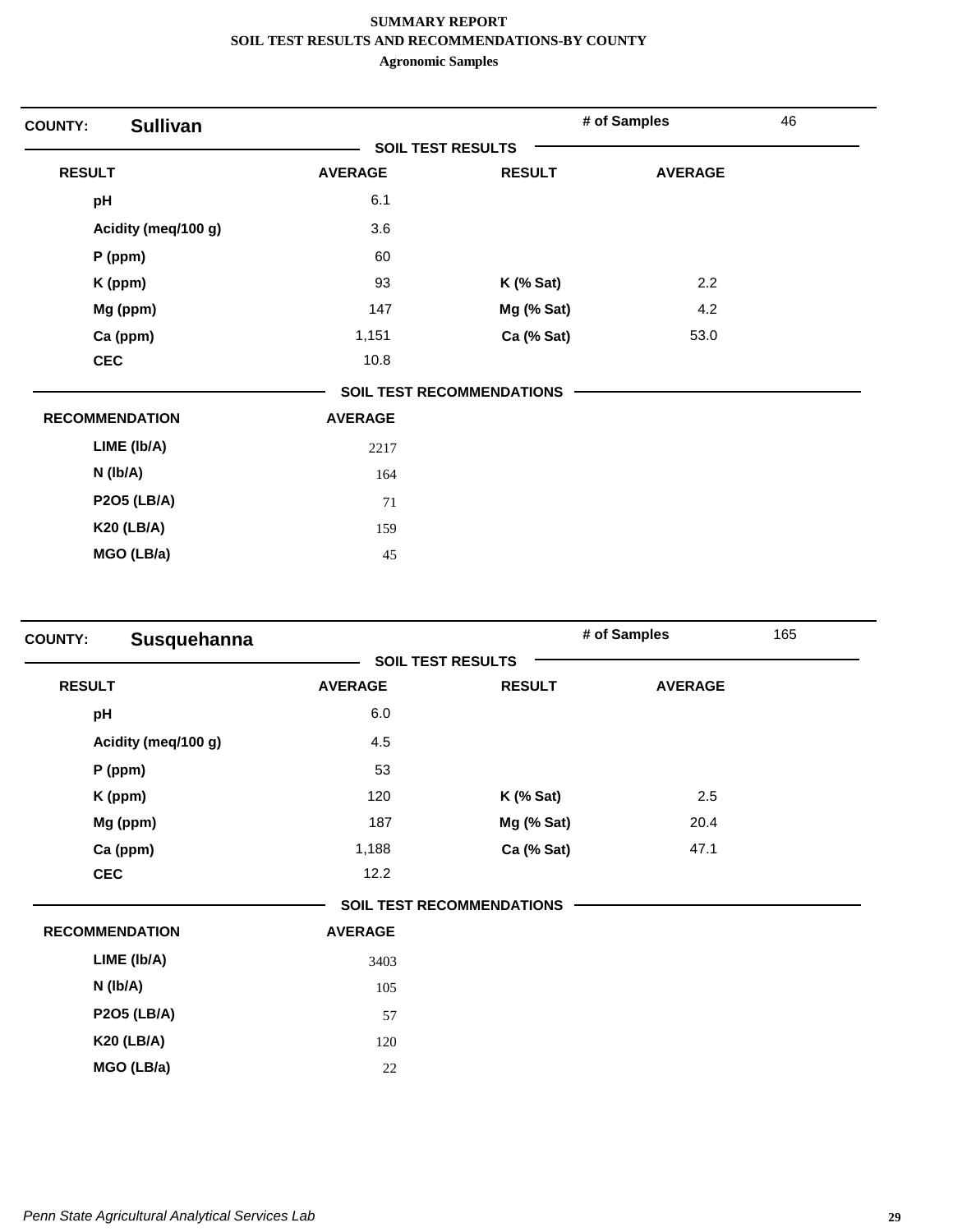| <b>Tioga</b><br><b>COUNTY:</b> |                |                           | # of Samples   | 763 |
|--------------------------------|----------------|---------------------------|----------------|-----|
|                                |                | <b>SOIL TEST RESULTS</b>  |                |     |
| <b>RESULT</b>                  | <b>AVERAGE</b> | <b>RESULT</b>             | <b>AVERAGE</b> |     |
| pH                             | 6.3            |                           |                |     |
| Acidity (meq/100 g)            | 3.3            |                           |                |     |
| $P$ (ppm)                      | 55             |                           |                |     |
| K (ppm)                        | 157            | $K$ (% Sat)               | 3.0            |     |
| Mg (ppm)                       | 201            | Mg (% Sat)                | 25.0           |     |
| Ca (ppm)                       | 1,622          | Ca (% Sat)                | 59.3           |     |
| <b>CEC</b>                     | 13.4           |                           |                |     |
|                                |                | SOIL TEST RECOMMENDATIONS |                |     |
| <b>RECOMMENDATION</b>          | <b>AVERAGE</b> |                           |                |     |
| LIME (Ib/A)                    | 2158           |                           |                |     |
| $N$ (lb/A)                     | 96             |                           |                |     |
| <b>P2O5 (LB/A)</b>             | 57             |                           |                |     |
| <b>K20 (LB/A)</b>              | 123            |                           |                |     |
| MGO (LB/a)                     | 13             |                           |                |     |

| <b>Union</b><br><b>COUNTY:</b> |                          |                                  | # of Samples   | 249 |
|--------------------------------|--------------------------|----------------------------------|----------------|-----|
|                                | <b>SOIL TEST RESULTS</b> |                                  |                |     |
| <b>RESULT</b>                  | <b>AVERAGE</b>           | <b>RESULT</b>                    | <b>AVERAGE</b> |     |
| pH                             | 6.5                      |                                  |                |     |
| Acidity (meq/100 g)            | 2.3                      |                                  |                |     |
| P (ppm)                        | 71                       |                                  |                |     |
| K (ppm)                        | 166                      | $K$ (% Sat)                      | 3.8            |     |
| Mg (ppm)                       | 148                      | Mg (% Sat)                       | 0.9            |     |
| Ca (ppm)                       | 1,483                    | Ca (% Sat)                       | 63.8           |     |
| <b>CEC</b>                     | 11.3                     |                                  |                |     |
|                                |                          | <b>SOIL TEST RECOMMENDATIONS</b> |                |     |
| <b>RECOMMENDATION</b>          | <b>AVERAGE</b>           |                                  |                |     |
| LIME (Ib/A)                    | 1432                     |                                  |                |     |
| N (lb/A)                       | 102                      |                                  |                |     |
| <b>P2O5 (LB/A)</b>             | 58                       |                                  |                |     |
| <b>K20 (LB/A)</b>              | 120                      |                                  |                |     |
| MGO (LB/a)                     | 4                        |                                  |                |     |
|                                |                          |                                  |                |     |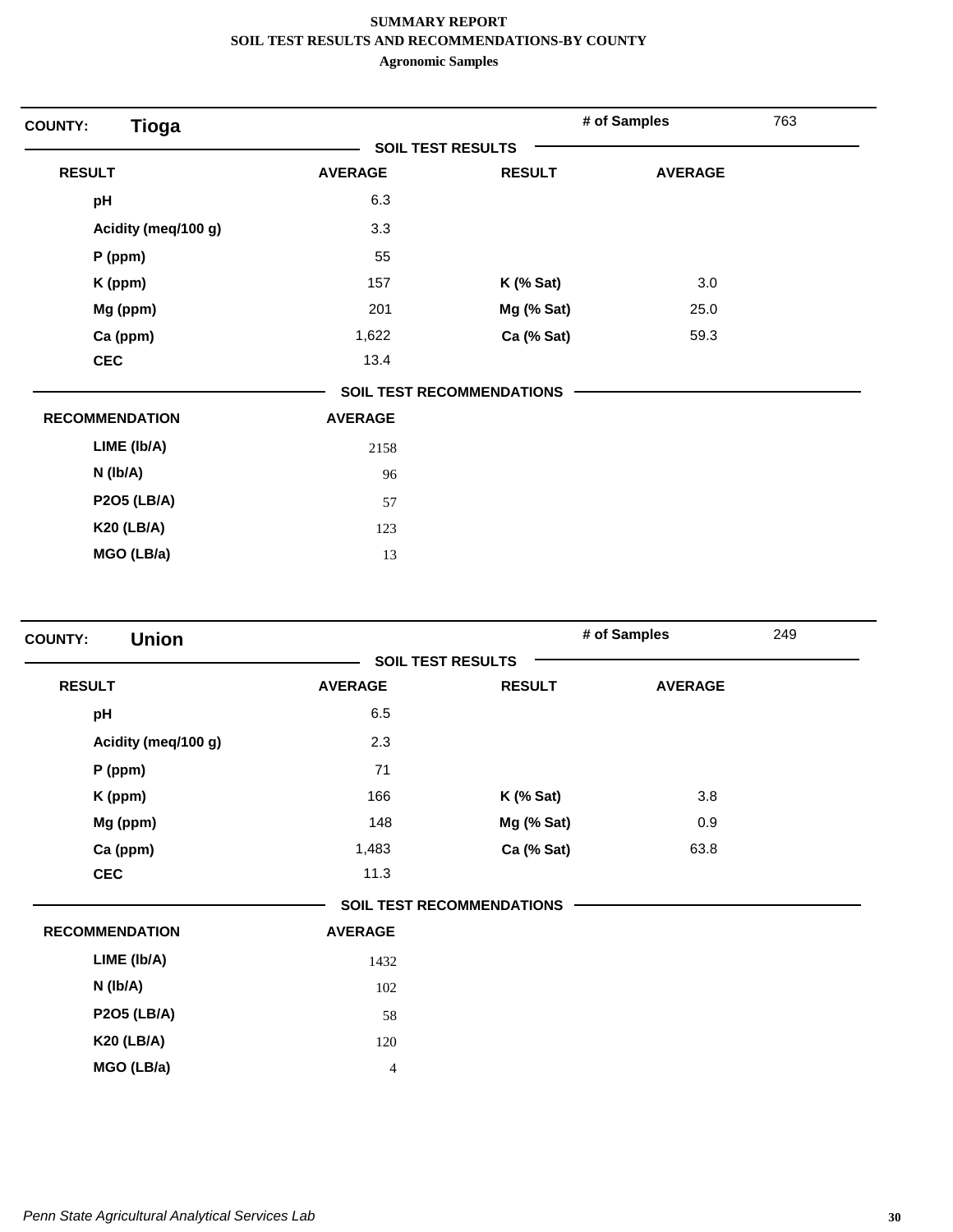| Venango<br><b>COUNTY:</b> |                          |                                  | # of Samples   | 69 |
|---------------------------|--------------------------|----------------------------------|----------------|----|
|                           | <b>SOIL TEST RESULTS</b> |                                  |                |    |
| <b>RESULT</b>             | <b>AVERAGE</b>           | <b>RESULT</b>                    | <b>AVERAGE</b> |    |
| pH                        | 6.2                      |                                  |                |    |
| Acidity (meq/100 g)       | 3.3                      |                                  |                |    |
| $P$ (ppm)                 | 33                       |                                  |                |    |
| K (ppm)                   | 135                      | $K$ (% Sat)                      | 3.0            |    |
| Mg (ppm)                  | 158                      | Mg (% Sat)                       | 12.2           |    |
| Ca (ppm)                  | 1,260                    | Ca (% Sat)                       | 54.1           |    |
| <b>CEC</b>                | 11.3                     |                                  |                |    |
|                           |                          | <b>SOIL TEST RECOMMENDATIONS</b> |                |    |
| <b>RECOMMENDATION</b>     | <b>AVERAGE</b>           |                                  |                |    |
| LIME (Ib/A)               | 1891                     |                                  |                |    |
| $N$ ( $lb/A$ )            | 101                      |                                  |                |    |
| <b>P2O5 (LB/A)</b>        | 68                       |                                  |                |    |
| <b>K20 (LB/A)</b>         | 100                      |                                  |                |    |
| MGO (LB/a)                | 28                       |                                  |                |    |

| <b>Warren</b><br><b>COUNTY:</b> |                |                                  | # of Samples   | 38 |
|---------------------------------|----------------|----------------------------------|----------------|----|
|                                 |                | <b>SOIL TEST RESULTS</b>         |                |    |
| <b>RESULT</b>                   | <b>AVERAGE</b> | <b>RESULT</b>                    | <b>AVERAGE</b> |    |
| pH                              | 5.8            |                                  |                |    |
| Acidity (meq/100 g)             | 5.5            |                                  |                |    |
| P (ppm)                         | 33             |                                  |                |    |
| K (ppm)                         | 134            | <b>K</b> (% Sat)                 | 2.7            |    |
| Mg (ppm)                        | 156            | Mg (% Sat)                       | 2.6            |    |
| Ca (ppm)                        | 1,100          | Ca (% Sat)                       | 42.1           |    |
| <b>CEC</b>                      | 12.6           |                                  |                |    |
|                                 |                | <b>SOIL TEST RECOMMENDATIONS</b> |                |    |
| <b>RECOMMENDATION</b>           | <b>AVERAGE</b> |                                  |                |    |
| LIME (Ib/A)                     | 4842           |                                  |                |    |
| N (lb/A)                        | 105            |                                  |                |    |
| <b>P2O5 (LB/A)</b>              | 80             |                                  |                |    |
| <b>K20 (LB/A)</b>               | 129            |                                  |                |    |
| MGO (LB/a)                      | 22             |                                  |                |    |
|                                 |                |                                  |                |    |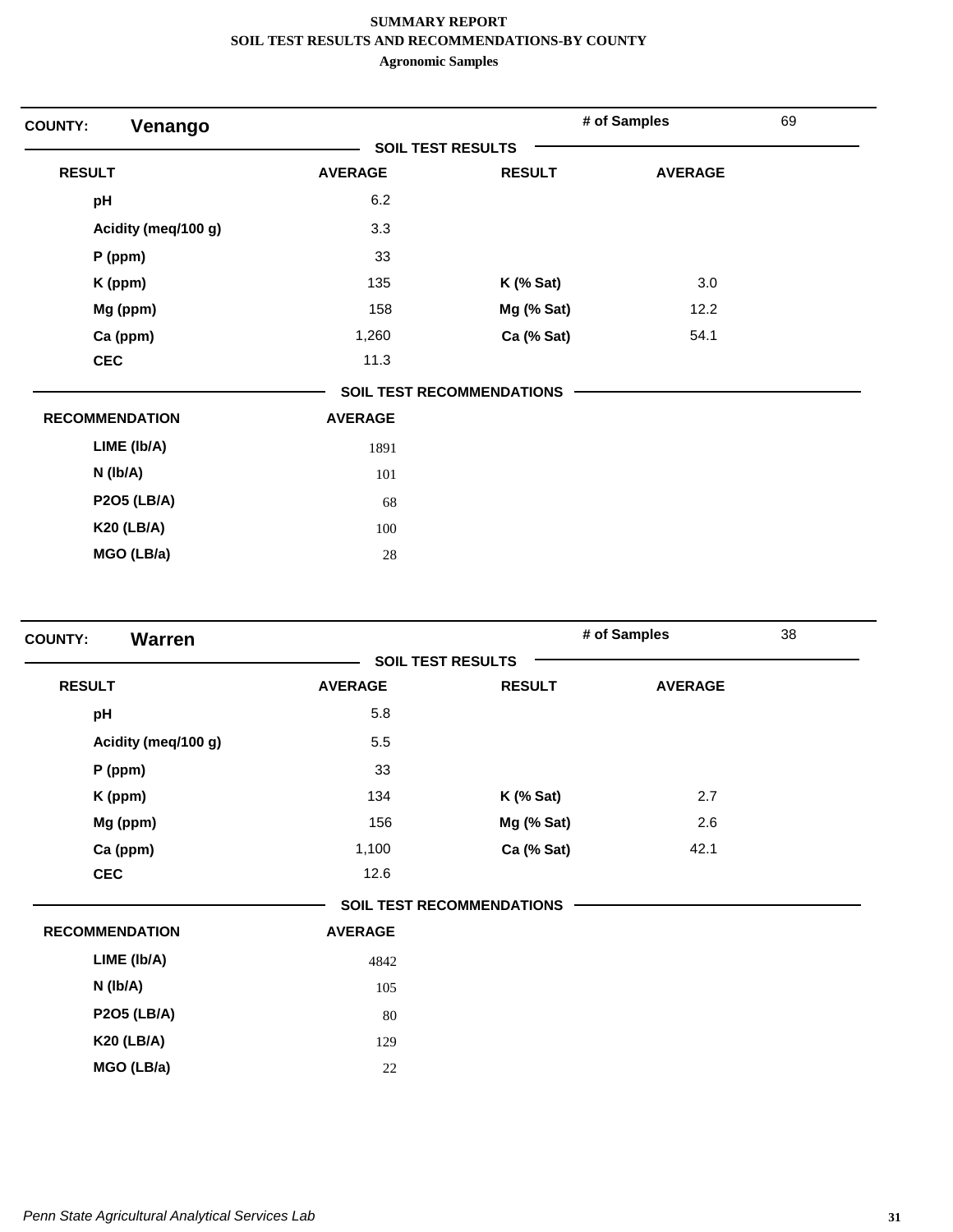| Washington<br><b>COUNTY:</b> |                |                           | # of Samples   | 403 |
|------------------------------|----------------|---------------------------|----------------|-----|
|                              |                | <b>SOIL TEST RESULTS</b>  |                |     |
| <b>RESULT</b>                | <b>AVERAGE</b> | <b>RESULT</b>             | <b>AVERAGE</b> |     |
| pH                           | 6.3            |                           |                |     |
| Acidity (meq/100 g)          | 3.3            |                           |                |     |
| $P$ (ppm)                    | 35             |                           |                |     |
| K (ppm)                      | 173            | $K$ (% Sat)               | 3.2            |     |
| Mg (ppm)                     | 243            | Mg (% Sat)                | 16.8           |     |
| Ca (ppm)                     | 1,754          | Ca (% Sat)                | 57.5           |     |
| <b>CEC</b>                   | 14.0           |                           |                |     |
|                              |                | SOIL TEST RECOMMENDATIONS |                |     |
| <b>RECOMMENDATION</b>        | <b>AVERAGE</b> |                           |                |     |
| LIME (Ib/A)                  | 2658           |                           |                |     |
| $N$ (lb/A)                   | 89             |                           |                |     |
| <b>P2O5 (LB/A)</b>           | 74             |                           |                |     |
| <b>K20 (LB/A)</b>            | 137            |                           |                |     |
| MGO (LB/a)                   | 26             |                           |                |     |

| <b>Wayne</b><br><b>COUNTY:</b> |                |                                  | # of Samples   | 146 |
|--------------------------------|----------------|----------------------------------|----------------|-----|
|                                |                | <b>SOIL TEST RESULTS</b>         |                |     |
| <b>RESULT</b>                  | <b>AVERAGE</b> | <b>RESULT</b>                    | <b>AVERAGE</b> |     |
| pH                             | 6.0            |                                  |                |     |
| Acidity (meq/100 g)            | 4.7            |                                  |                |     |
| $P$ (ppm)                      | 98             |                                  |                |     |
| K (ppm)                        | 128            | $K$ (% Sat)                      | 2.7            |     |
| Mg (ppm)                       | 146            | Mg (% Sat)                       | 2.3            |     |
| Ca (ppm)                       | 1,154          | Ca (% Sat)                       | 46.8           |     |
| <b>CEC</b>                     | 11.9           |                                  |                |     |
|                                |                | <b>SOIL TEST RECOMMENDATIONS</b> |                |     |
| <b>RECOMMENDATION</b>          | <b>AVERAGE</b> |                                  |                |     |
| LIME (Ib/A)                    | 3384           |                                  |                |     |
| N (lb/A)                       | 118            |                                  |                |     |
| <b>P2O5 (LB/A)</b>             | 48             |                                  |                |     |
| <b>K20 (LB/A)</b>              | 118            |                                  |                |     |
| MGO (LB/a)                     | 62             |                                  |                |     |
|                                |                |                                  |                |     |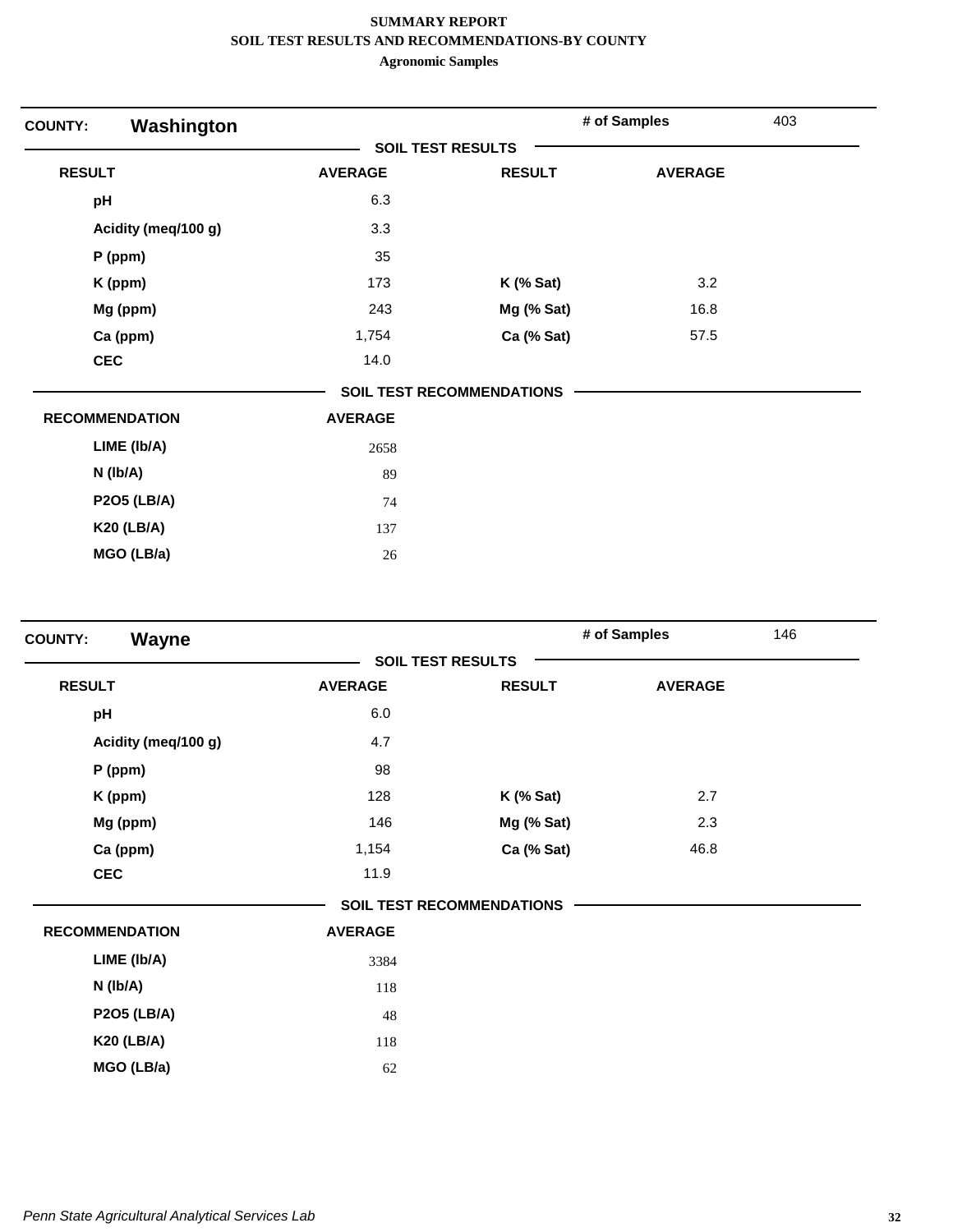| Westmoreland<br><b>COUNTY:</b> |                |                                  | # of Samples   | 574 |
|--------------------------------|----------------|----------------------------------|----------------|-----|
|                                |                | <b>SOIL TEST RESULTS</b>         |                |     |
| <b>RESULT</b>                  | <b>AVERAGE</b> | <b>RESULT</b>                    | <b>AVERAGE</b> |     |
| pH                             | 6.3            |                                  |                |     |
| Acidity (meq/100 g)            | 3.6            |                                  |                |     |
| P (ppm)                        | 40             |                                  |                |     |
| K (ppm)                        | 151            | $K$ (% Sat)                      | 3.0            |     |
| Mg (ppm)                       | 208            | Mg (% Sat)                       | 4.4            |     |
| Ca (ppm)                       | 1,591          | Ca (% Sat)                       | 55.7           |     |
| <b>CEC</b>                     | 13.2           |                                  |                |     |
|                                |                | <b>SOIL TEST RECOMMENDATIONS</b> |                |     |
| <b>RECOMMENDATION</b>          | <b>AVERAGE</b> |                                  |                |     |
| LIME (Ib/A)                    | 2423           |                                  |                |     |
| N (Ib/A)                       | 99             |                                  |                |     |
| <b>P2O5 (LB/A)</b>             | 73             |                                  |                |     |
| <b>K20 (LB/A)</b>              | 88             |                                  |                |     |
| MGO (LB/a)                     | $\overline{9}$ |                                  |                |     |

| <b>COUNTY:</b>        | <b>WESTMORELAND</b> |                          |                                  | # of Samples   | 30 |
|-----------------------|---------------------|--------------------------|----------------------------------|----------------|----|
|                       |                     | <b>SOIL TEST RESULTS</b> |                                  |                |    |
| <b>RESULT</b>         |                     | <b>AVERAGE</b>           | <b>RESULT</b>                    | <b>AVERAGE</b> |    |
| pH                    |                     | 6.0                      |                                  |                |    |
| Acidity (meq/100 g)   |                     | 4.0                      |                                  |                |    |
| $P$ (ppm)             |                     | 23                       |                                  |                |    |
| K (ppm)               |                     | 148                      | $K$ (% Sat)                      | 2.9            |    |
| Mg (ppm)              |                     | 139                      | Mg (% Sat)                       | 12.1           |    |
| Ca (ppm)              |                     | 1,512                    | Ca (% Sat)                       | 55.0           |    |
| <b>CEC</b>            |                     | 13.1                     |                                  |                |    |
|                       |                     |                          | <b>SOIL TEST RECOMMENDATIONS</b> |                |    |
| <b>RECOMMENDATION</b> |                     | <b>AVERAGE</b>           |                                  |                |    |
| LIME (Ib/A)           |                     | 2367                     |                                  |                |    |
| $N$ (lb/A)            |                     | 78                       |                                  |                |    |
| <b>P2O5 (LB/A)</b>    |                     | 110                      |                                  |                |    |
| <b>K20 (LB/A)</b>     |                     | 155                      |                                  |                |    |
| MGO (LB/a)            |                     | 81                       |                                  |                |    |